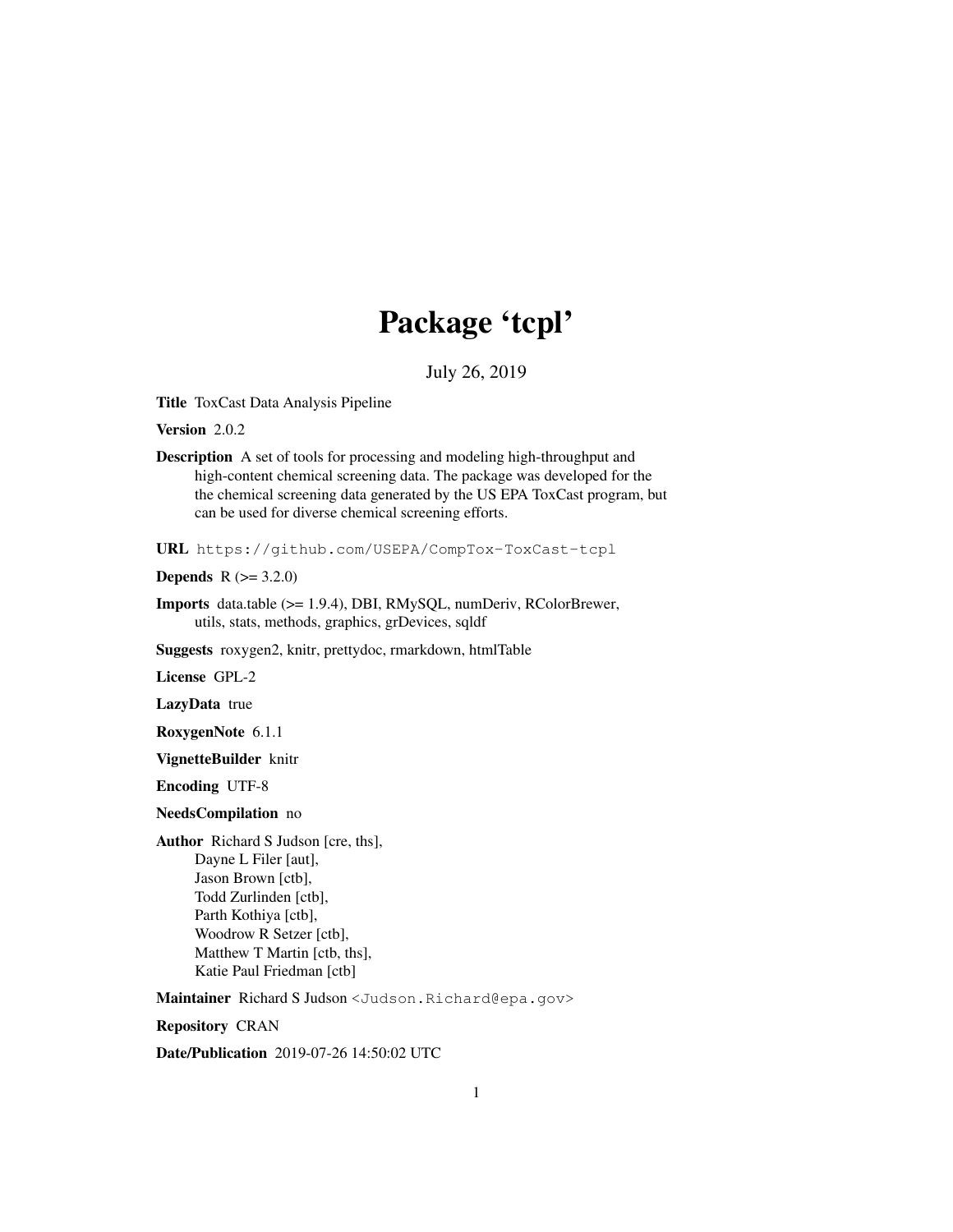# R topics documented: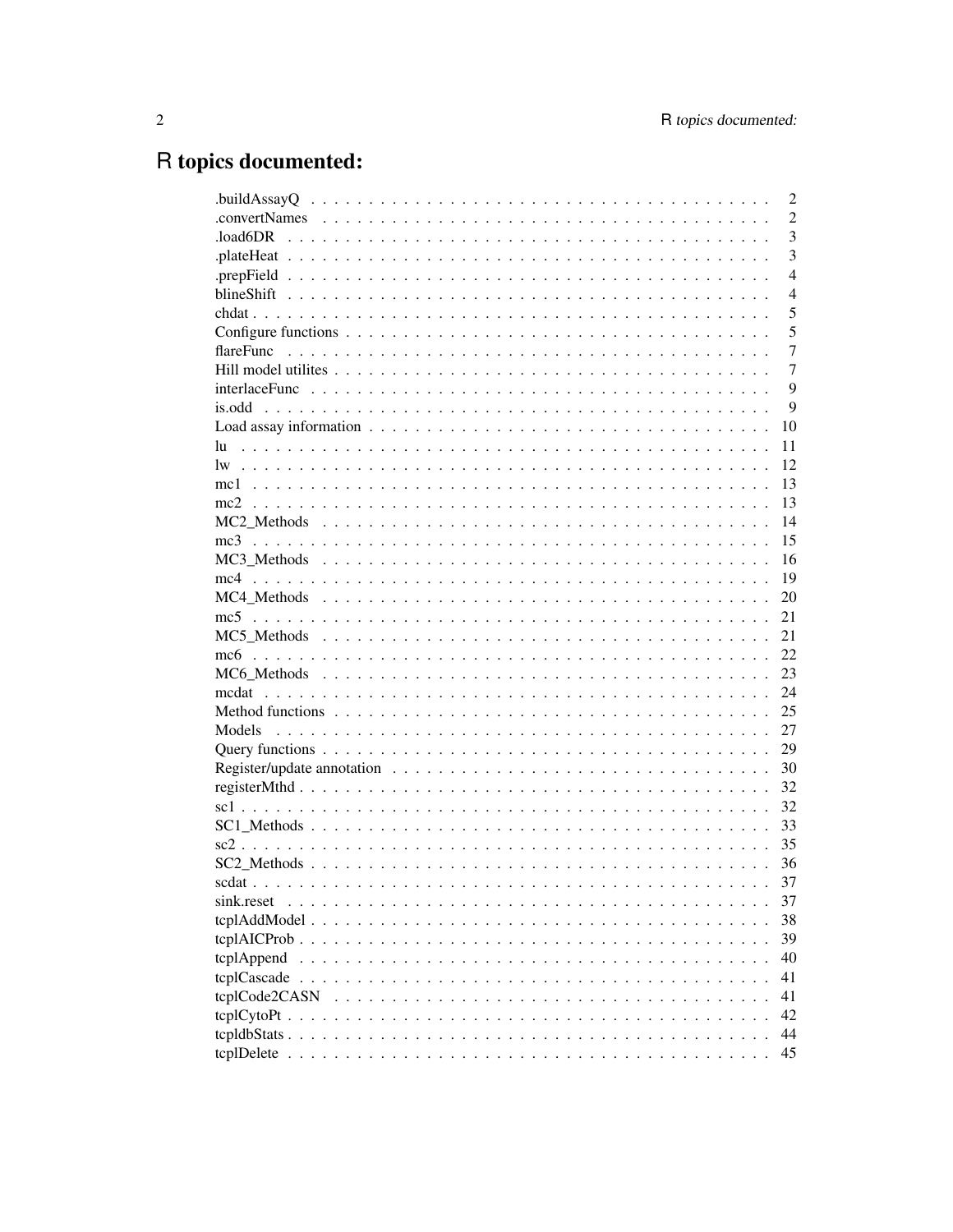## .buildAssayQ 3

| 46  |
|-----|
| 47  |
| 48  |
| 49  |
|     |
|     |
|     |
|     |
|     |
|     |
|     |
|     |
|     |
|     |
|     |
| 61  |
| 62  |
| 63  |
|     |
| 67  |
| -68 |

.buildAssayQ *Generate query for assay information*

### Description

.buildAssayQ generates a query string to load assay information

## Usage

.buildAssayQ(out, tblo, fld = NULL, val = NULL, add.fld = NULL)

## Arguments

| out     | Character, the default fields to include                                                          |
|---------|---------------------------------------------------------------------------------------------------|
| tblo    | Integer, the order to send the fields to prepOutput                                               |
| fld     | Character, the field(s) to query/subset on                                                        |
| val     | List, vectors of values for each field to query/subset on. Must be in the same<br>order as 'fld'. |
| add.fld | Character, additional field(s) to include, but not query/ subset on                               |

## Value

A character containing the query to send to tcplQuery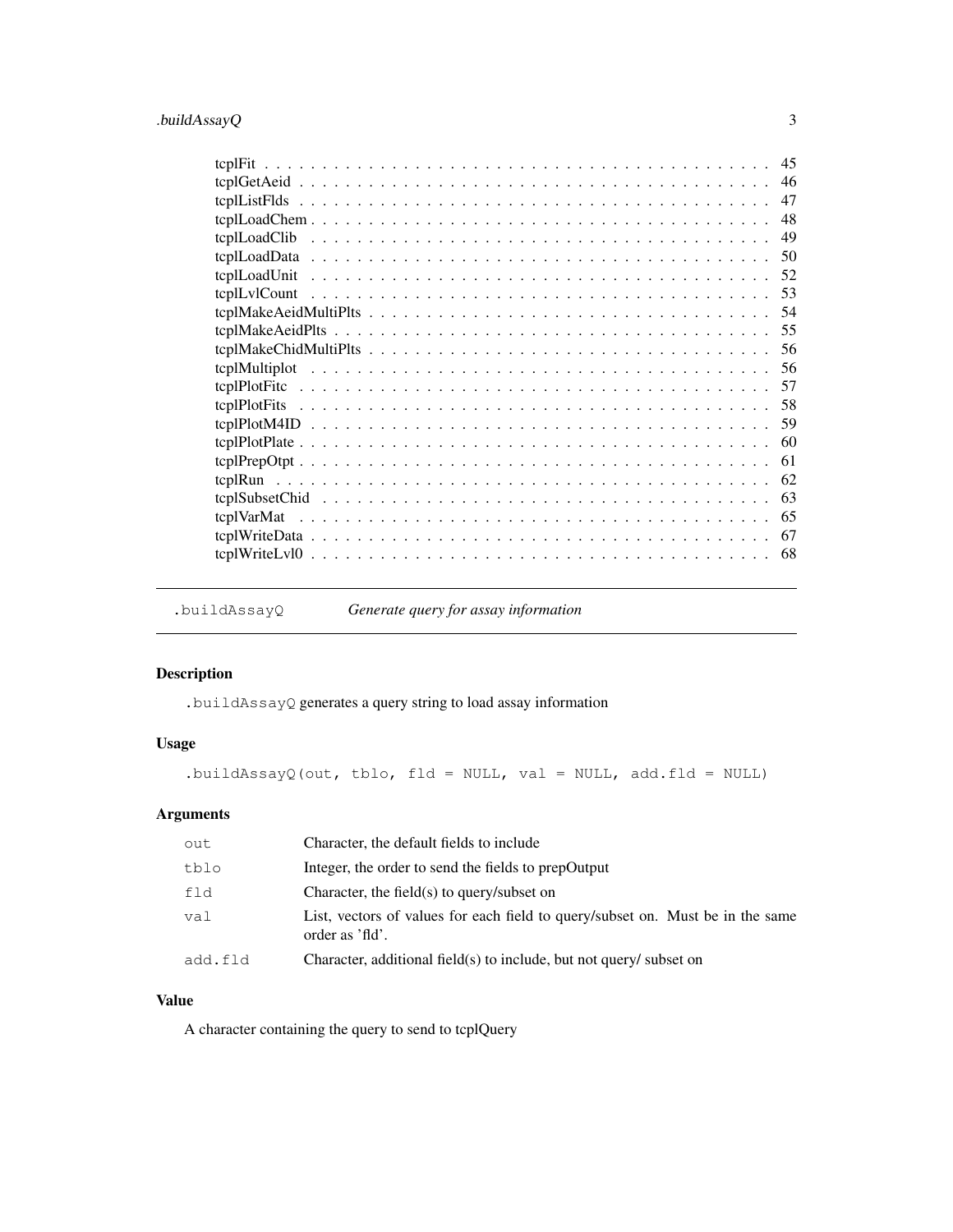### Description

.convertNames converts the assay names as they appear in the tcpl database to their respective abbreviations

### Usage

```
.convertNames(names)
```
### Arguments

names Character, strings to convert

### Value

The same character vector given with any name strings converted to the abbreviated version

.load6DR *Load data for tcpl6*

### Description

.load6DR loads dose-response data for tcpl6.

### Usage

.load6DR(ae)

## Arguments

ae String aeid to query on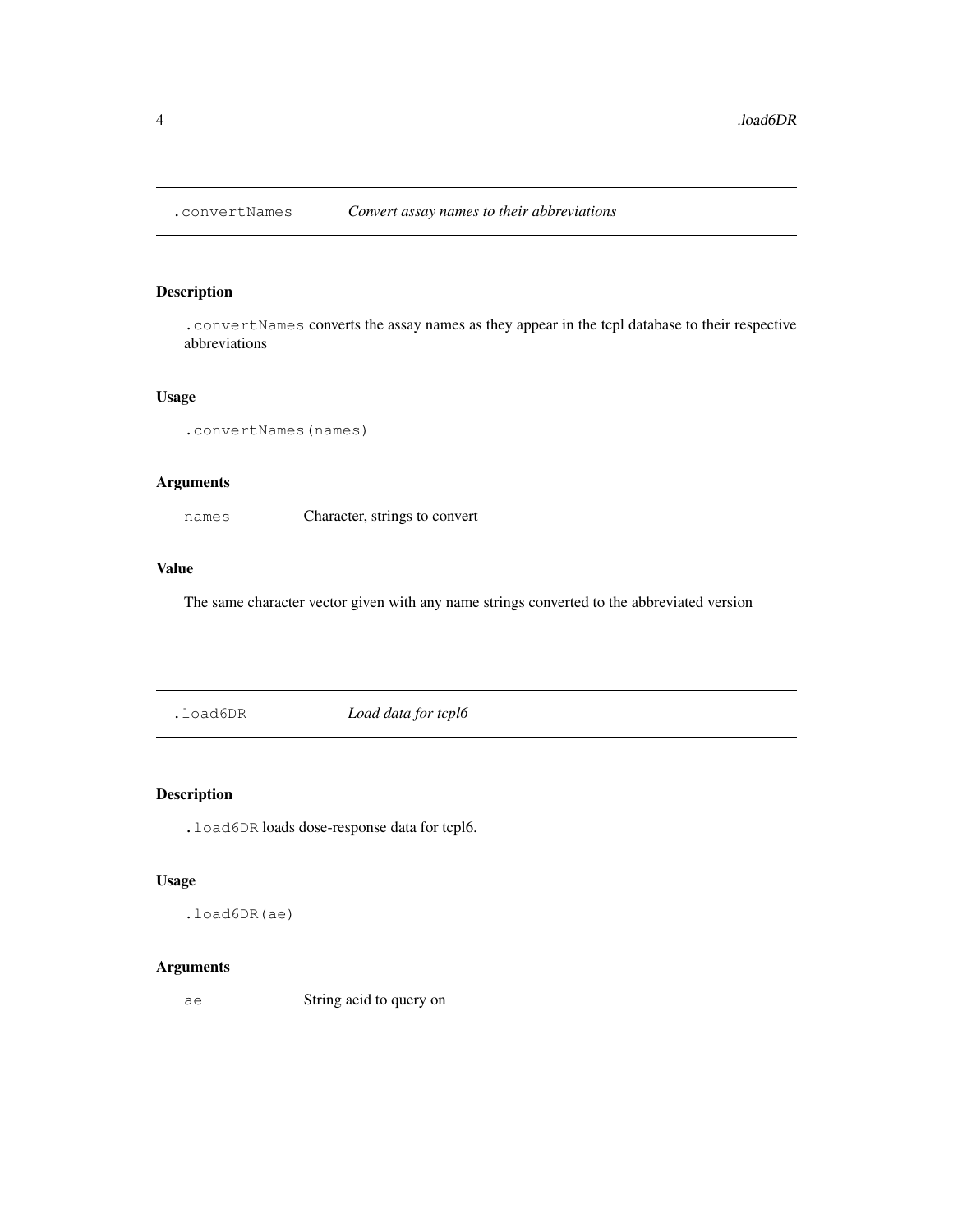### Description

Plot plate heatmap, to be used with tcplPlotPlate

### Usage

.plateHeat(vals, rowi, coli, wllt, wllq, rown, coln, main, arng)

## Arguments

| vals | Numeric, the well values                                                            |
|------|-------------------------------------------------------------------------------------|
| rowi | Integer, the row index                                                              |
| coli | Integer, the column index                                                           |
| wllt | Character, the well type                                                            |
| wllq | Logical, the well quality                                                           |
| rown | Integer, the number of rows on the plate                                            |
| coln | Integer, the number of columns on the plate                                         |
| main | Character of length 1, the title/main                                               |
| arnq | Numeric of length 2, the minimum and maximum values to constrain the color<br>scale |

### Note

Optimized for an output with height =  $20/3$ , width = 10, and pointsize = 10

.prepField *Paste appropriate table name to field name*

### Description

Paste appropriate table name to field name

### Usage

.prepField(fld, tbl, db)

| fld | Character, the table fields                   |
|-----|-----------------------------------------------|
| tbl | Character, the possible tables                |
| db  | Character, the database containing the tables |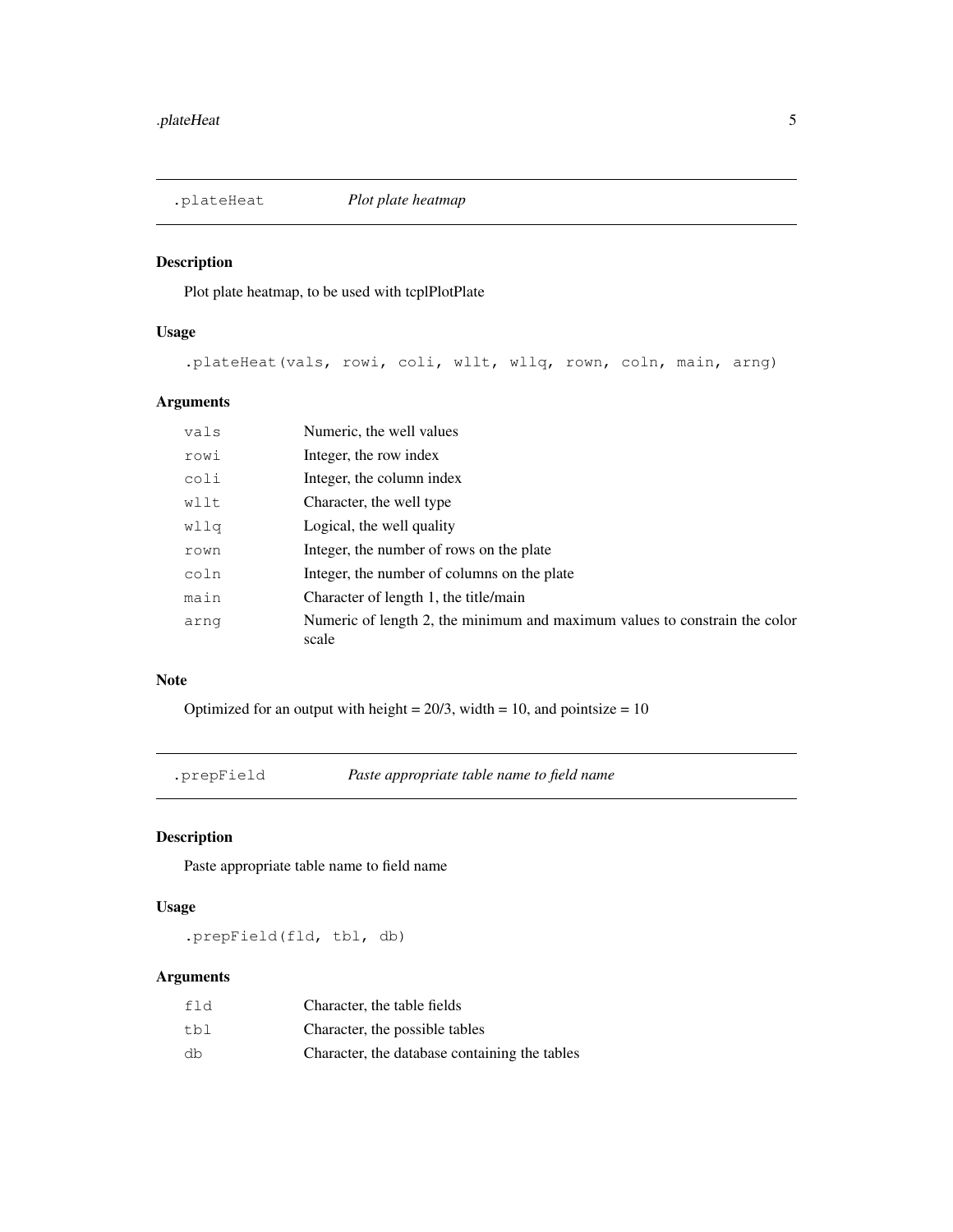## Details

The function loops through the given tables, and for each field i it assigns the last table containing i to i. ORDER OF FLD MATTERS!!

blineShift *Shift the baseline to 0*

### Description

blineShift Takes in dose-response data and shifts the baseline to 0 based on the window.

#### Usage

blineShift(resp, logc, wndw)

### Arguments

| resp | Numeric, the response values            |
|------|-----------------------------------------|
| logc | Numeric, the log10 concentration values |
| wndw | Numeric, the threshold window           |

#### Value

A numeric vector containing the shifted response values

### Note

This function is not exported and is not intended to be used by the user.

### See Also

mc3\_mthds, mc3

| chdat | Chemical library of tested chemicals in the example datasets with the |
|-------|-----------------------------------------------------------------------|
|       | corresponding sample IDs.                                             |

### Description

Chemical library of tested chemicals in the example datasets with the corresponding sample IDs.

#### Usage

chdat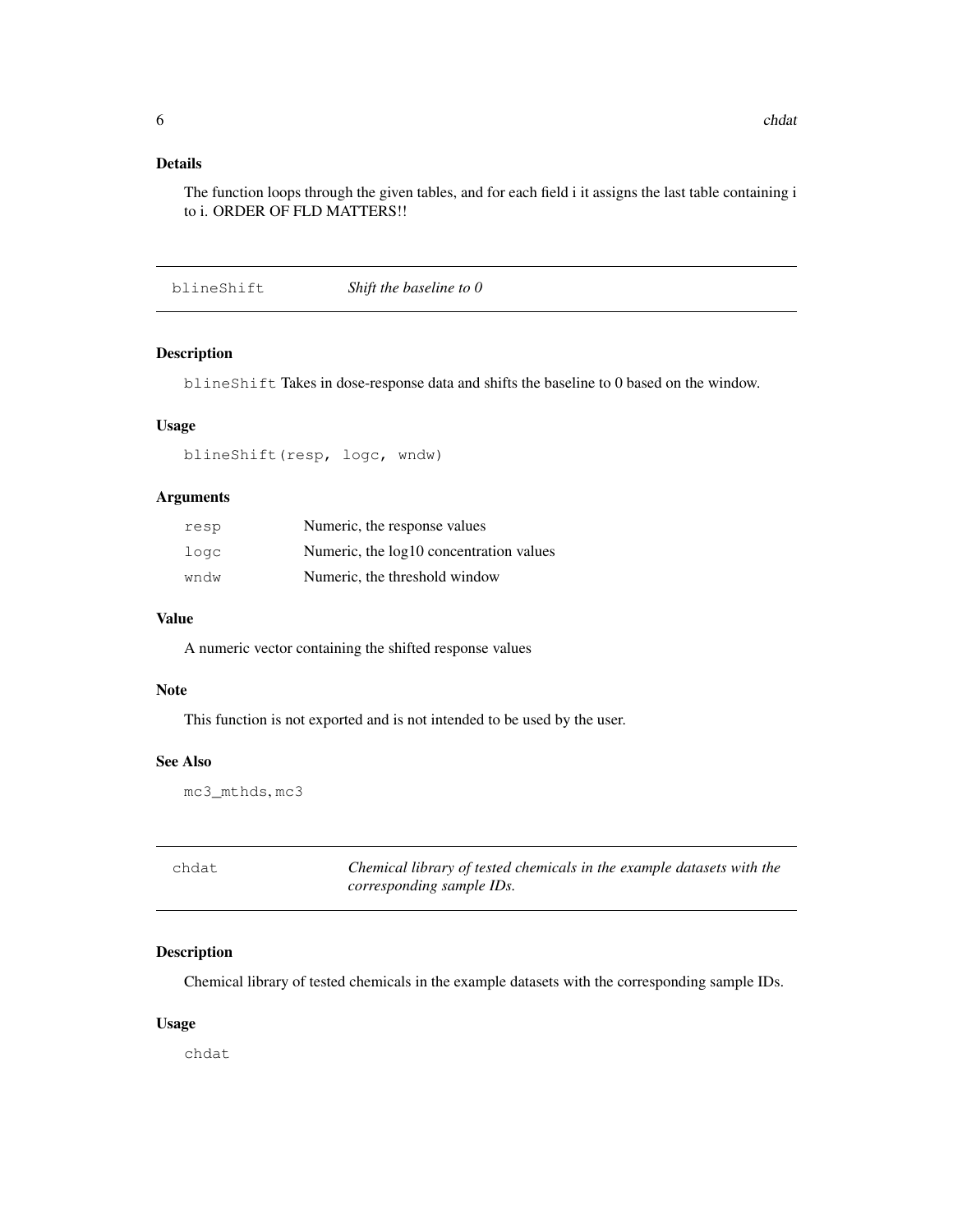## Configure functions 7

### Format

A data frame with 6 rows and 3 variables:

spid sample ID casn Chemical Abstract Service(CAS) number chnm chemical name

### Source

Toxcast database

```
Configure functions
```
*Functions for configuring the tcpl package*

### Description

These functions are used to configure the tcpl settings.

### Usage

```
tcplConf(drvr = NULL, user = NULL, pass = NULL, host = NULL,
 db = NULL)tcplConfDefault()
tcplConfExample()
tcplConfList(show.pass = FALSE)
tcplConfLoad(list.new = TRUE)
tcplConfReset()
tcplConfSave()
```

| drvr      | Character of length 1, which database driver to use      |
|-----------|----------------------------------------------------------|
| user      | Character of length 1, the database server username      |
| pass      | Character of length 1, the database server password      |
| host      | Character of length 1, the database server               |
| dh        | Character of length 1, the name of the tcpl database     |
| show.pass | Logical, should the password be returned                 |
| list.new  | Logical of length 1, should the new settings be printed? |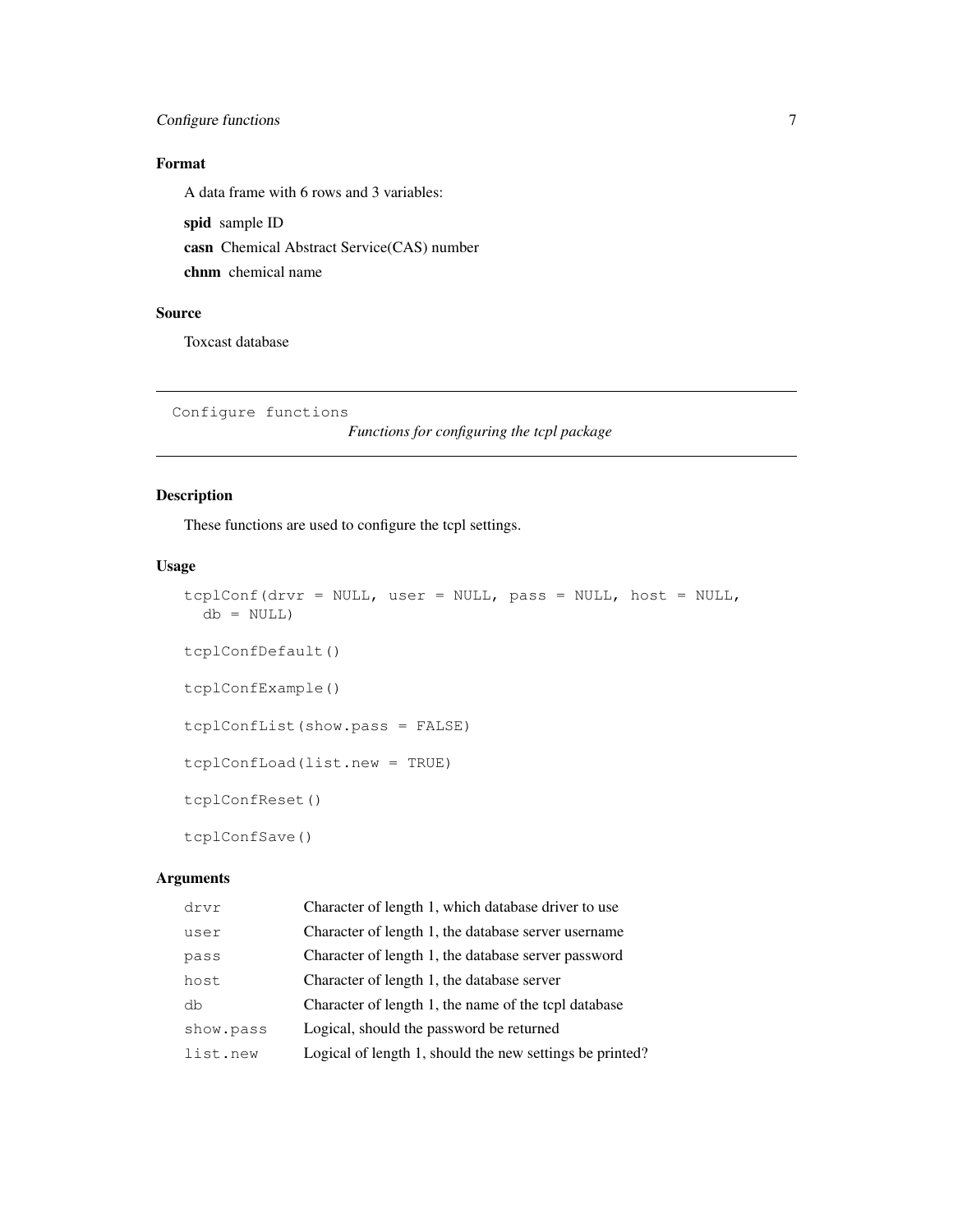### Details

Currently, the tcpl package only supports the "MySQL" and "tcplLite" database drivers.

The settings can be stored in a configuration file to make the using the package more user-friendly. To create the configuration file, the user must first create a system environment variable ('TCPL\_CONF') that points to to the file. There is more information about system environment variables in Startup and Sys.getenv. Briefly, the user needs to modify the '.Renviron' file in their home directory. If the file does not exist, create it, and add the following line:

#### TCPL\_CONF=path/to/confFile.conf

Here 'path/to/confFile.conf' can be any path to a file. One suggestion would be to include .tcplConf in the home directory, e.g. TCPL\_CONF=~/.tcplConf. Note, '~' may not indicate the home directory on every operating system. Once the environment variable is added, the user can change the settings using  $t$ cpl $C$ on  $f$ , then save the settings to the file given by the TCPL\_CONF environment variable running tcplConfSave().

tcplConf changes options to set the tcpl-specific options, most importantly to configure the connection to the tcpl databases. tcplConf will only change non-null values, and can be used to change a single value if needed.

tcplConfSave modifies the configuration file to reflect the current tcpl settings.

tcplConfList lists the values assigned to the tcpl global options.

tcplConfLoad updates the tcpl settings to reflect the current configuration file.

tcplConfDefault changes the options to reflect the default settings for the example tcplLite database, i.e. local directory, but does not alter the configuration file.

tcplConfReset is used to generate the initial configuration script, and can be used to reset or regenerate the configuration script by the user.

flareFunc *Calculate the weighted mean of a square to detect plate flares*

### **Description**

flareFunc calculates the weighted mean of square regions to detect plate flares.

### Usage

```
flareFunc(val, coli, rowi, apid, r)
```

| val  | Numeric, the well values                                                         |
|------|----------------------------------------------------------------------------------|
| coli | Integer, the well column index                                                   |
| rowi | Integer, the well row index                                                      |
| apid | Character, the assay plate id.                                                   |
|      | Integer, the number of wells from the center well (in one direction) to make the |
|      | square                                                                           |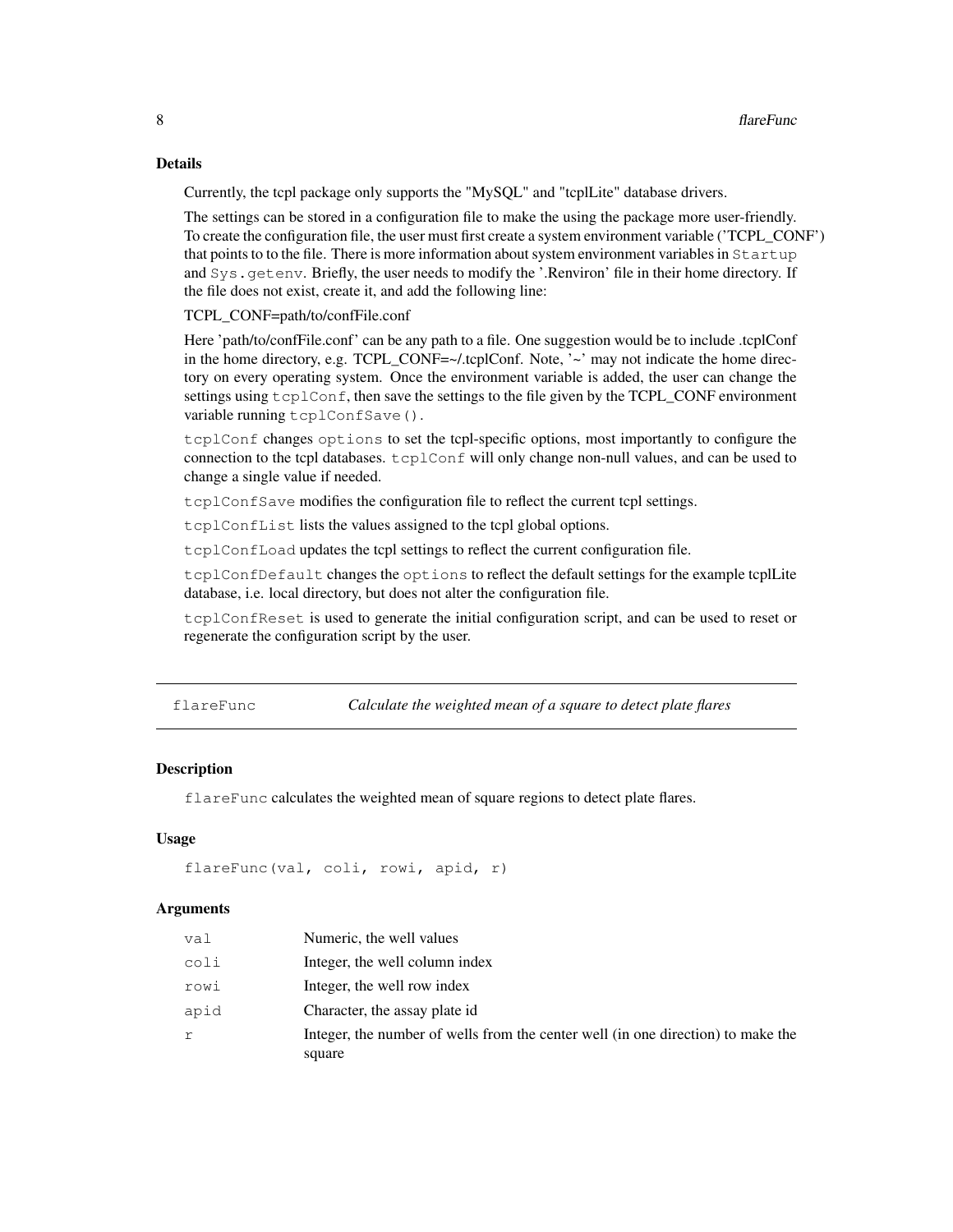### Hill model utilites 9

### See Also

MC6 Methods, Method functions, mc6

Hill model utilites

*Functions to solve the Hill model*

### Description

These functions solve for Hill model parameters.

### Usage

```
tcplHillACXX(XX, tp, ga, gw, bt = 0)
tcplHillConc(val, tp, ga, gw, bt = 0)
tcplHillVal(logc, tp, ga, gw, bt = 0)
```
### Arguments

| XX   | Numeric, the activity level (percentage of the top value) |
|------|-----------------------------------------------------------|
| tp   | Numeric, the top value from the Hill model                |
| qa   | Numeric, the logAC50 value from the Hill model            |
| qw   | Numeric, the Hill coefficient from the Hill model         |
| bt   | Numeric, the bottom value from the Hill model             |
| val  | Numeric, the activity value                               |
| logc | Numeric, the log concentration                            |

tcplHillConc(val = 20, tp = 50, ga = 1, gw = 1, bt = 0)

### Details

tcplHillVal computes the value of the Hill model for a given log concentration. tcplHillACXX computes the activity concentration for a Hill model for a given activity level. tcplHillConc computes the Hill model concentration for a given value.

### Examples

```
## The following code gives examples for a Hill model with a top of 50,
## bottom of 0, AC50 of 1 and Hill coefficient of 1.
## tcplHillVal calculates activity value given a concentration. tcplHillVal
## will return the tp/2 when logc equals ga:
tcplHillVal(logc = 1, tp = 50, ga = 1, gw = 1, bt = 0)
## Here, tcplHillConc returns the concentration where the value equals 20
```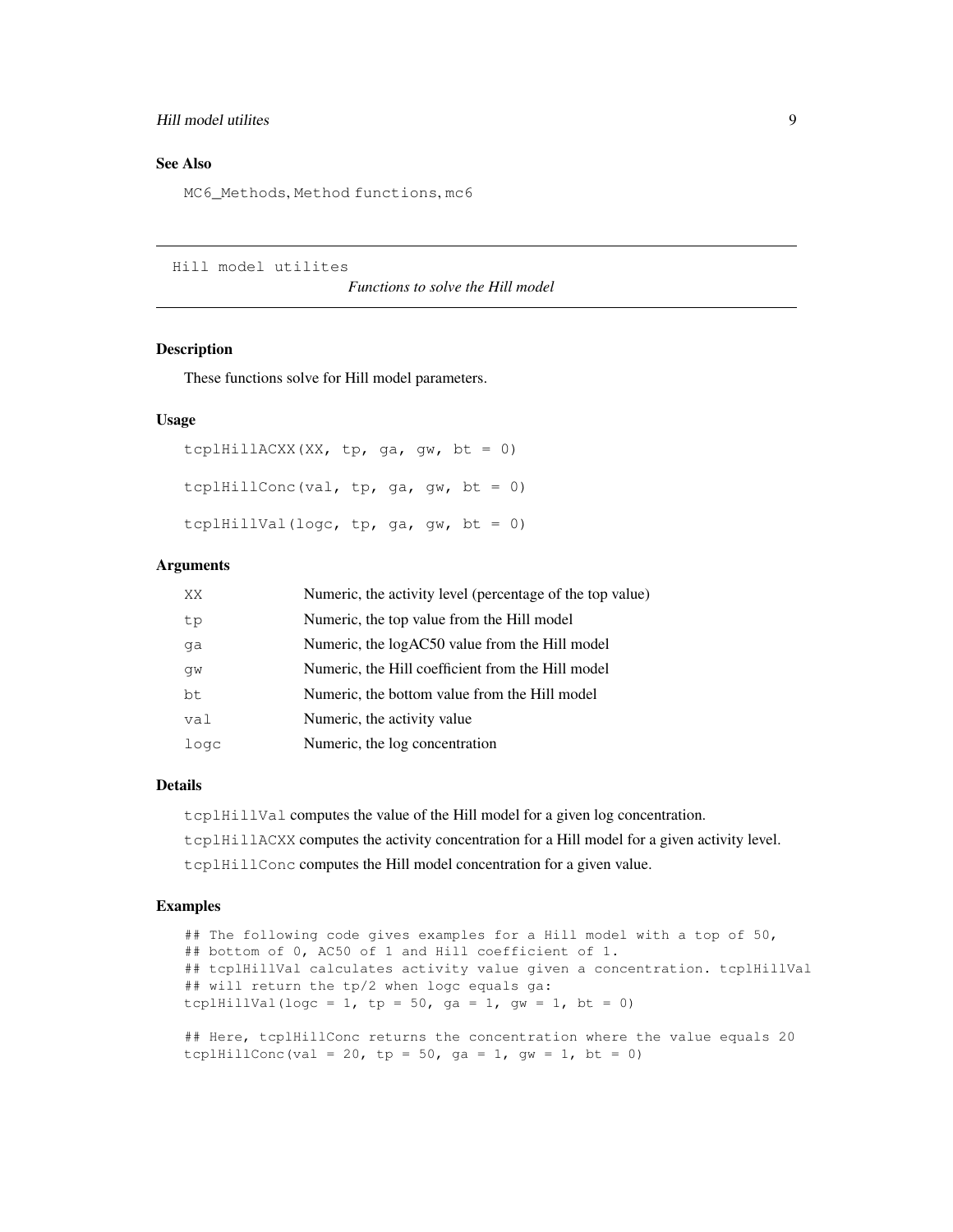```
## Note how this differs from tcplHillACXX:
tcplHillACXX(XX = 20, tp = 50, ga = 1, gw = 1, bt = 0)
## tcplHillACXX is based on the top value and allows the user to calculate
## specifc activity concentrations based on a percentage of the top value
## For example, we can calculate the value for the concentration 0.25, then
## use that value to check the other two functions.
value \le tcplHillVal(logc = 0.25, tp = 50, ga = 1, gw = 1, bt = 0)
c1 <- tcplHillConc(val = value, tp = 50, ga = 1, gw = 1, bt = 0)
c2 <- tcplHillACXX(XX = value/50*100, tp = 50, ga = 1, gw = 1, bt = 0)
all.equal(0.25, c1, c2)
## Notice, the value had to be transformed to a percentage of the top value
## when using tcplHillACXX
```
interlaceFunc *Calculate the weighted mean of a square to detect interlace effect*

#### Description

interlaceFunc calculates the distance weighted mean of square regions from a 384-well plate that is interlaced onto a 1536 well plate to detect non-random signals coming from the source plate

#### Usage

```
interlaceFunc(val, intq, coli, rowi, apid, r)
```
#### Arguments

| val  | Numeric, the well values                                                                   |
|------|--------------------------------------------------------------------------------------------|
| inta | Numeric, interlace quadrant                                                                |
| coli | Integer, the well column index                                                             |
| rowi | Integer, the well row index                                                                |
| apid | Character, the assay plate id                                                              |
| r    | Integer, the number of wells from the center well (in one direction) to make the<br>square |

#### See Also

MC6\_Methods, Method functions, mc6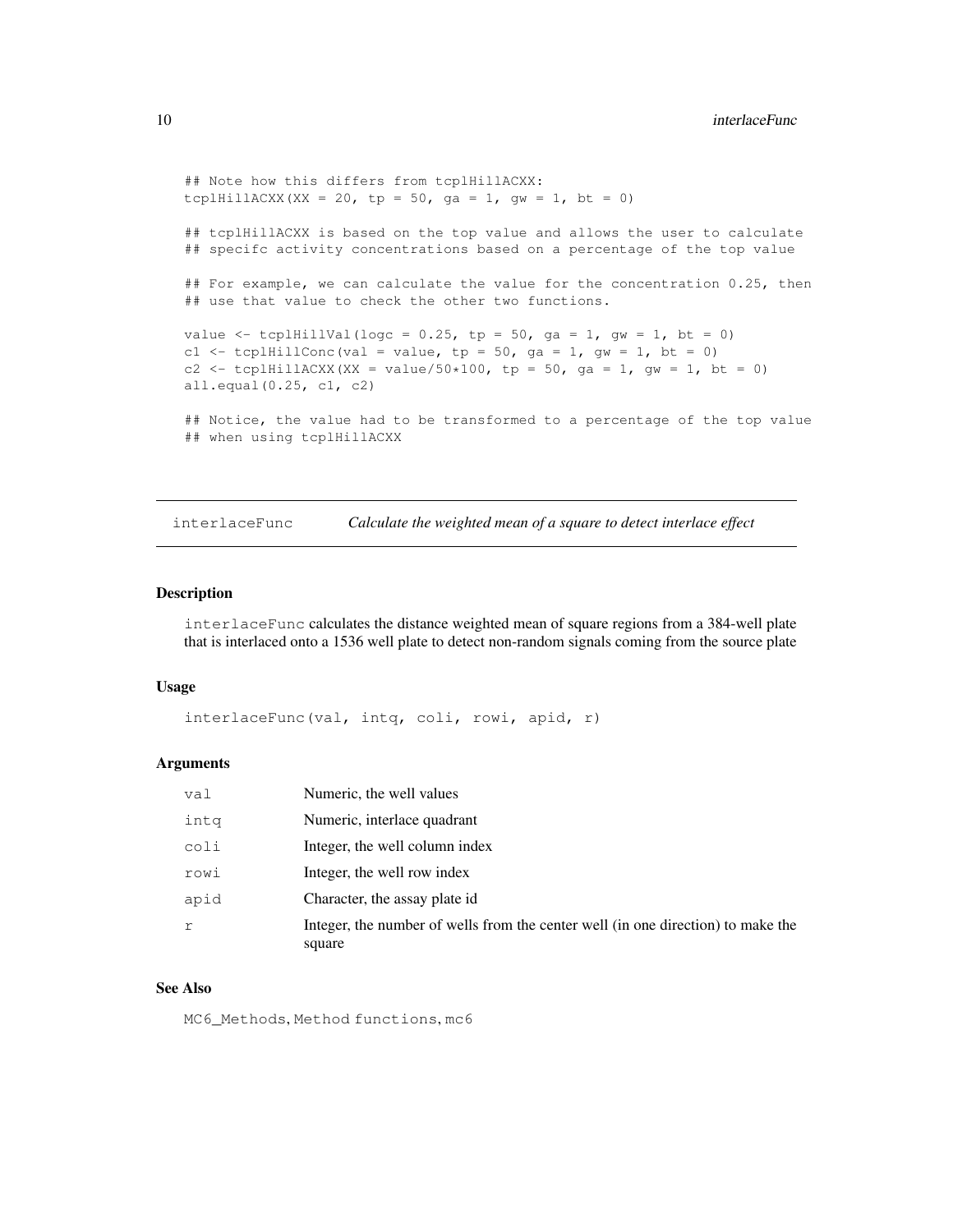### Description

is.odd takes an integer vector, x, and returns TRUE for odd integers.

### Usage

is.odd(x)

#### Arguments

x An integer

#### Value

TRUE for odd integers and FALSE for even integers.

#### See Also

Other tcpl abbreviations: lu, lw, sink.reset

Load assay information *Functions for loading assay information*

### Description

These functions query the tcpl databases and returns a data.table with assay ID and name information. More information about the assay hierarchy is available in the overview vignette.

#### Usage

```
tcplLoadAcid(fld = NULL, val = NULL, add.fld = NULL)
tcplLoadAeid(fld = NULL, val = NULL, add.fld = NULL)
tcplLoadAid(fld = NULL, val = NULL, add.fld = NULL)
tcplLoadAsid(fld = NULL, val = NULL, add.fld = NULL)
```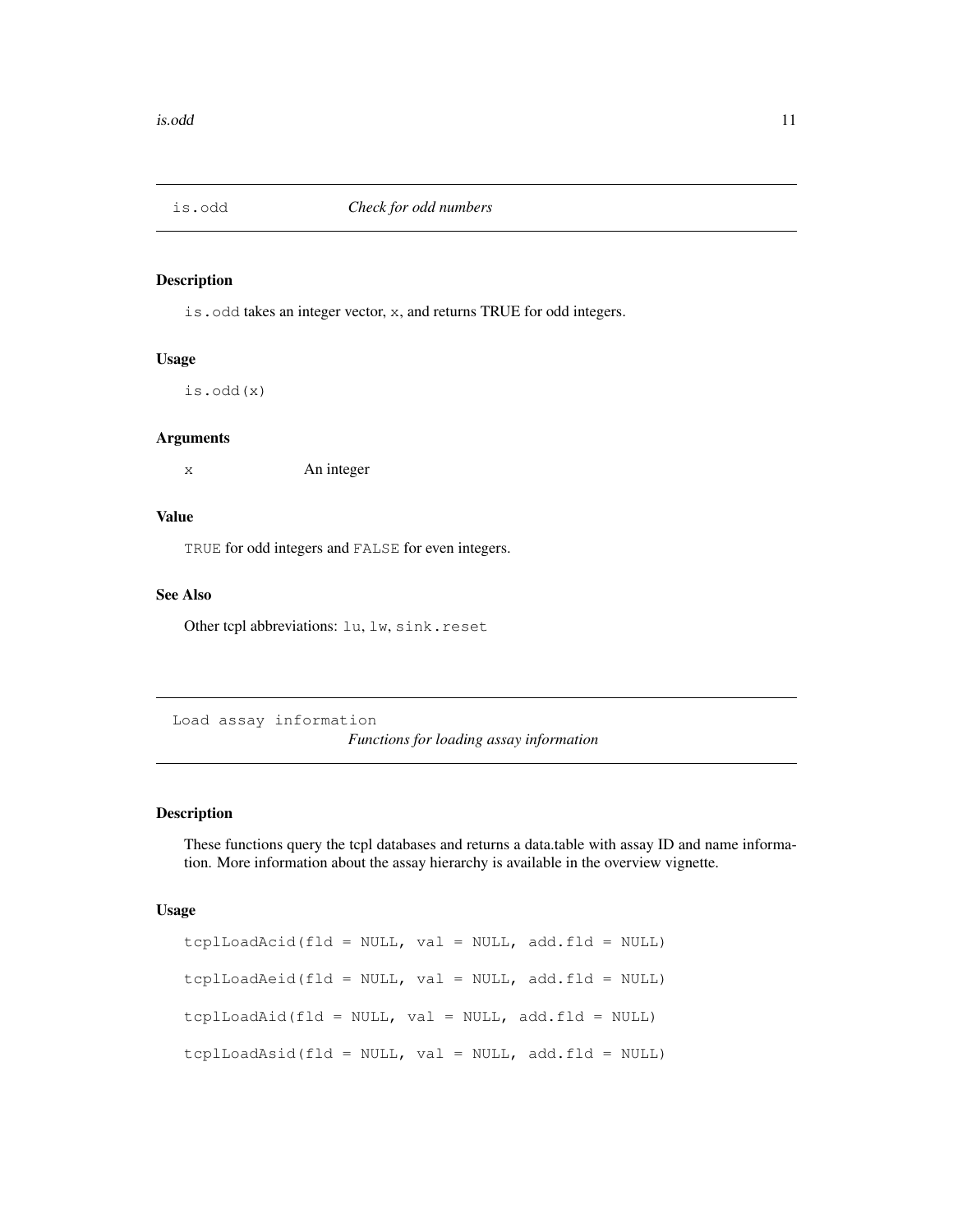#### Arguments

| fld     | Character, the field(s) to query/subset on                                                        |
|---------|---------------------------------------------------------------------------------------------------|
| val     | List, vectors of values for each field to query/subset on. Must be in the same<br>order as 'fld'. |
| add.fld | Character, additional field(s) to include, but not query/ subset on                               |

#### Details

Each element in the assay hierarchy has its own function, loading the ID and name for the given assay element. For example, tcplLoadAsid will return the assay source ID (asid) and assay source name (asnm).

### Value

A data.table containing the ID, name, and any additional fields.

#### Examples

```
## Store the current config settings, so they can be reloaded at the end
## of the examples
conf_store <- tcplConfList()
TCPLlite <- file.path(system.file(package = "tcpl"), "example")
tcplConf(db = TCPLlite, user = NA, host = NA, drvr = "tcplLite")
## The load assay functions can be used without any parameters to list the
## full list of registered assay elements:
tcplLoadAsid()
tcplLoadAeid()
## Similarly, the user can add fields without doing any element selection:
tcplLoadAeid(add.fld = c("asid", "aid", "acid"))
## Or, the user can look only at a subset:
tcplLoadAeid(fld = "aeid", val = 1, add.fld = "asid")
## The field can be any value in one of the corresponding assay element
## tables, but the functions also recognize the abbreviated version of
## the name fields.
tcplListFlds("assay")
a1 <- tcplLoadAeid(fld = "anm", val = "Steroidogenesis")
a2 \leq tcplLoadAeid(fld = "assay_name", val = "Steroidogenesis")
identical(a1, a2)
## Reset configuration
options(conf_store)
```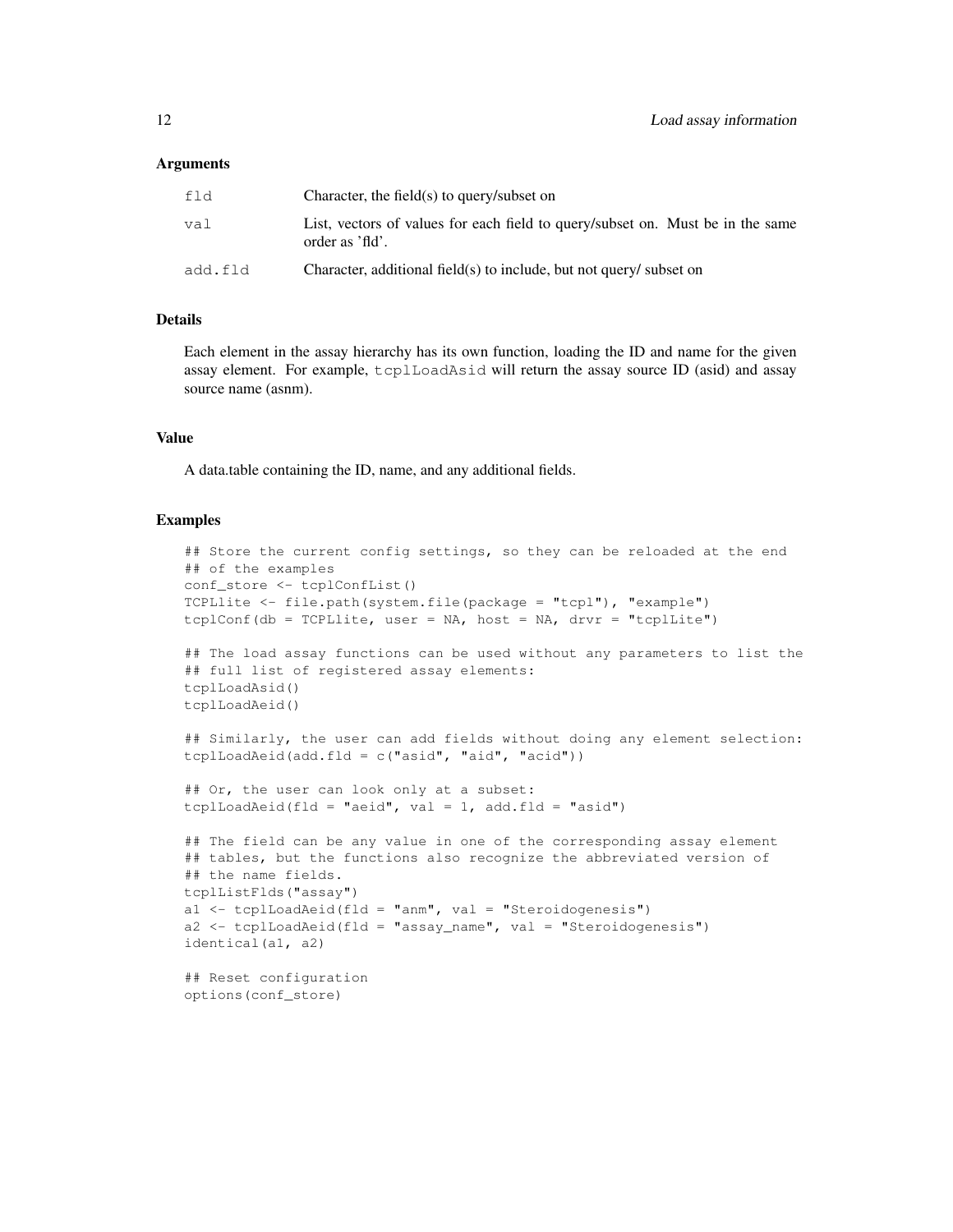### Description

lu takes a logical vector, x, and returns length(unique(x)).

lu takes a logical vector, x, and returns length(unique(x)).

### Usage

 $lu(x)$ 

lu(x)

### Arguments

x A logical

### Value

The unique of the TRUE values in x The unique of the TRUE values in x

### See Also

unique, which unique, which Other tcpl abbreviations: is.odd, lw, sink.reset Other tcpl abbreviations: is.odd, lw, sink.reset

lw *Abbreviation for* length(which(x))

### Description

lw takes a logical vector, x, and returns length(which(x)). lw takes a logical vector, x, and returns length(which(x)).

### Usage

 $lw(x)$ 

 $lw(x)$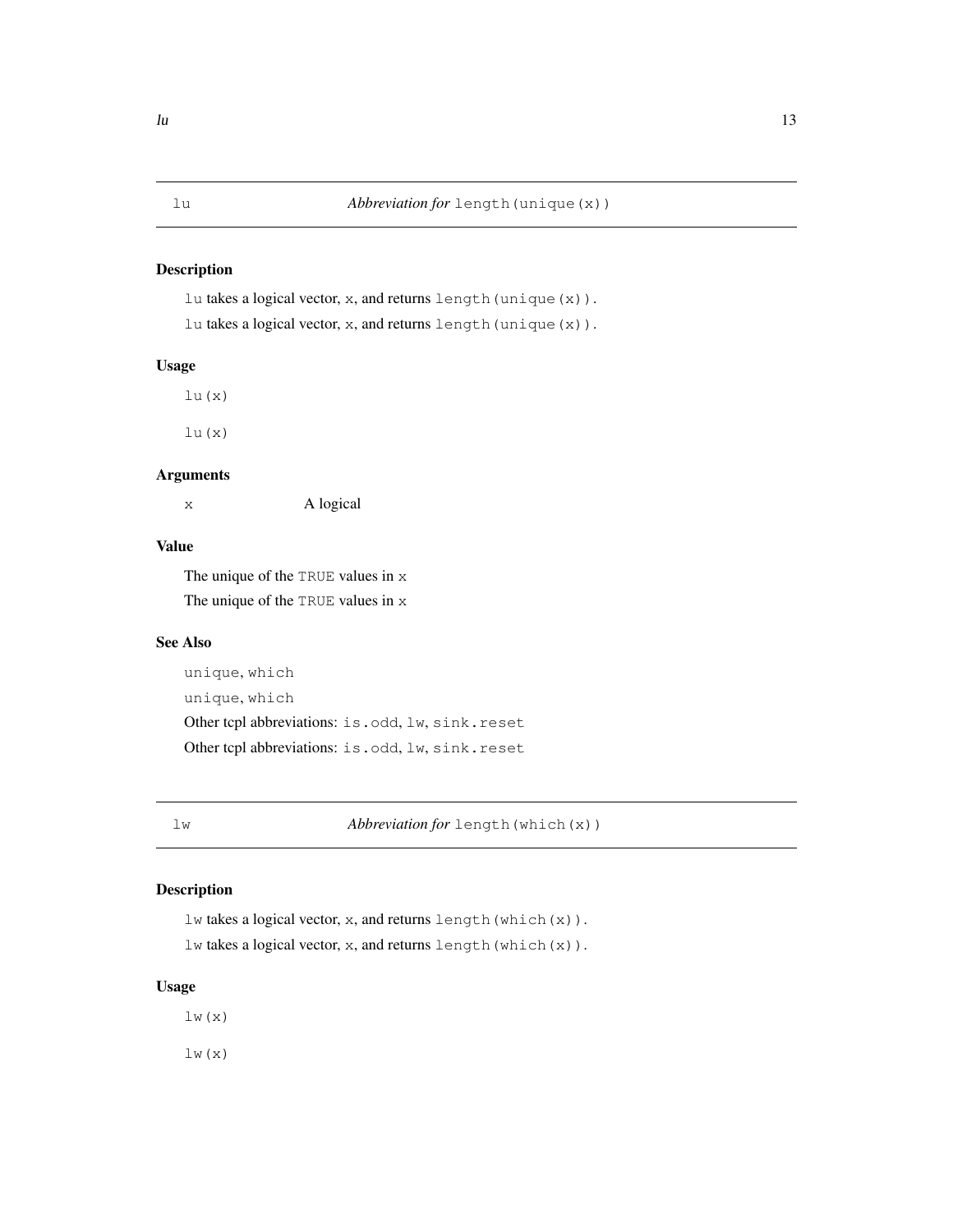#### Arguments

x A logical

### Value

The length of the TRUE values in x The length of the TRUE values in x

### See Also

length, which length, which Other tcpl abbreviations: is.odd, lu, sink.reset Other tcpl abbreviations: is.odd, lu, sink.reset

mc1 *Perform level 1 multiple-concentration processing*

### Description

mc1 loads level 0 data from the tcpl database for the given id and performs level 1 multipleconcentration processing. The processed data is then loaded into the mc1 table and all subsequent data is deleted with tcplCascade. See details for more information.

The individual processing functions are no longer exported, as it is typically more convenient and suggested to use the tcplRun wrapper function.

### Usage

 $mc1(ac, wr = FALSE)$ 

### Arguments

| aс | Integer of length 1, assay component id (acid) for processing.             |
|----|----------------------------------------------------------------------------|
| Wr | Logical, whether the processed data should be written to the tcpl database |

### Details

Level 1 processing includes defining the concentration and replicate index, cndx and repi, respectively.

### Value

A boolean of length 1, indicating the success of the processing, or when 'wr' is FALSE, a list where the first element is a boolean indiciating the success of processing and the second element is a data.table containing the processed data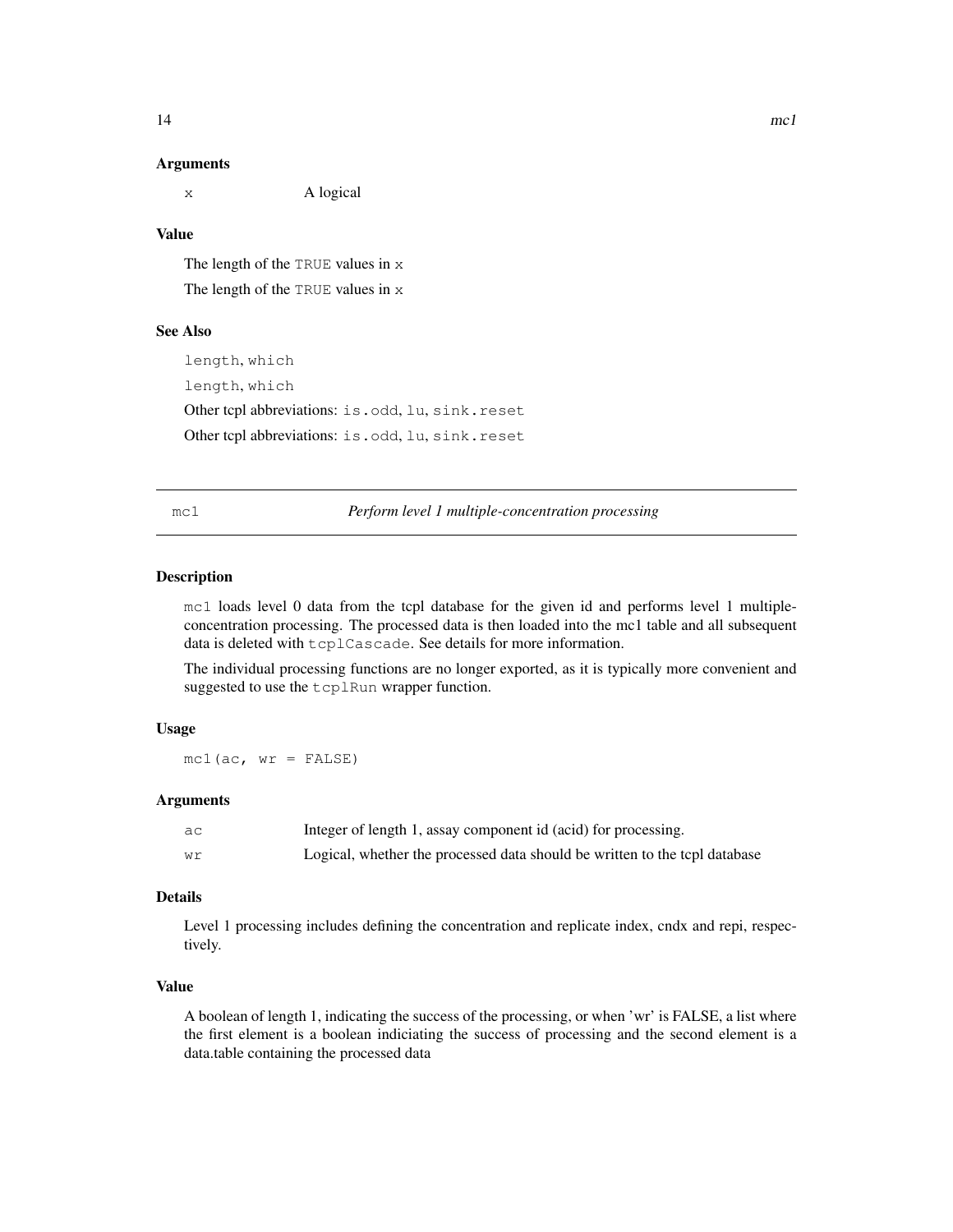#### $mc2$  15

### See Also

Other multiple-concentration: mc2, mc3, mc4, mc5, mc6

#### mc2 *Perform level 2 multiple-concentration processing*

### Description

mc2 loads level 1 data from the tcpl database for the given id and performs level 2 multipleconcentration processing. The processed data is then loaded into the mc2 table and all subsequent data is deleted with tcplCascade. See details for more information.

The individual processing functions are no longer exported, as it is typically more convenient and suggested to use the tcplRun wrapper function.

#### Usage

 $mc2$  (ac,  $wr$  = FALSE)

#### Arguments

| aс | Integer of length 1, assay component id (acid) for processing.             |
|----|----------------------------------------------------------------------------|
| wr | Logical, whether the processed data should be written to the tcpl database |

### Details

Level 2 multiple-concentration processing includes defining the corrected value, cval, based on the correction methods listed in the mc2\_acid and mc2\_methods tables.

### Value

A boolean of length 1, indicating the success of the processing, or when 'wr' is FALSE, a list where the first element is a boolean indiciating the success of processing and the second element is a data.table containing the processed data

### See Also

Method functions, MC2\_Methods

Other multiple-concentration: mc1, mc3, mc4, mc5, mc6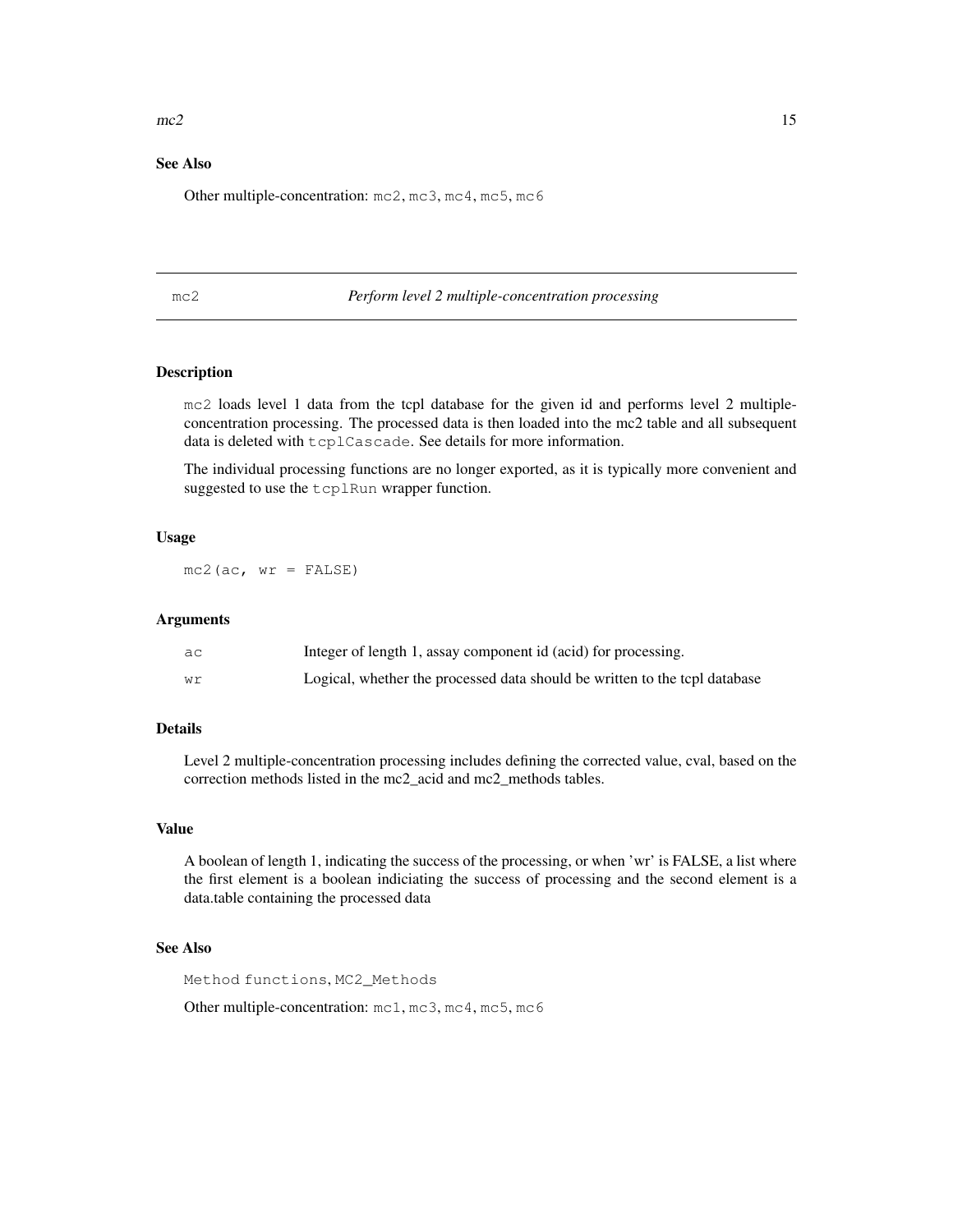#### **Description**

mc2\_mthds returns a list of correction/transformation functions to be used during level 2 multipleconcentration processing.

### Usage

```
mc2_mthds()
```
### Details

The functions contained in the list returned by mc2\_mthds return a list of expressions to be executed in the mc2 (not exported) function environment. The functions are described here for reference purposes, The mc2\_mthds function is not exported, nor is it intended for use.

All available methods are described in the Available Methods section, listed by the function/method name.

#### Value

A list functions

#### Available Methods

More information about the level 2 multiple-concentration processing is available in the package vignette, "Pipeline\_Overview."

log2 Take the logarithm of cval with the base 2.

log10 Take the logarithm of cval with the base 10.

rmneg Remove entries where cval is less than 0.

rmzero Remove entries where cval is 0.

mult25 Multiply cval by 25.

mult100 Multiply cval by 100.

**negshift** Shift cval by subtracting out the minimum of cval and adding 1, such that the new minimum of cval is 1.

mult25 Multiply cval by 2.5.

mult3 Multiply cval by 3.

mult6 Multiply cval by 6.

### Note

This function is not exported and is not intended to be used by the user.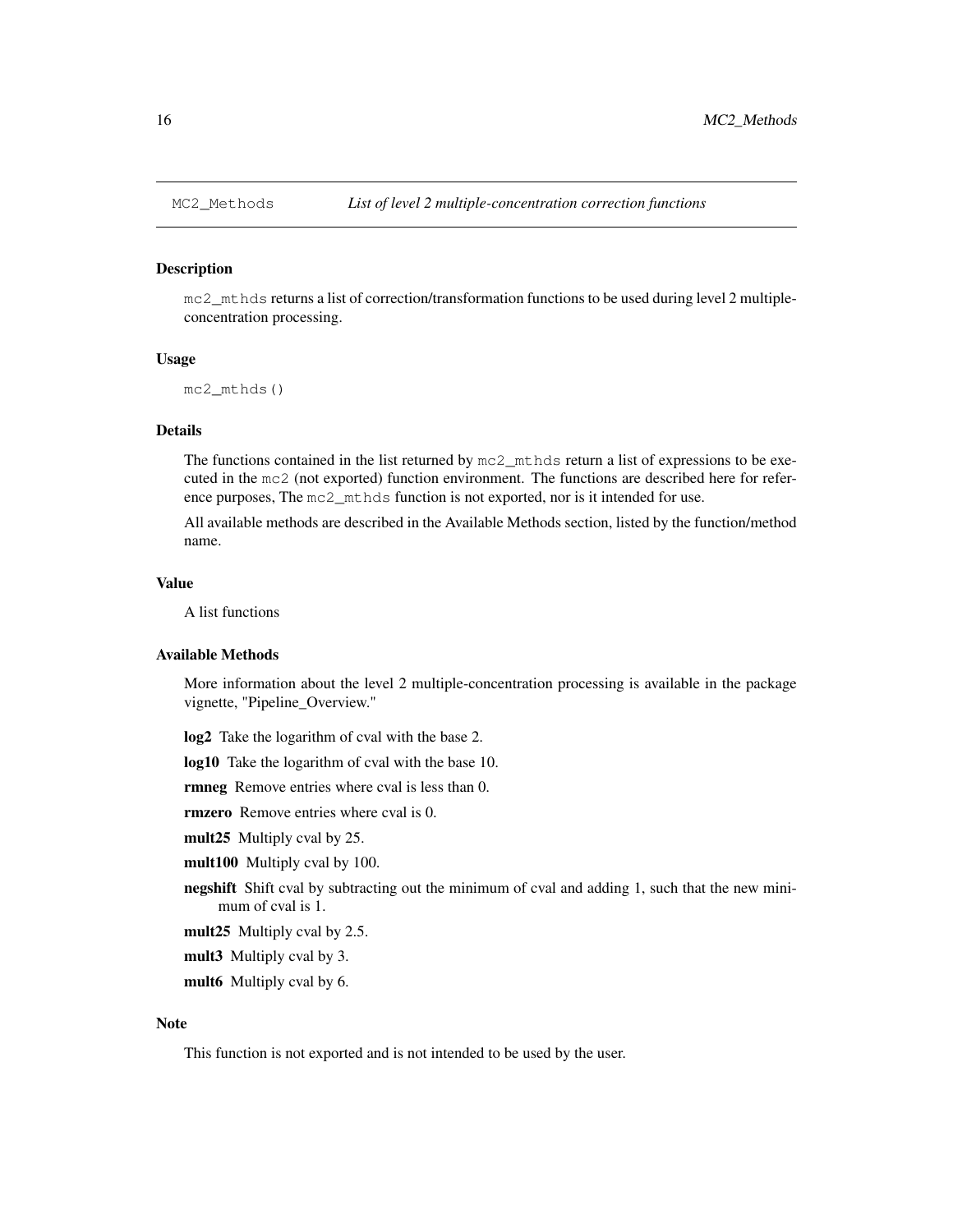#### $mc3$  17

### See Also

mc2, Method functions to query what methods get applied to each acid

mc3 *Perform level 3 multiple-concentration processing*

### Description

mc3 loads level 2 data from the tcpl database for the given id and performs level 3 multipleconcentration processing. The processed data is then loaded into the mc3 table and all subsequent data is deleted with tcplCascade. See details for more information.

The individual processing functions are no longer exported, as it is typically more convenient and suggested to use the tcplRun wrapper function.

### Usage

 $mc3(ac, wr = FALSE)$ 

#### Arguments

| aс | Integer of length 1, assay component id (acid) for processing.             |
|----|----------------------------------------------------------------------------|
| wr | Logical, whether the processed data should be written to the topl database |

### Details

Level 3 multiple-concentration processing includes mapping assay component to assay endpoint, duplicating the data when the assay component has multiple assay endpoints, and any normalization of the data. Data normalization based on methods listed in mc3\_aeid and mc3\_methods tables.

#### Value

A boolean of length 1, indicating the success of the processing, or when 'wr' is FALSE, a list where the first element is a boolean indiciating the success of processing and the second element is a data.table containing the processed data

### See Also

Method functions, MC3\_Methods

Other multiple-concentration: mc1, mc2, mc4, mc5, mc6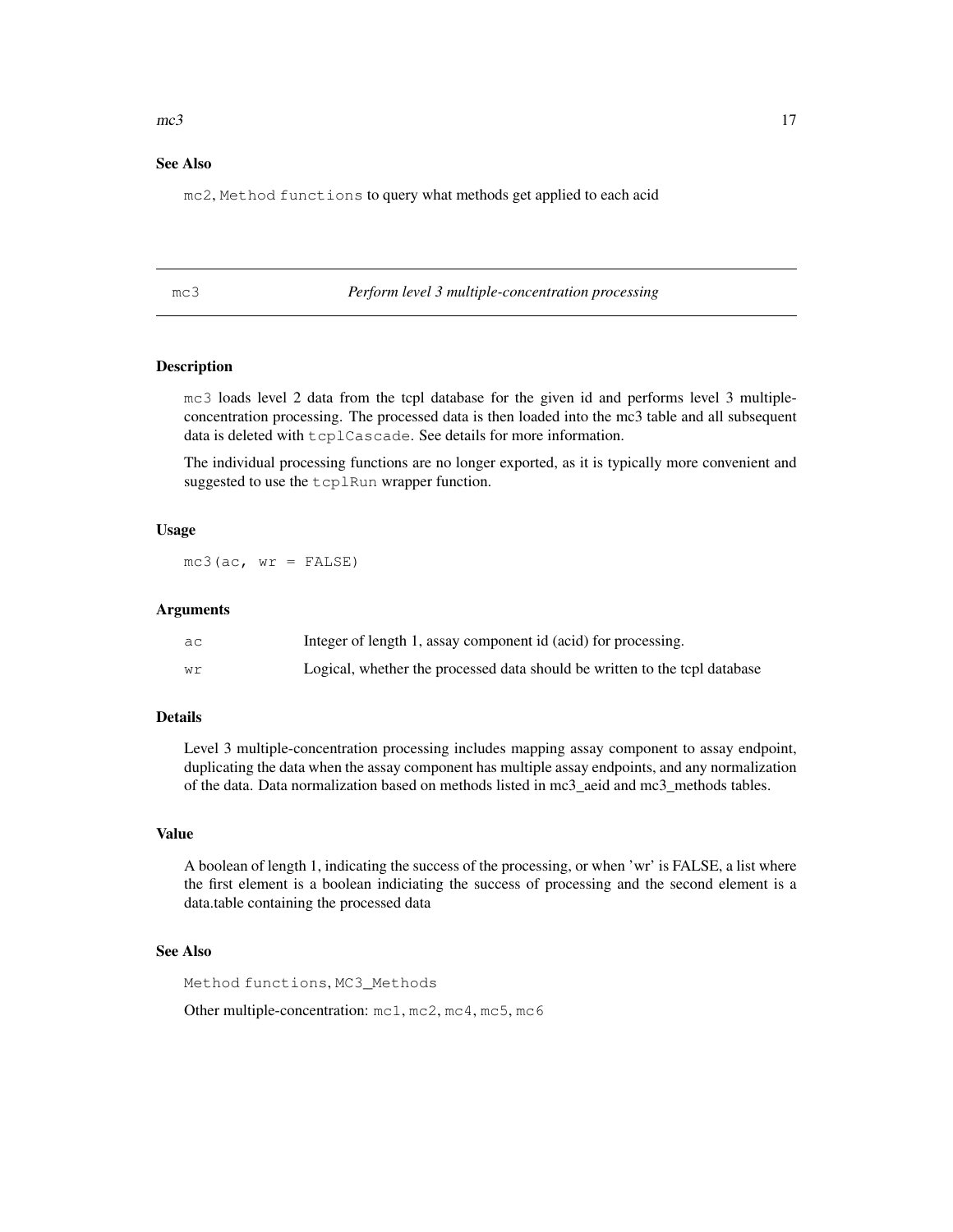#### Description

mc3\_mthds returns a list of normalization methods to be used during level 3 multiple-concentration processing.

#### Usage

mc3\_mthds()

#### Details

The functions contained in the list returned by  $mc3$  mthds take 'aeids' (a numeric vector of aeid values) and returns a list of expressions to be executed in the mc3 (not exported) function environment. The functions are described here for reference purposes, The mc3\_mthds function is not exported, nor is it intended for use.

All available methods are described in the Available Methods section, listed by the type of function and the function/method name.

### Value

A list of functions

#### Available Methods

The methods are broken into three types, based on what fields they define. Different methods are used to define "bval" (the baseline value), "pval" (the positive control value), and "resp" (the final response value).

Although it does not say so specifically in each description, all methods are applied by aeid.

More information about the level 3 multiple-concentration processing is available in the package vignette, "Pipeline\_Overview."

#### bval Methods:

- bval.apid.nwlls.med Calculate bval as the median of cval for wells with wllt equal to "n," by apid.
- bval.apid.lowconc.med Calculate bval as the median of cval for wells with wllt equal to "t" and cndx equal to 1 or 2, by apid.
- bval.apid.twlls.med Calculate bval as the median of cval for wells with wllt equal to "t," by apid.
- bval.apid.tn.med Calculate bval as the median of cval for wells with wllt equal to "t" or "n," by apid.
- bval.apid.nwllslowconc.med Calculate bval as the median of cval for wells with wllt equal to "n" or wells with wllt equal to "t" and cndx equal to 1 or 2, by apid.
- bval.spid.lowconc.med Calculate bval as the median of cval for wells with wllt equal to "t" and cndx equal to 1, 2, or 3, by spid.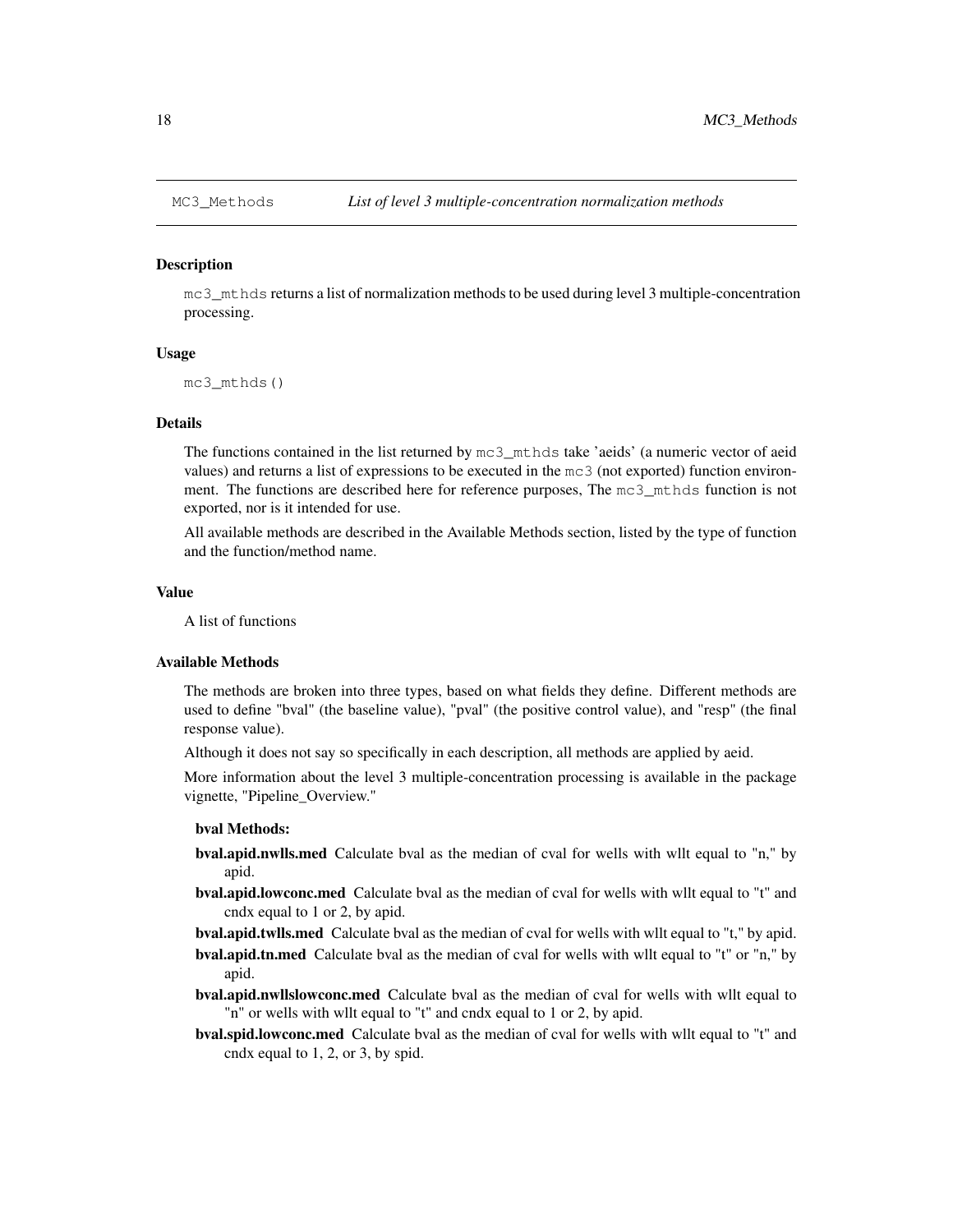bval.apid.nwllstcwllslowconc.med Calculate bval as the median of cval for wells with wllt equal to "n" or cndx equal to 1 or 2 and wllt equal to "t" or "c" by apid.

#### pval Methods:

- pval.apid.pwlls.med Calculate pval as the median of cval for wells with wllt equal to "p," by apid.
- pval.apid.mwlls.med Calculate pval as the median of cval for wells with wllt equal to "m," by apid.
- pval.apid.medpcbyconc.max First calculate the median of cval for wells with wllt equal to "p" or "c," by wllt, conc, and apid. Then calculate pval as the maximum of the calculated medians, by apid.
- pval.apid.medpcbyconc.min First calculate the median of cval for wells with wllt equal to "p" or "c," by wllt, conc, and apid. Then calculate pval as the minimum of the calculated medians, by apid.
- pval.apid.medncbyconc.min First calculate the median of cval for wells with wllt equal to "m" or "o," by wllt, conc, and apid. Then calculate pval as the minimum of the calculated medians, by apid.
- pval.apid.pmv.min First calculate the median of cval for wells with wllt equal to "p," "m," or "v," by wllt, conc, and apid. Then calculate pval as the minimum of the calculated medians, by apid.
- pval.apid.pmv.max First calculate the median of cval for wells with wllt equal to "p," "m," or "v," by wllt, conc, and apid. Then calculate pval as the maximum of the calculated medians, by apid.
- pval.apid.f.max First calculate the median of cval for wells with wllt equal to "f," by wllt, conc, and apid. Then calculate pval as the maximum of the calculated medians, by apid.
- pval.apid.f.min First calculate the median of cval for wells with wllt equal to "f," by wllt, conc, and apid. Then calculate pval as the minimum of the calculated medians, by apid.
- pval.apid.p.max First calculate the median of cval for wells with wllt equal to "p," by wllt, conc, and apid. Then calculate pval as the maximum of the calculated medians, by apid.
- pval.apid.p.min First calculate the median of cval for wells with wllt equal to "p," by wllt, conc, and apid. Then calculate pval as the minimum of the calculated medians, by apid.
- pval.apid.v.min First calculate the median of cval for wells with wllt equal to "v," by wllt, conc, and apid. Then calculate pval as the minimum of the calculated medians, by apid.
- pval.zero Define pval as 0.

#### resp Methods:

**resp.pc** Calculate resp as  $\frac{eval-bval}{pval-bval}100$ .

**resp.pc.pval.cor** Calculate resp as  $\frac{cval-bval}{pval}100$ .

- resp.fc Calculate resp as *cval/bval*.
- resp.logfc Calculate resp as  $cval bval$ .

resp.log2 Take the logarithm of resp with base 2.

resp.mult25 Multiply resp by 25.

**resp.scale.mad.log2fc** Multiply resp by the scale factor  $\frac{\log_2(1.2)}{3b \mod d}$ .

**resp.scale.quant.log2fc** Determine the maximum response  $md$  where  $md = abs(1st$  centile - 50th centile) or abs(99th centile - 50th centile), whichever is greater. Scale the response such that 20 percent of md equals  $log_2(1.2)$ .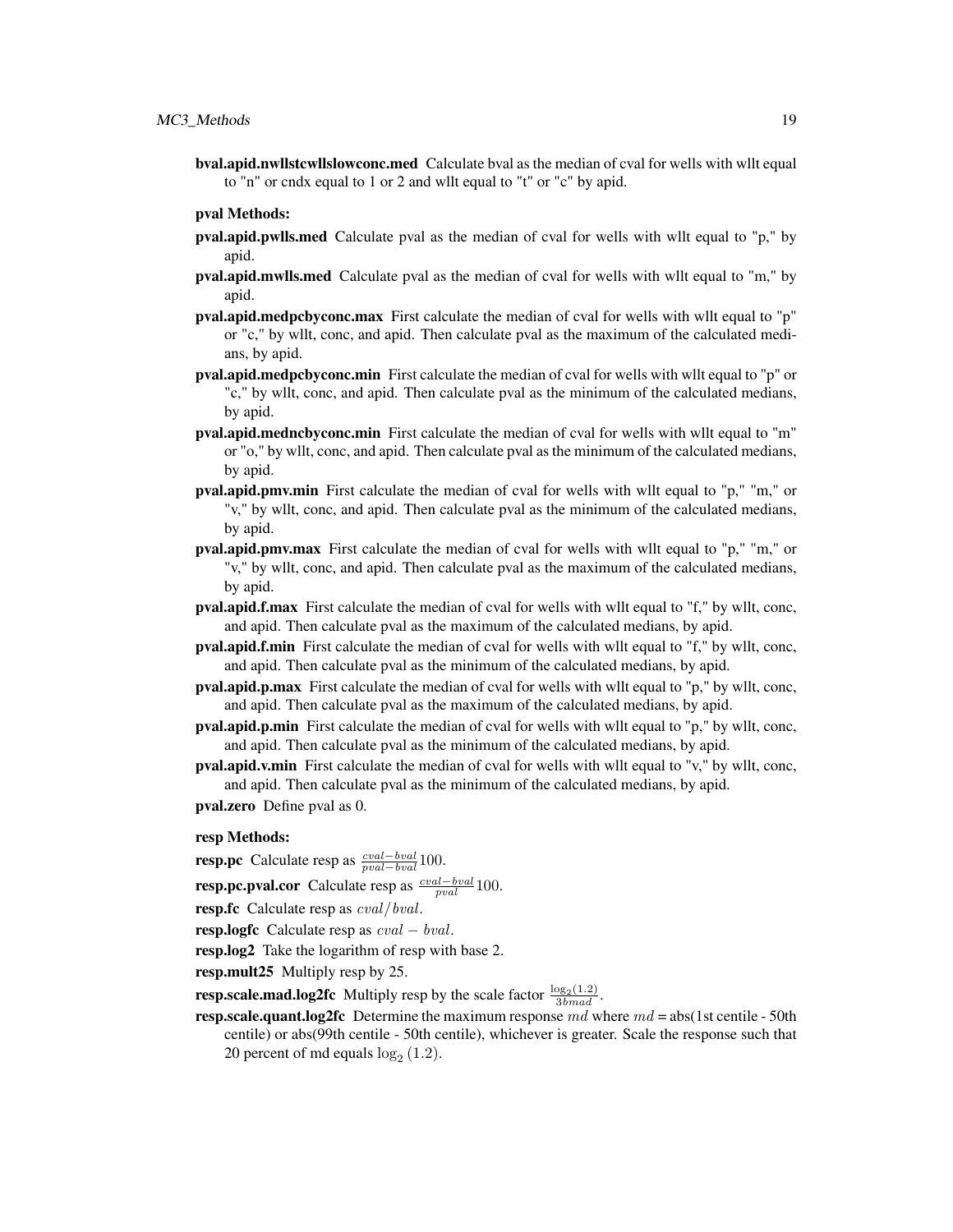resp.multneg1 Multiply resp by -1.

resp.shiftneg.3bmad Shift all resp values less than -3\*bmad to 0.

resp.shiftneg.6bmad Shift all resp values less than -6\*bmad to 0.

resp.shiftneg.10bmad Shift all resp values less than -10\*bmad to 0.

- resp.blineshift.3bmad.repi Shift resp values with the blineShift function by repi, where the window (wndw) is 3\*bmad.
- resp.blineshift.50.repi Shift resp values with the blineShift function by repi, where the window (wndw) is 50.
- resp.blineshift.3bmad.spid Shift resp values with the blineShift function by spid, where the window (wndw) is 3\*bmad.
- resp.blineshift.50.spid Shift resp values with the blineShift function by spid, where the window (wndw) is 50.

none Do no normalization; make resp equal to cval.

#### Note

This function is not exported and is not intended to be used by the user.

#### See Also

mc3, Method functions to query what methods get applied to each aeid

mc4 *Perform level 4 multiple-concentration processing*

#### **Description**

mc4 loads level 3 data from the tcpl database for the given id and performs level 4 multipleconcentration processing. The processed data is then loaded into the mc4 table and all subsequent data is deleted with tcplCascade. See details for more information.

The individual processing functions are no longer exported, as it is typically more convenient and suggested to use the tcplRun wrapper function.

#### Usage

 $mc4(ae, wr = FALSE)$ 

#### Arguments

| ae | Integer of length 1, assay endpoint id (aeid) for processing.              |
|----|----------------------------------------------------------------------------|
| wr | Logical, whether the processed data should be written to the tcpl database |

### Details

Level 4 multiple-concentration modeling takes the dose-response data for chemical-assay pairs, and fits three models to the data: constant, hill, and gain-loss. For more information about the models see Models. When a chemical has more than one sample, the function fits each sample separately.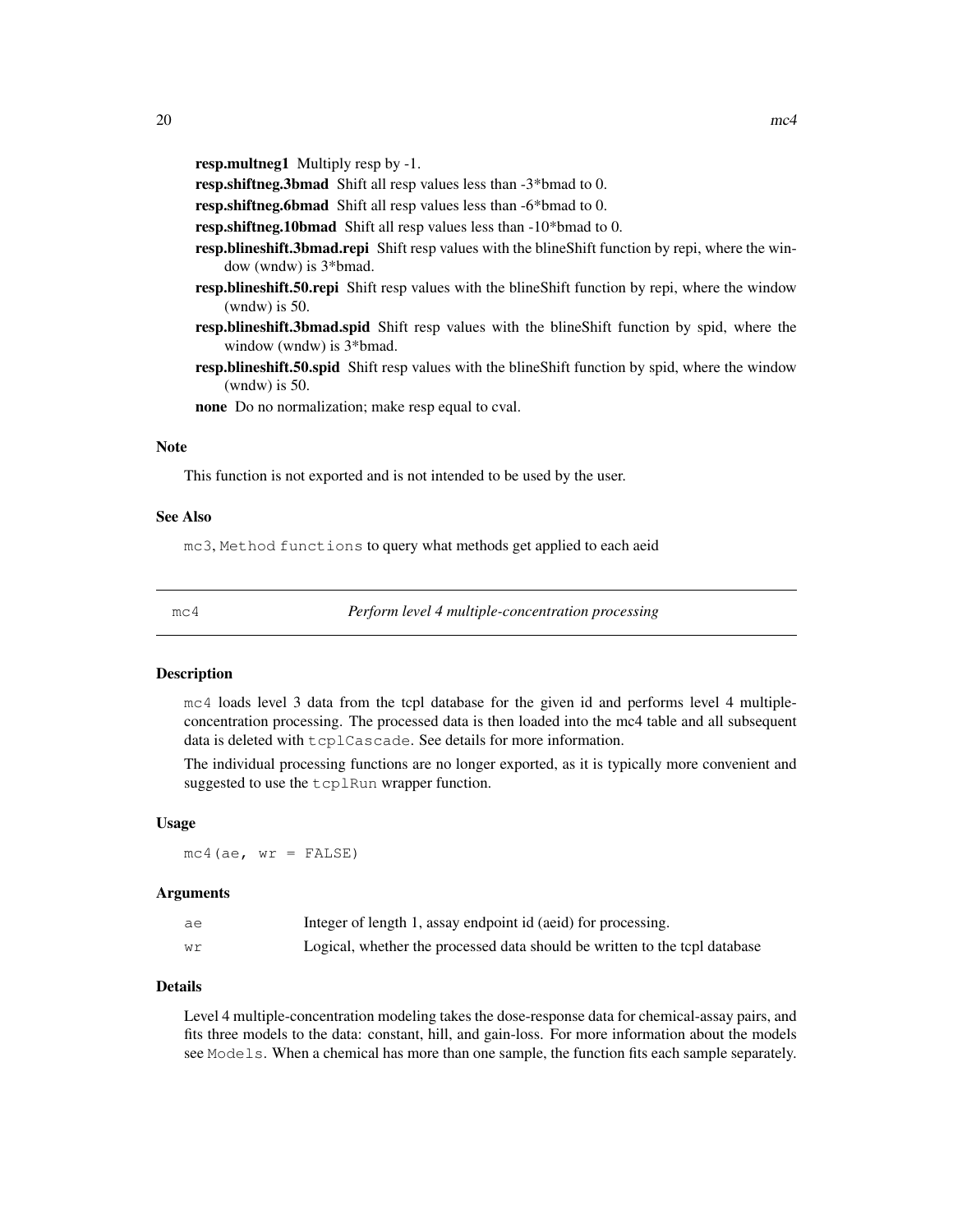#### MC4\_Methods 21

### Value

A boolean of length 1, indicating the success of the processing, or when 'wr' is FALSE, a list where the first element is a boolean indiciating the success of processing and the second element is a data.table containing the processed data

#### See Also

tcplFit, Models

Other multiple-concentration: mc1, mc2, mc3, mc5, mc6

MC4\_Methods *List of level 4 multiple-concentration methods for calculating bmad*

#### **Description**

mc4\_mthds returns a list of methods to be used during level 4 multiple-concentration processing for calculating bmad

#### Usage

mc4\_mthds()

#### Details

The functions contained in the list returned by  $mc4$  mthds take 'aeids' (a numeric vector of aeid values) and returns a list of expressions to be executed in the mc4 (not exported) function environment. The functions are described here for reference purposes, The mc4\_mthds function is not exported, nor is it intended for use.

All available methods are described in the Available Methods section, listed by the type of function and the function/method name.

#### Value

A list of functions

#### Available Methods

Although it does not say so specifically in each description, all methods are applied by aeid.

More information about the level 4 multiple-concentration processing is available in the package vignette, "Pipeline\_Overview."

**bmad.aeid.lowconc.twells** bmad based on two lowest concentration of treatment wells bmad.aeid.lowconc.nwells bmad based on two lowest concentration of nwells

#### Note

This function is not exported and is not intended to be used by the user.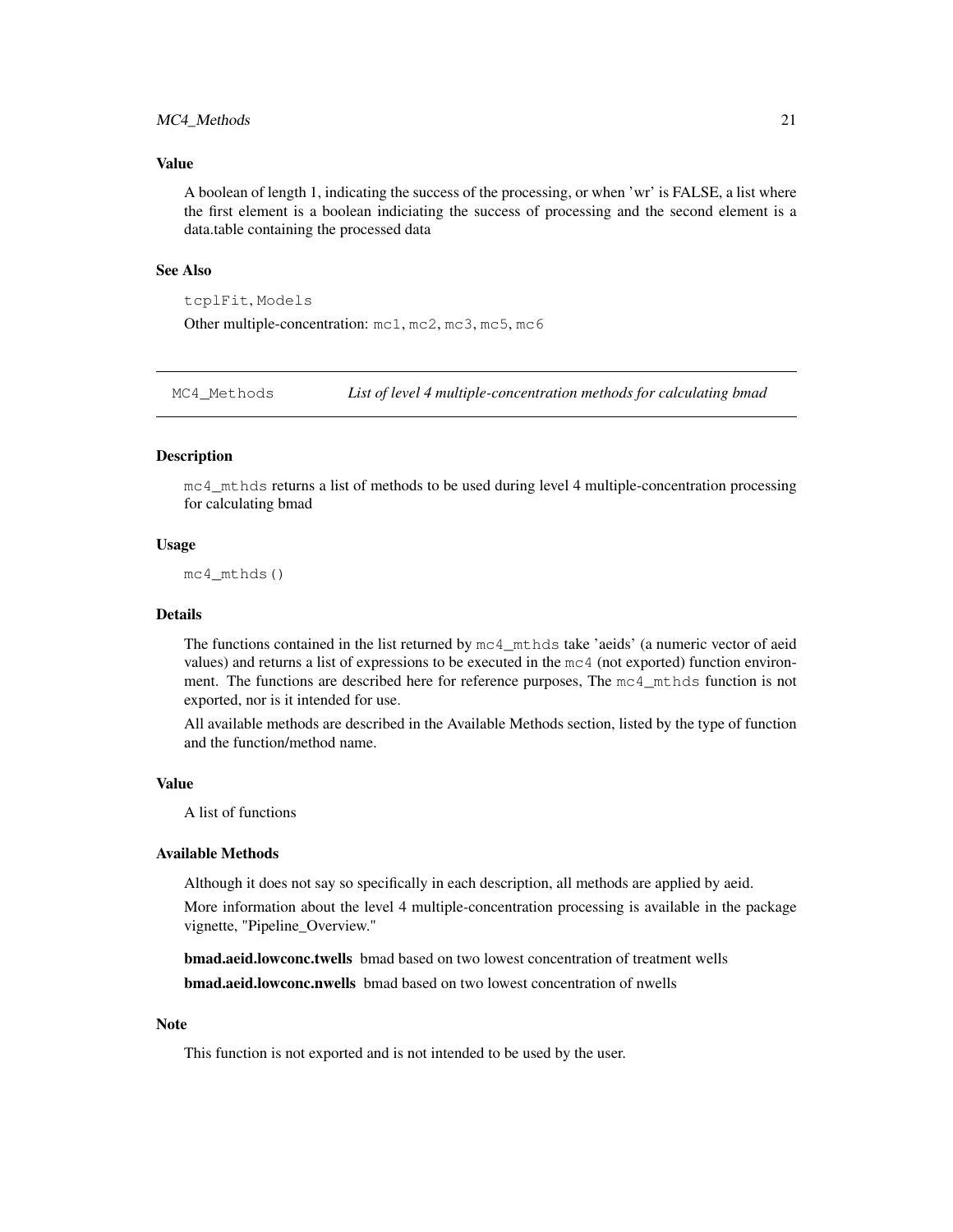#### See Also

mc4, Method functions to query what methods get applied to each aeid

mc5 *Perform level 5 multiple-concentration processing*

#### **Description**

mc5 loads level 4 data from the tcpl database for the given id and performs level 5 multipleconcentration processing. The processed data is then loaded into the mc5 table and all subsequent data is deleted with tcplCascade. See details for more information.

The individual processing functions are no longer exported, as it is typically more convenient and suggested to use the  $t$ cplRun wrapper function.

### Details

Level 5 multiple-concentration hit-calling uses the fit parameters and the activity cutoff methods from mc5\_aeid and mc5\_methods to make an activity call and identify the winning model for each fit.

### Value

A boolean of length 1, indicating the success of the processing, or when 'wr' is FALSE, a list where the first element is a boolean indiciating the success of processing and the second element is a data.table containing the processed data

### See Also

Method functions, MC5\_Methods

Other multiple-concentration: mc1, mc2, mc3, mc4, mc6

MC5\_Methods *Load list of level 5 multiple-concentration cutoff methods*

#### Description

mc5\_mthds returns a list of additional activity cutoff methods to be used during level 5 multipleconcentration processing.

### Usage

mc5\_mthds(ae)

#### Arguments

ae Integer of length 1, the assay endpoint id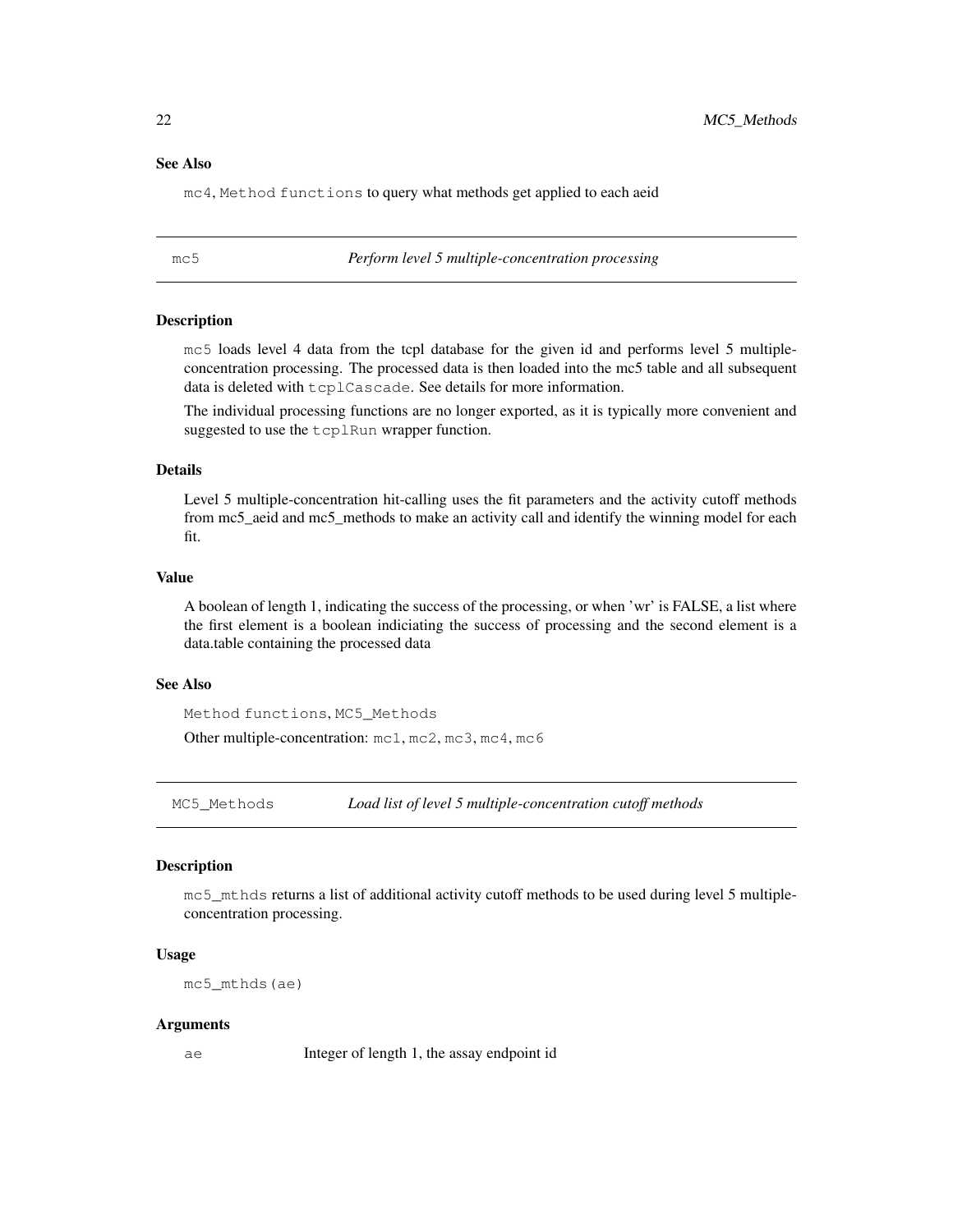$m\epsilon$ 6 23

### Value

A list of functions

#### Available Methods

More information about the level 5 multiple-concentration processing is available in the package vignette, "Pipeline\_Overview."

bmad3 Add a cutoff value of 3\*bmad. pc20 Add a cutoff value of 20. log2\_1.2 Add a cutoff value of log2(1.2).  $log10_1.2$  Add a cutoff value of  $log10(1.2)$ . bmad5 Add a cutoff value of 5\*bmad. bmad6 Add a cutoff value of 6\*bmad. bmad10 Add a cutoff value of 10\*bmad. log2\_2 Add a cutoff value of log2(2). log10<sub>-2</sub> Add a cutoff value of log10(2). neglog2  $0.88$  Add a cutoff value of  $-1*log2(0.88)$ . coff<sup>2.32</sup> Add a cutoff value of 2.32.

## See Also

mc5, Method functions to query what methods get applied to each aeid

mc6 *Perform level 6 multiple-concentration processing*

#### Description

mc6 loads level 5 data from the tcpl database for the given id and performs level 6 multipleconcentration processing. The processed data is then loaded into the mc6 table and all subsequent data is deleted with tcplCascade. See details for more information.

The individual processing functions are no longer exported, as it is typically more convenient and suggested to use the tcplRun wrapper function.

#### Usage

 $mc6(ae, wr = FALSE)$ 

| ae | Integer of length 1, assay endpoint id (aeid) for processing.              |
|----|----------------------------------------------------------------------------|
| wr | Logical, whether the processed data should be written to the tcpl database |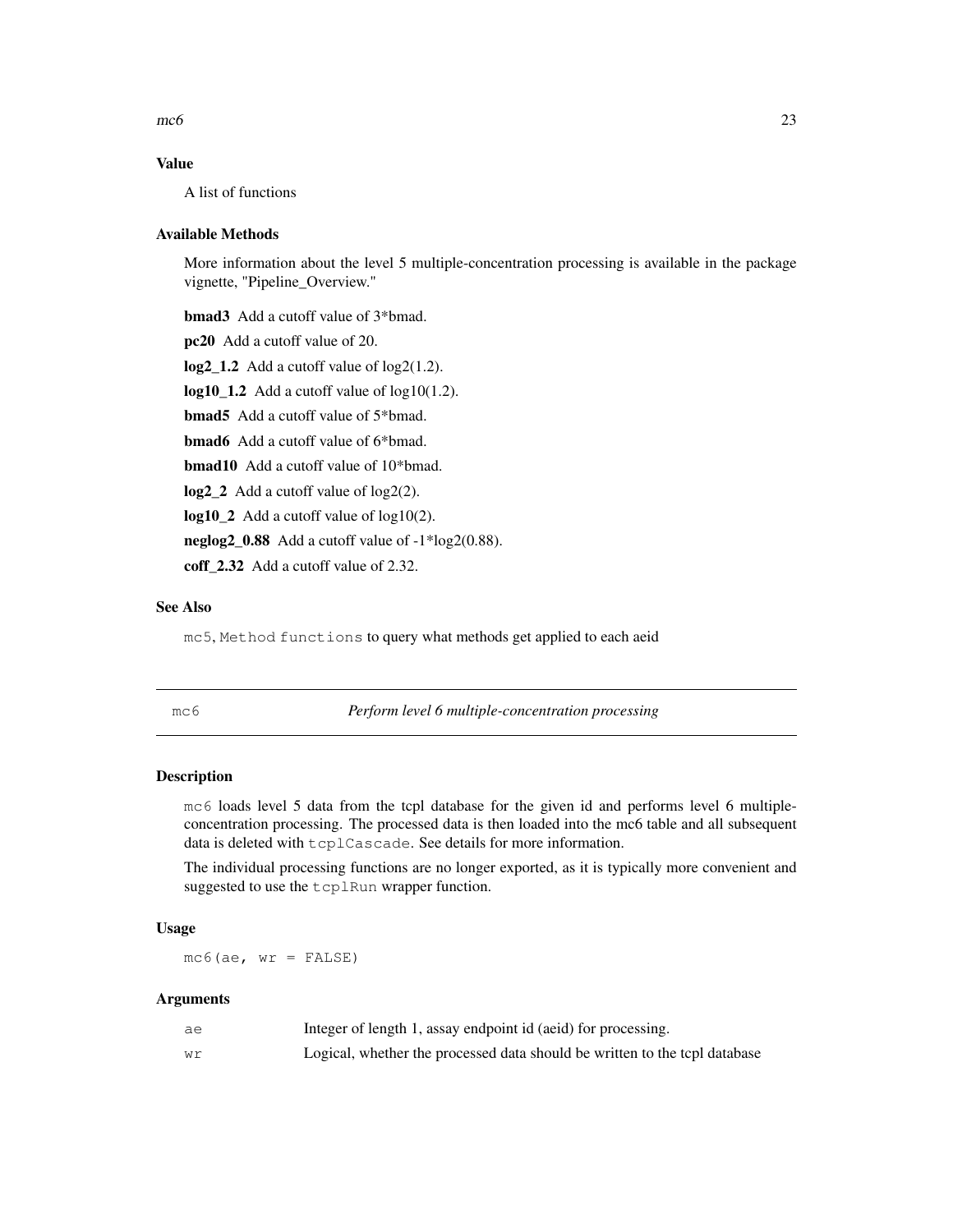### Details

Level 6 multiple-concentration flagging uses both the plate level concentration-response data and the modeled parameters to flag potential false positives and false negative results.

#### Value

A boolean of length 1, indicating the success of the processing, or when 'wr' is FALSE, a list where the first element is a boolean indiciating the success of processing and the second element is a data.table containing the processed data

### See Also

Method functions, MC6\_Methods

Other multiple-concentration: mc1, mc2, mc3, mc4, mc5

MC6\_Methods *Load list of level 6 multiple-concentration flag methods*

#### **Description**

mc6\_mthds returns a list of flag methods to be used during level 6 multiple-concentration processing.

#### Usage

```
mc6_mthds()
```
### Value

A list functions

### Available Methods

More information about the level 6 multiple-concentration processing is available in the package vignette, "Pipeline\_Overview."

- singlept.hit.high The singlept.hit.high flag identifies concentration series where the median response was greater than 3\*bmad only at the highest tested concentration and the series had an active hit-call.
- singlept.hit.mid The singlept.hit.mid flag identifies concentration series where the median response was greater than  $3*$ bmad at only one concentration (not the highest tested concentration) and the series had an active hit-call.
- multipoint.neg The multipoint.neg flag identifies concentration series with response medians greater than 3\*bmad at multiple concentrations and an inactive hit-call.
- gnls.lowconc The gnls.lowconc flag identifies concentration series where the gain-loss model won, the gain AC50 is less than the minimum tested concentration, and the loss AC50 is less than the mean tested concentration.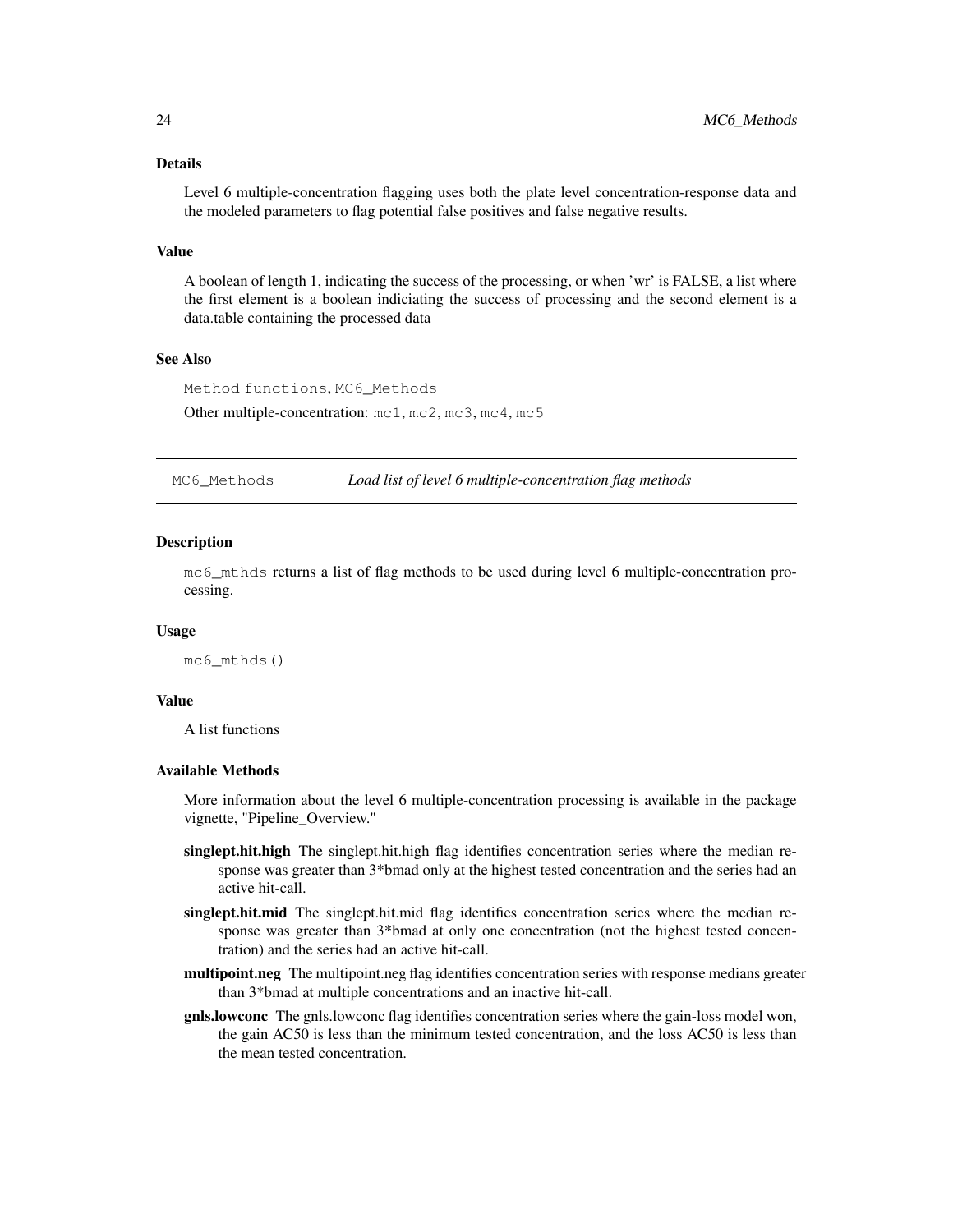- noise The noise flag attempts to identify noisy concentration series by flagging series where the root mean square error for the series is greater than the cutoff for the assay endpoint.
- border.hit The border.hit flag identifies active concentration series where the top parameter of the winning model was less than or equal to 1.2\*cut-off or the the activity probability was less than  $0.9$
- **border.miss** The border.miss flag identifies inactive concentration series where either the Hill or gain-loss top parameter was greater than or equal to 0.8\*cut-off and the activity probability was greater than 0.5.
- overfit.hit The overfit.hit flag recalculates the model winner after applying a small sample correction factor to the AIC values. If the hit-call would be changed after applying the small sample correction factor the series is flagged. Series with less than 5 concentrations where the hill model won and series with less than 7 concentrations where the gain-loss model won are automatically flagged.
- efficacy.50 The efficacy.50 flag identifies concentration series with efficacy values (either the modeled top parameter for the winning model or the maximum median response) are less than 50 for percent activity data or  $log2(1.5)$  for fold induction data
- modlga.lowconc The modlga.lowconc flag identifies concentration series with modl\_ga (AC50) values less than the minimum tested concentration.

#### See Also

mc6, Method functions to query what methods get applied to each aeid

| mcdat | A subset of ToxCast data showing changes in the activity of the intra- |
|-------|------------------------------------------------------------------------|
|       | cellular estrogen receptor.                                            |

### Description

The example dataset is used to illustrate how the user can pipeline multiple-concentration data from chemical screening using tcplLite.

#### Usage

mcdat

### Format

A data frame with 14183 rows and 10 variables:

spid sample ID

apid assay plate ID

rowi well-plate row number

coli well-plate column number

wllt well type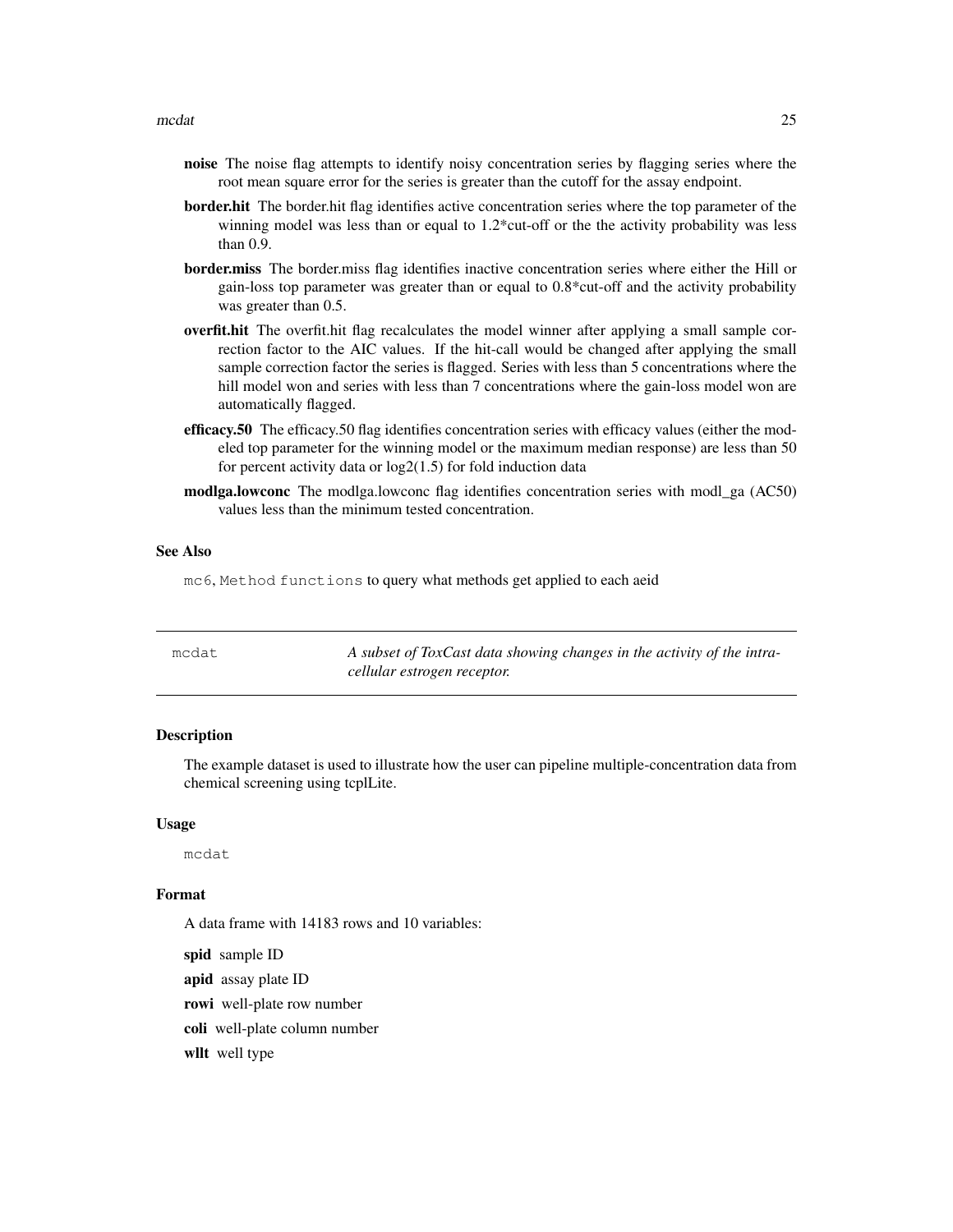wllq well quality

conc concentration in micromolar

rval raw assay component readout value

srcf source file containing the data

acsn assay component source name

### Source

Toxcast database

Method functions *Functions for managing processing methods*

### Description

These functions are used to manage which methods are used to process data. They include methods for assigning, clearing, and loading the assigned methods. Also, tcplMthdList lists the available methods.

### Usage

```
tcplMthdAssign(lvl, id, mthd_id, ordr = NULL, type)
tcplMthdClear(lvl, id, mthd_id = NULL, type)
tcplMthdList(lvl, type = "mc")
tcplMthdLoad(lvl, id = NULL, type = "mc")
```

| 1v1     | Integer of length 1, the method level                                                                                               |
|---------|-------------------------------------------------------------------------------------------------------------------------------------|
| id      | Integer, the assay component or assay endpoint $id(s)$                                                                              |
| mthd id | Integer, the method $id(s)$                                                                                                         |
| ordr    | Integer, the order in which to execute the analysis methods, must be the same<br>length as mthd_id, does not apply to levels 5 or 6 |
| type    | Character of length 1, the data type, "sc" or "mc"                                                                                  |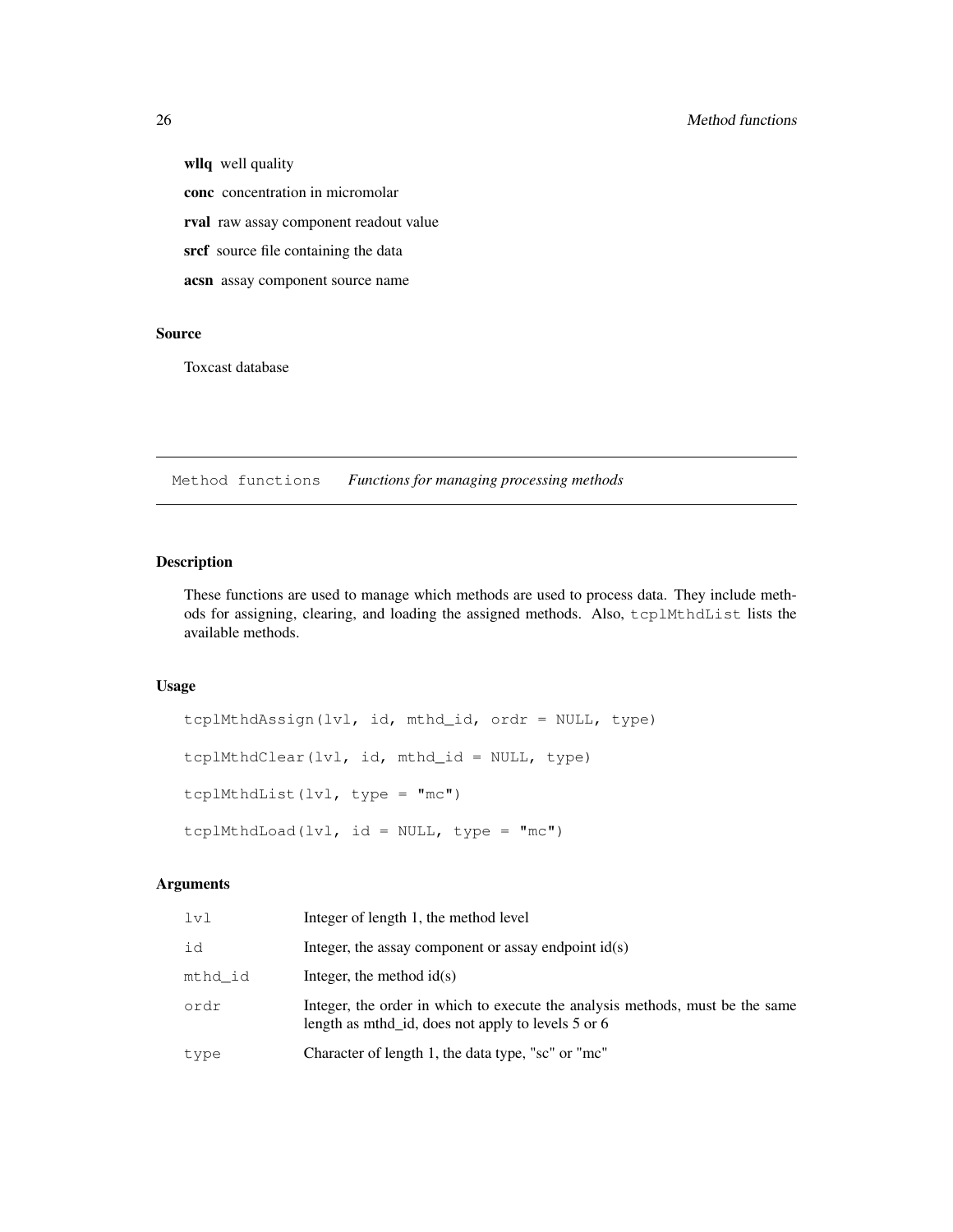### Method functions 27

### Details

tcplMthdLoad loads the assigned methods for the given level and ID(s). Similarly, tcplMthdList displays the available methods for the given level. These two functions do not make any changes to the database.

Unlike the  $-L$ oad and  $-L$ ist functions, the  $-$ Assign and  $-C$ lear functions alter the database and trigger a delete cascade.  $t$ cplMthdAssign assigns methods to the given ID(s), and  $t$ cplMthdClear removes methods. In addition to the method ID ('mthd\_id'), assigning methods at some levels require an order ('ordr'). The 'ordr' parameter is necessary to allow progression of methods at level one for single-concentration processing, and levels two and three for multiple-concentration processing. More information about method assignments and the delete cascade are available in the package vignette.

### **Examples**

```
## Store the current config settings, so they can be reloaded at the end
## of the examples
conf_store <- tcplConfList()
tcplConfDefault()
```

```
## tcplListMthd allows the user to display the available methods for
## a given level and data type
head(tcplMthdList(lvl = 2, type = "mc"))
```

```
## tcplLoadMthd shows which methods are assigned for the given ID, level,
## and data type. Here we will show how to register, load, and clear methods
## using an acid not in the example database. Note: There is no check for
## whether an ID exists before assigning/clearing methods.
tcplMthdLoad(lvl = 2, id = 55, type = "mc")
```

```
## Not run:
## ACID 55 does not have any methods. Assign methods from the list above.
tcplMthdAssign(lvl = 2,
              id = 55,
              mthd_id = c(3, 4, 2),ordr = 1:3,
              type = "mc")## Method assignment can be done for multiple assays, too.
tcplMthdAssign(lvl = 2,
              id = 53:54,
              mthd_id = c(3, 4, 2),ordr = 1:3,
               type = "mc")
## Cleanup example method assigments
tcplMthdClear(lvl = 2, id = 53:55, type = "mc")
```

```
## End(Not run)
## Reset configuration
options(conf_store)
```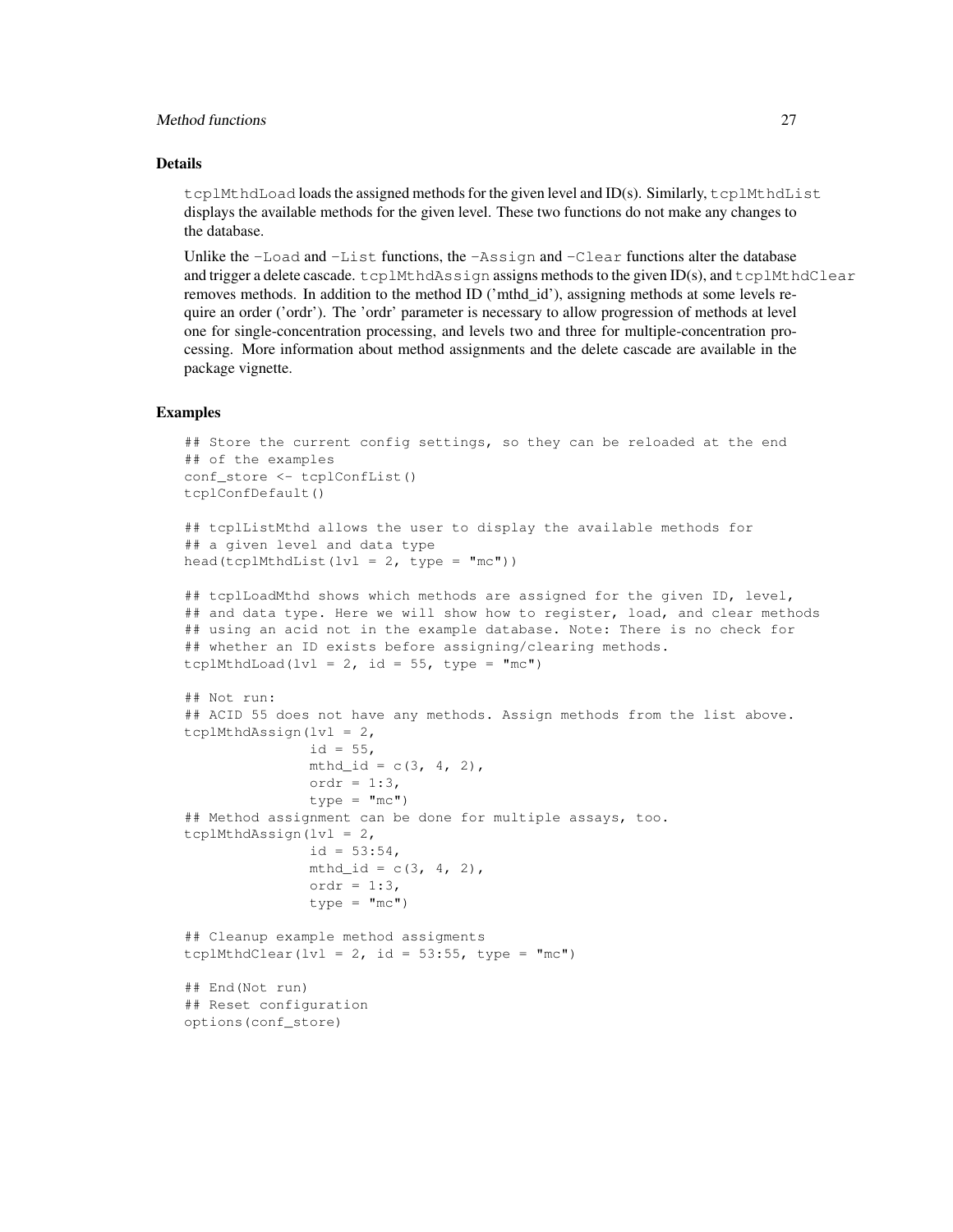### Description

These functions take in the dose-response data and the model parameters, and return a likelihood value. They are intended to be optimized using constrOptim in the tcplFit function.

#### Usage

```
tcplObjCnst(p, resp)
tcplObjGnls(p, lconc, resp)
tcplObjHill(p, lconc, resp)
tcplObjCnst(p, resp)
tcplObjGnls(p, lconc, resp)
tcplObjHill(p, lconc, resp)
```
### Arguments

|       | Numeric, the parameter values. See details for more information. |
|-------|------------------------------------------------------------------|
| resp  | Numeric, the response values                                     |
| lconc | Numeric, the log10 concentration values                          |

### Details

These functions produce an estimated value based on the model and given parameters for each observation. Those estimated values are then used with the observed values and a scale term to calculate the log-likelihood.

Let  $t(z, \nu)$  be the Student's t-distribution with  $\nu$  degrees of freedom,  $y_i$  be the observed response at the  $i^{th}$  observation, and  $\mu_i$  be the estimated response at the  $i^{th}$  observation. We calculate  $z_i$  as:

$$
z_i = \frac{y_i - \mu_i}{e^{\sigma}}
$$

where  $\sigma$  is the scale term. Then the log-likelihood is:

$$
\sum_{i=1}^{n} [ln(t(z_i, 4)) - \sigma]
$$

Where  $n$  is the number of observations.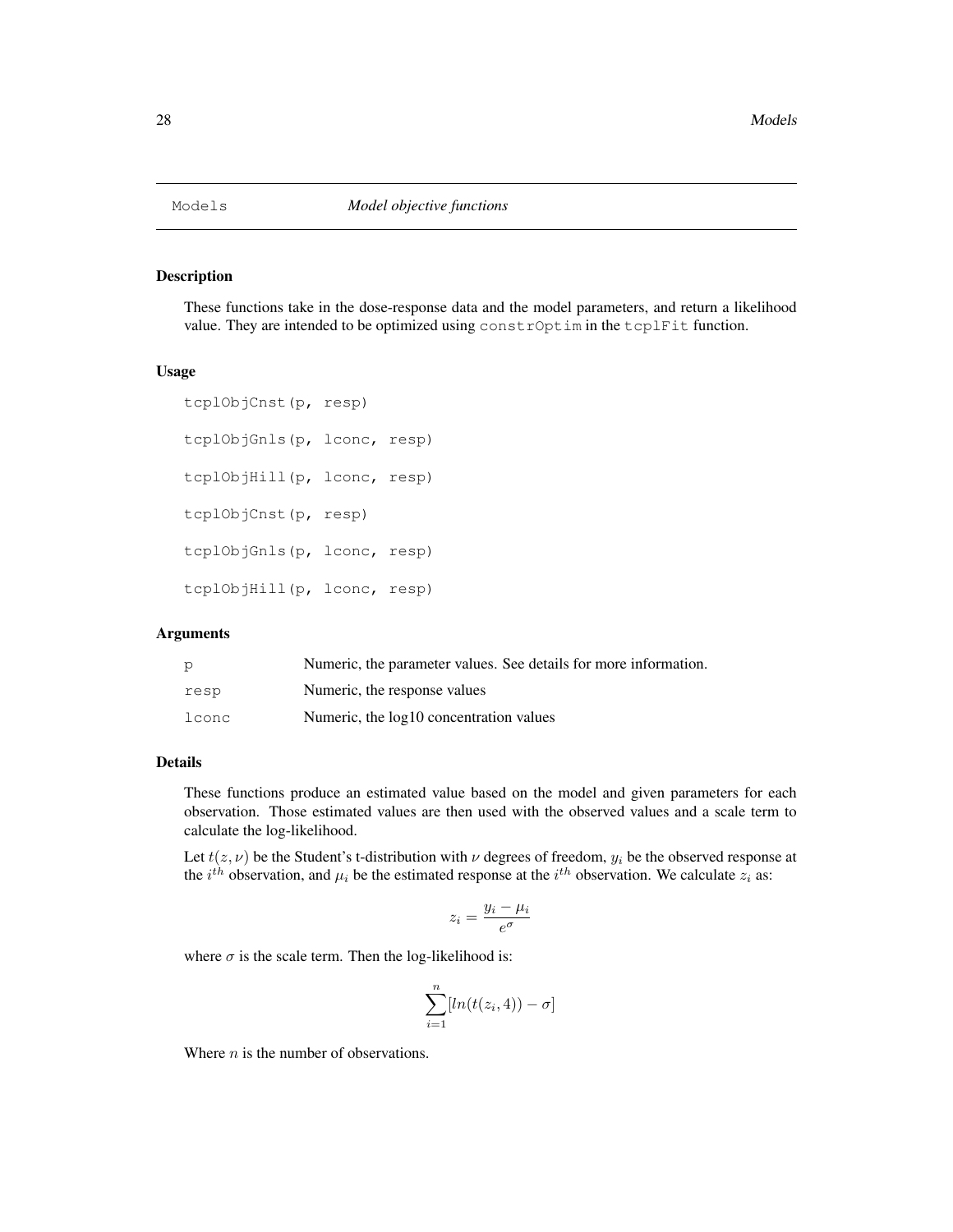#### Models 29

#### Value

The log-likelihood.

#### Constant Model (cnst)

tcplObjCnst calculates the likelyhood for a constant model at 0. The only parameter passed to tcplObjCnst by p is the scale term  $\sigma$ . The constant model value  $\mu_i$  for the  $i^{th}$  observation is given by:

 $\mu_i = 0$ 

tcplObjCnst calculates the likelyhood for a constant model at 0. The only parameter passed to tcplObjCnst by p is the scale term  $\sigma$ . The constant model value  $\mu_i$  for the  $i^{th}$  observation is given by:

 $\mu_i = 0$ 

#### Gain-Loss Model (gnls)

tcplObjGnls calculates the likelyhood for a 5 parameter model as the product of two Hill models with the same top and both bottoms equal to 0. The parameters passed to  $tcp10bjGnls$  by p are (in order) top (tp), gain log AC50 (ga), gain hill coefficient (gw), loss log AC50 la, loss hill coefficient lw, and the scale term ( $\sigma$ ). The gain-loss model value  $\mu_i$  for the  $i^{th}$  observation is given by:

$$
g_i = \frac{1}{1 + 10^{(ga - x_i)gw}}
$$

$$
l_i = \frac{1}{1 + 10^{(x_i - la)lw}}
$$

$$
\mu_i = tp(g_i)(l_i)
$$

where  $x_i$  is the log concentration for the  $i^{th}$  observation.

tcplObjGnls calculates the likelyhood for a 5 parameter model as the product of two Hill models with the same top and both bottoms equal to 0. The parameters passed to  $t$ cplObjGnls by p are (in order) top (tp), gain log AC50 (ga), gain hill coefficient (gw), loss log AC50 la, loss hill coefficient lw, and the scale term ( $\sigma$ ). The gain-loss model value  $\mu_i$  for the  $i^{th}$  observation is given by:

$$
g_i = \frac{1}{1 + 10^{(ga - x_i)gw}}
$$

$$
l_i = \frac{1}{1 + 10^{(x_i - la)lw}}
$$

$$
\mu_i = tp(g_i)(l_i)
$$

where  $x_i$  is the log concentration for the  $i^{th}$  observation.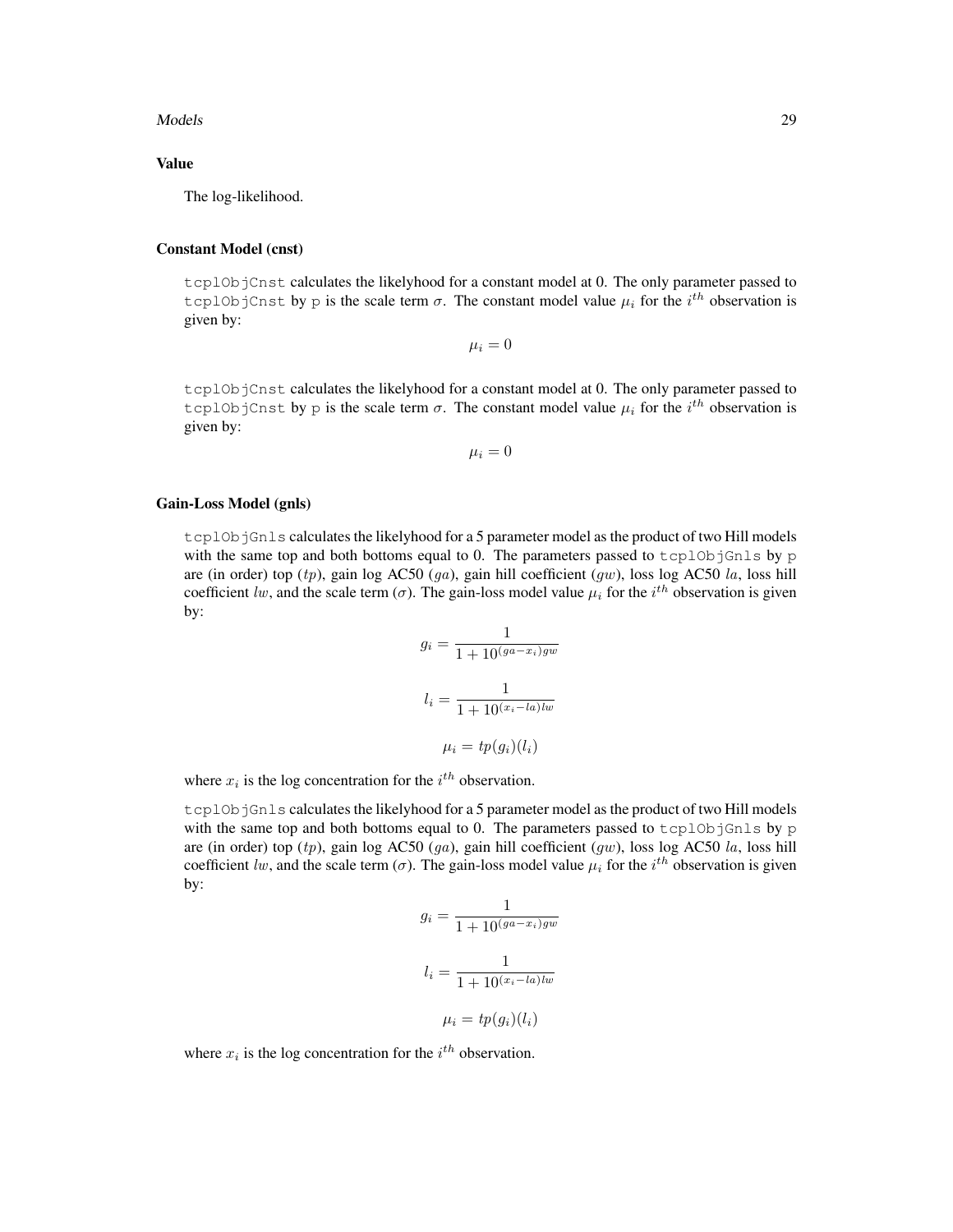#### Hill Model (hill)

tcplObjHill calculates the likelyhood for a 3 parameter Hill model with the bottom equal to 0. The parameters passed to tcplObjHill by p are (in order) top  $(tp)$ , log AC50  $(qa)$ , hill coefficient (gw), and the scale term ( $\sigma$ ). The hill model value  $\mu_i$  for the  $i^{th}$  observation is given by:

$$
\mu_i = \frac{tp}{1 + 10^{(ga - x_i)gw}}
$$

where  $x_i$  is the log concentration for the  $i^{th}$  observation.

tcplObjHill calculates the likelyhood for a 3 parameter Hill model with the bottom equal to 0. The parameters passed to tcplObjHill by p are (in order) top  $(tp)$ , log AC50  $(ga)$ , hill coefficient (gw), and the scale term ( $\sigma$ ). The hill model value  $\mu_i$  for the  $i^{th}$  observation is given by:

$$
\mu_i = \frac{tp}{1 + 10^{(ga - x_i)gw}}
$$

where  $x_i$  is the log concentration for the  $i^{th}$  observation.

Query functions *Wrappers for sending queries and fetching results*

#### Description

These functions send a query to the given database, and are the access point for all tcpl functions that query or update the tcpl database.

#### Usage

```
tcplQuery(query, db = getOption("TCPL_DB"),
 drvr = getOption("TCPL_DRVR"), tbl = NULL)
tcplSendQuery(query, db = getOption("TCPL_DB"),
  drvr = getOption("TCPL_DRVR"), tbl = NULL, delete = F)
```
#### Arguments

| query  | Character of length 1, the query string              |
|--------|------------------------------------------------------|
| db     | Character of length 1, the name of the tcpl database |
| drvr   | Character of length 1, which database driver to use  |
| tbl    | Tables to be read queried                            |
| delete | Logical of length 1, execute delete on queried table |

### Details

Currently, the tcpl package only supports the "MySQL" and "tcplLite" database drivers.

tcplQuery returns a data.table object with the query results. tcplSendQuery sends a query, but does not fetch any results, and returns 'TRUE' or the error message given by the database.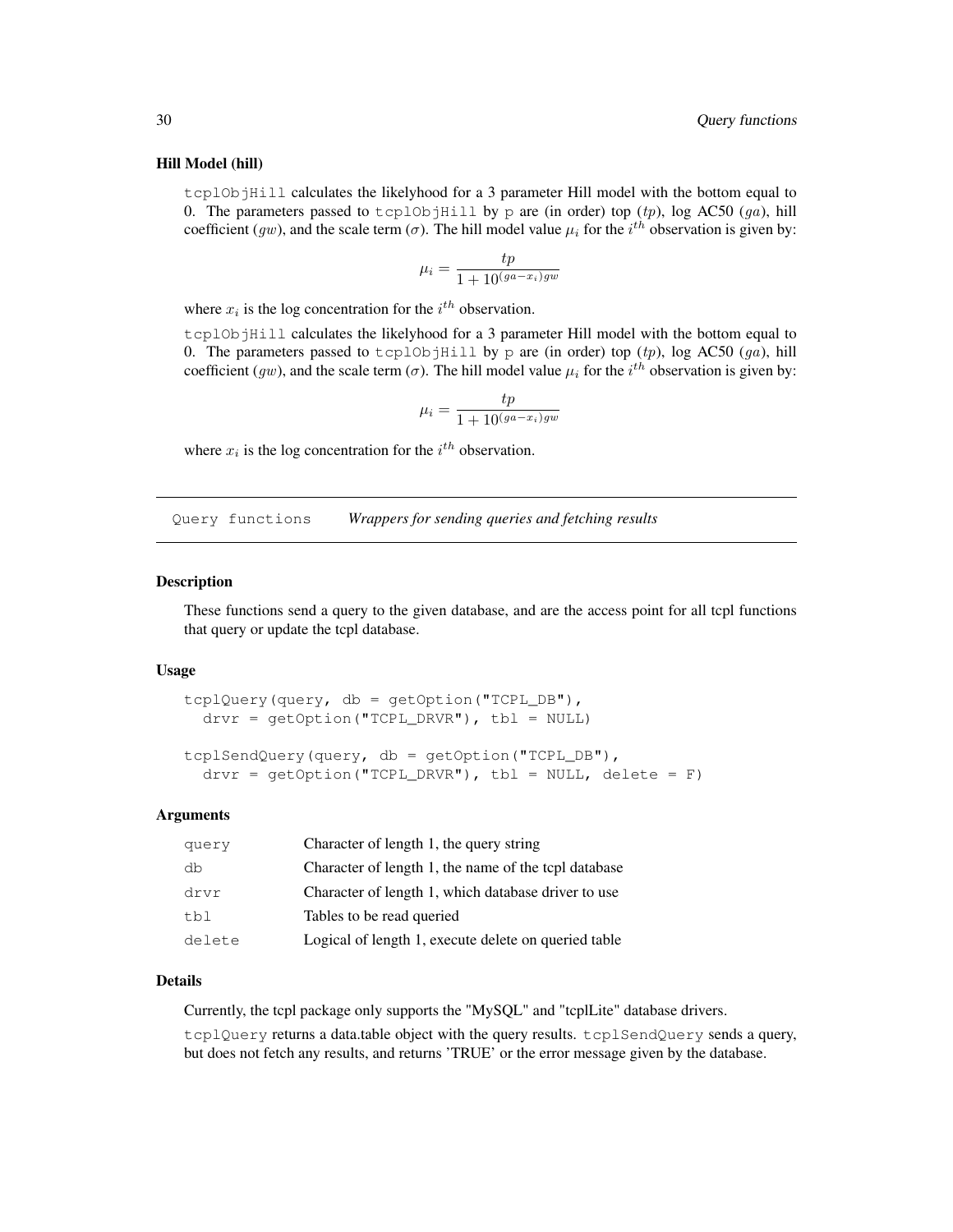### Register/update annotation 31

#### Examples

```
## Store the current config settings, so they can be reloaded at the end
## of the examples
conf_store <- tcplConfList()
TCPLlite <- file.path(system.file(package = "tcpl"), "example")
tcplConf(db = TCPLlite, user = NA, host = NA, drvr = "tcplLite")
tcplQuery("SELECT 'Hello World';")
## When using tcplLite, name of table must be passed into tcplQuery
if (conf_store$TCPL_DRVR == 'MySQL') {
  tcplQuery("SELECT * FROM assay;")
} else {
  tcplQuery("SELECT * FROM assay;", tbl='assay')
}
## Reset configuration
options(conf_store)
```
Register/update annotation

*Functions for registering & updating annotation information*

#### **Description**

These functions are used to register and update the chemical and assay annotation information.

#### Usage

```
tcplRegister(what, flds)
```
tcplUpdate(what, id, flds)

#### Arguments

| what | Character of length 1, the name of the ID to register or update |
|------|-----------------------------------------------------------------|
| flds | Named list, the other fields and their values                   |
| id   | Integer, the ID value(s) to update                              |

#### Details

These functions are used to populate the tcpl database with the necessary annotation information to complete the processing. As shown in the package vignette, the package requires some information about the samples and assays before data can be loaded into the tcpl database.

Depending on what is being registered, different information is required. The following table lists the fields that can be registered/updated by these functions, and the minimal fields required for registering a new ID. (The database table affected is in parentheses.)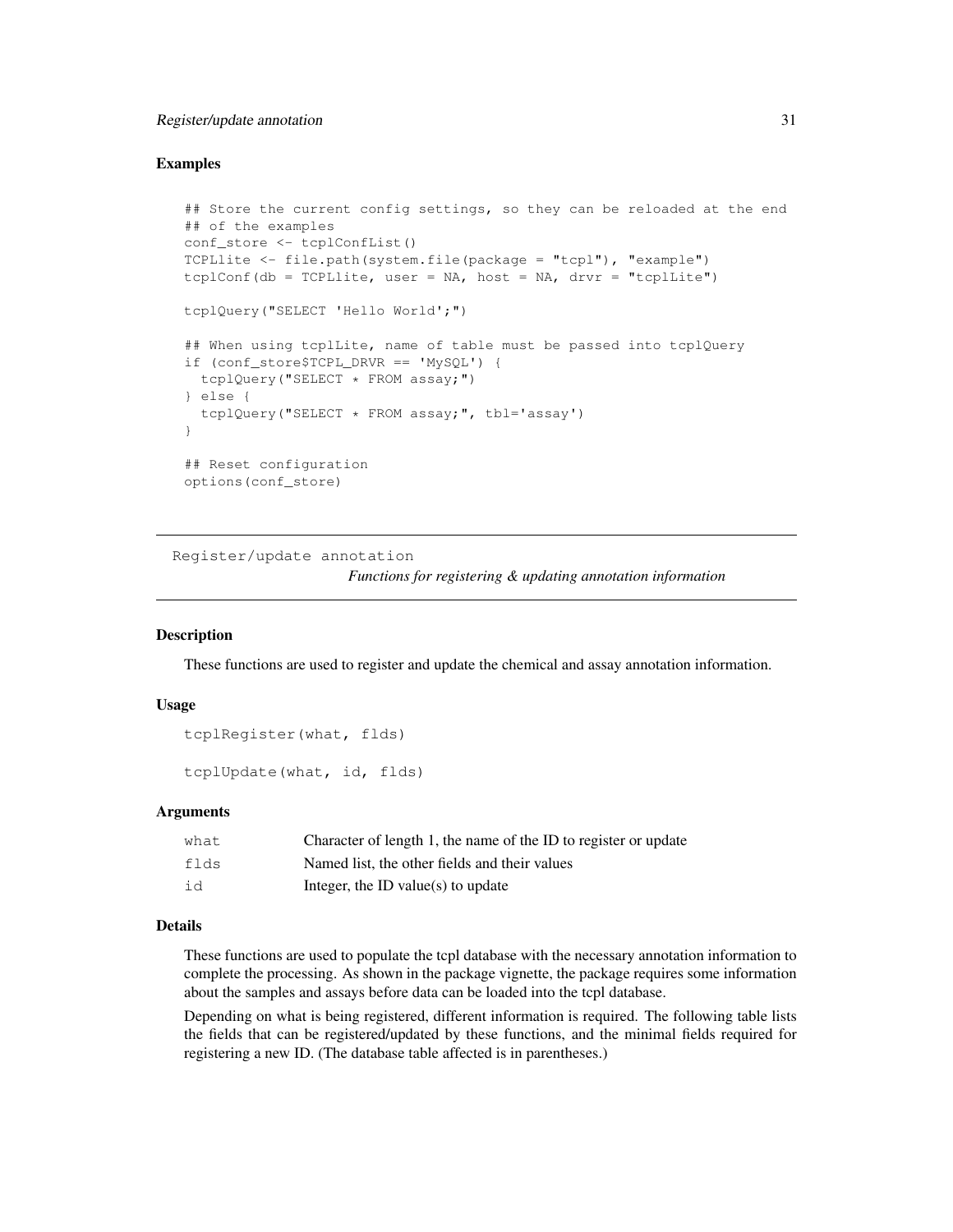- asid (assay\_source): assay\_source\_name
- aid (assay): asid, assay\_name, assay\_footprint
- acid (assay\_component): aid, assay\_component\_name
- aeid (assay\_component\_endpoint): acid, assay\_component\_endpoint\_name, normalized\_data\_type
- acsn (assay\_component\_map): acid, acsn
- spid (sample): spid, chid
- chid (chemical): chid, casn
- clib (chemical\_library): chid, clib

Note: The functions accept the abbreviated forms of the names, ie. "aenm" rather than the full "assay\_component\_endpoint\_name." More information about the registration process and all of the fields is available in the vignette.

### Examples

```
## Not run:
## Store the current config settings, so they can be reloaded at the end
## of the examples
conf_store <- tcplConfList()
tcplConfDefault()
## Load current ASID information
tcplLoadAsid()
## Register a new assay source
tcplReqister(what = "asid", flds = list(asnm = "example_asid"))
## Show the newly registered ASID
tcplLoadAsid(add.fld = "assay_source_desc")
## Notice that the newly created ASID does not have an assay_source_desc.
## The field could have been defined during the registration process, but
## can also be updated using tcplUpdate
i1 <- tcplLoadAsid()[asnm == "example_asid", asid]
tcplUpdate(what = "asid",
           id = i1,flds = list(assay_source_desc = "example asid description"))
tcplLoadAsid(add.fld = "assay_source_desc")
## Remove the created ASID. Note: Manually deleting primary keys can cause
## serious database problems and should not generally be done.
## If using the tcplLite DRVR, must specify table name
if (conf_store$TCPL_DRVR == 'MySQL') {
  tcplSendQuery(paste0("DELETE FROM assay_source WHERE asid = ", i1, ";"))
} else {
  qy \langle - paste0("SELECT \star FROM assay_source WHERE NOT asid = ", i1, ";")
  tcplSendQuery(qy, tbl='assay_source', delete=TRUE)
}
```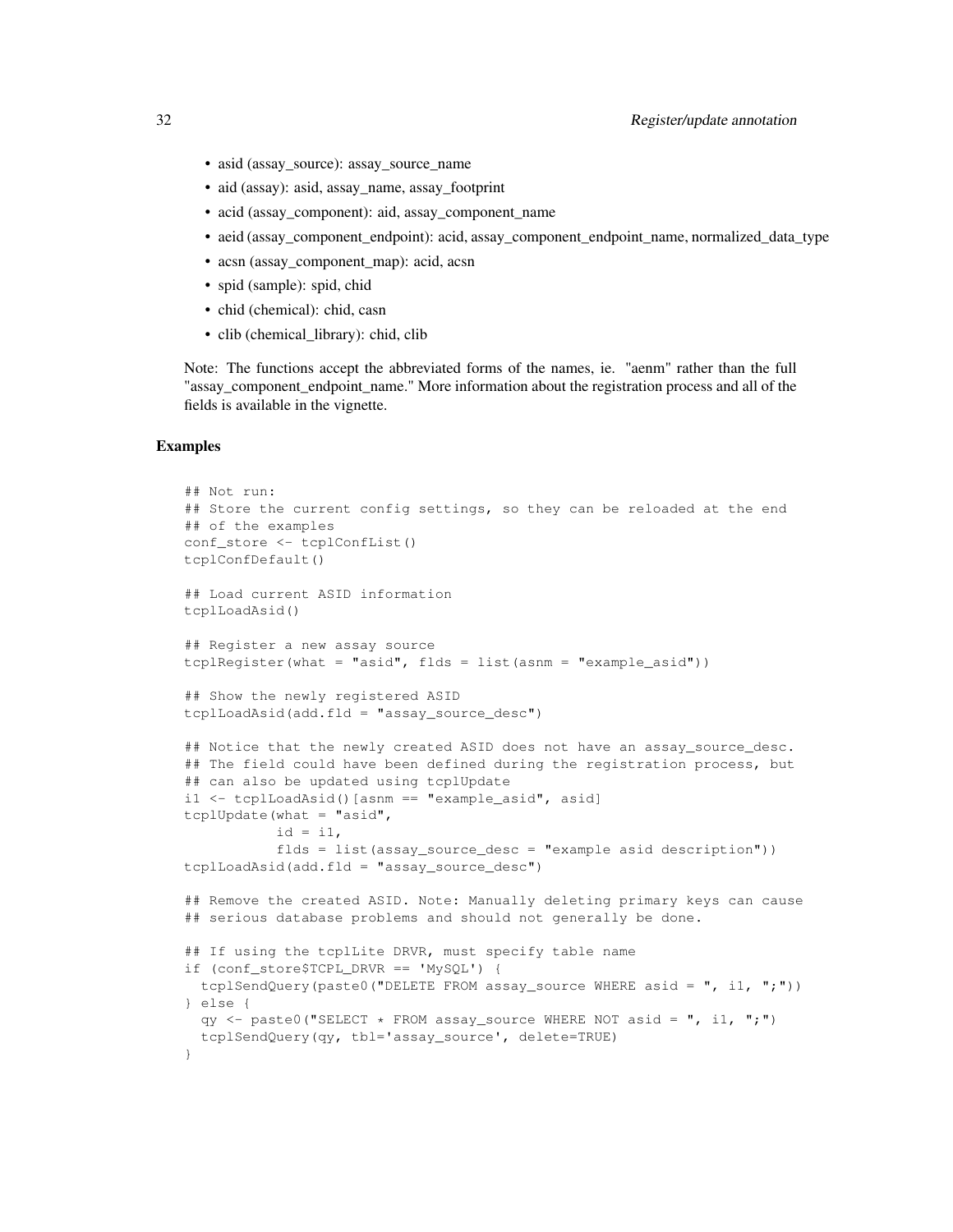### registerMthd 33

```
## Reset configuration
options(conf_store)
## End(Not run)
```
registerMthd *Add a new analysis method*

### Description

registerMthd registers a new analysis method to the tcpl databases.

### Usage

```
registerMthd(lvl, mthd, desc, nddr = 0L, type)
```
### Arguments

| 1v1  | Integer of length 1, the level for the analysis method                   |
|------|--------------------------------------------------------------------------|
| mthd | Character, the name of the method                                        |
| desc | Character, same length as mthd, the method description                   |
| nddr | Integer, 0 or 1, 1 if the method requires loading the dose-response data |
| type | Character of length 1, the data type, "sc" or "mc"                       |

### Details

'mthd' must match a corresponding function name in the functions that load the methods, ie. mc2\_mthds. 'nddr' only applies to level 6 methods.

sc1 *Perform level 1 single-concentration processing*

#### Description

sc1 loads level 0 data from the tcpl database for the given id and performs level 1 single-concentration processing. The processed data is then loaded into the sc1 table and all subsequent data is deleted with tcplCascade. See details for more information.

The individual processing functions are no longer exported, as it is typically more convenient and suggested to use the tcplRun wrapper function.

#### Usage

 $scl(ac, wr = FALSE)$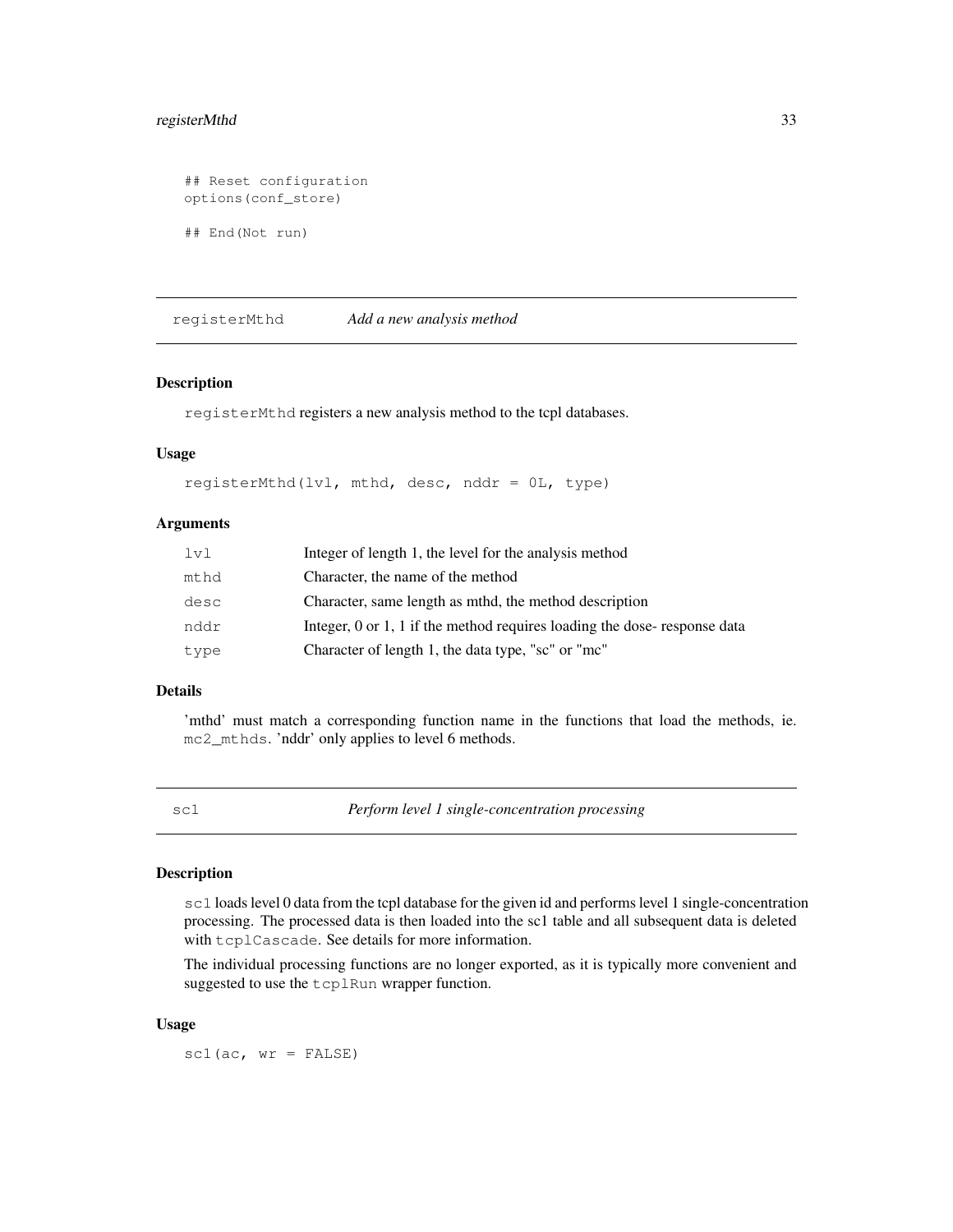#### Arguments

| ac | Integer of length 1, assay component id (acid) for processing.             |
|----|----------------------------------------------------------------------------|
| Wr | Logical, whether the processed data should be written to the tcpl database |

### Details

Level 1 single-concentration processing includes mapping assay component to assay endpoint, duplicating the data when the assay component has multiple assay endpoints, and any normalization of the data. Data normalization based on methods listed in sc1\_aeid and sc1\_methods tables.

#### Value

A boolean of length 1, indicating the success of the processing, or when 'wr' is FALSE, a list where the first element is a boolean indiciating the success of processing and the second element is a data.table containing the processed data

#### See Also

Method functions, SC1\_Methods

Other single-concentration: sc2

SC1\_Methods *List of level 1 single-concentration normalization functions*

### Description

sc1\_mthds returns a list of functions to be used during level 1 single-concentration processing.

#### Usage

sc1\_mthds()

### Details

The functions contained in the list returned by  $\text{sc1\_mthds}$  return a list of expressions to be executed in the sc2 (not exported) function environment. The functions are described here for reference purposes, The sc1\_mthds function is not exported, nor is it intended for use.

All available methods are described in the Available Methods section, listed by the function/method name.

#### Value

A list functions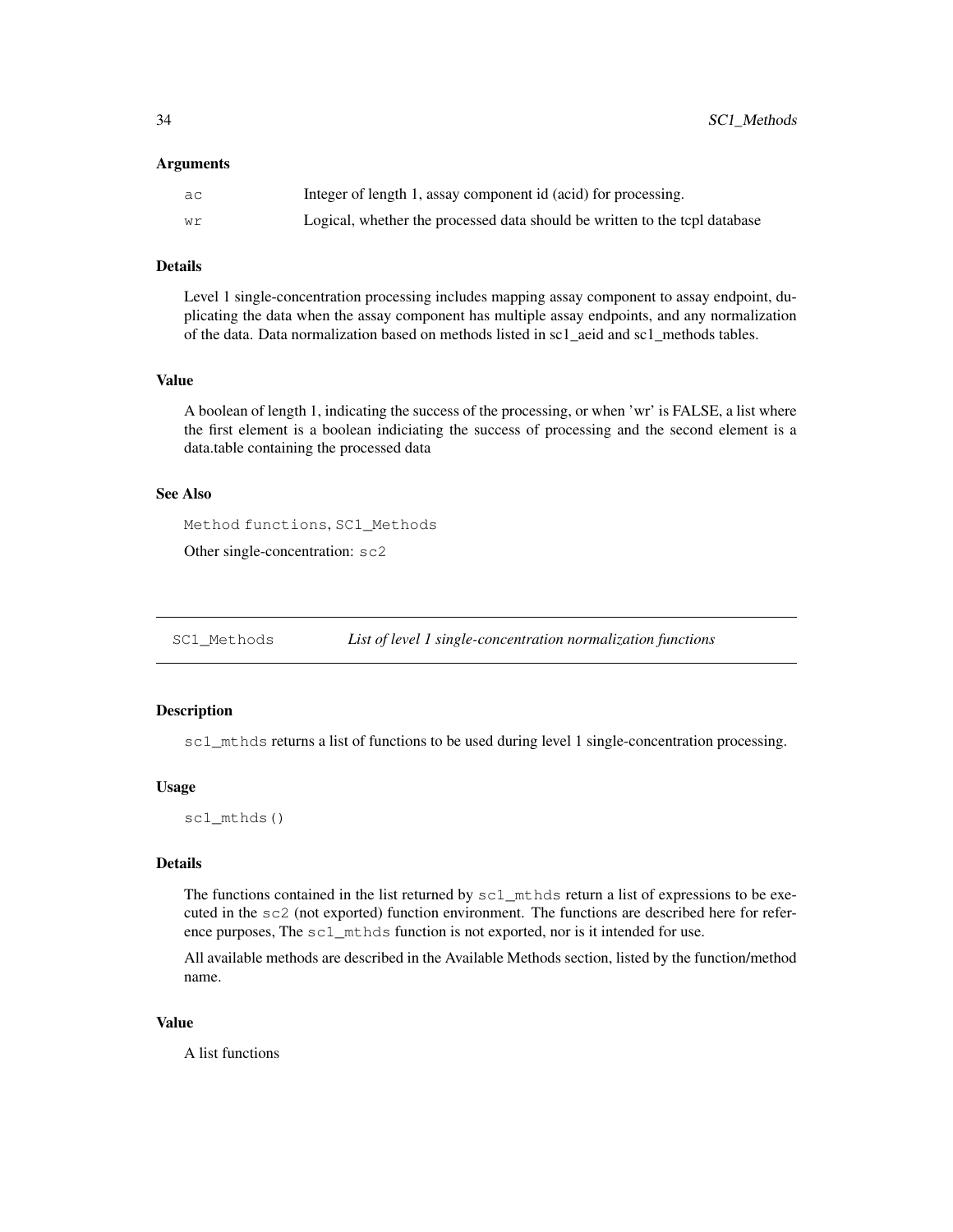#### SC1\_Methods 35

#### Available Methods

The methods are broken into three types, based on what fields they define. Different methods are used to define "bval" (the baseline value), "pval" (the positive control value), and "resp" (the final response value).

Although it does not say so specifically in each description, all methods are applied by acid.

More information about the level 3 single-concentration processing is available in the package vignette, "Pipeline\_Overview."

#### bval Methods:

bval.apid.nwlls.med Calculate bval as the median of rval for wells with wllt equal to "n," by apid.

bval.apid.twlls.med Calculate bval as the median of rval for wells with wllt equal to "t," by apid. bval.apid.tn.med Calculate bval as the median of rval for wells with wllt equal to "t" or "n," by apid.

### pval Methods:

- pval.apid.pwlls.med Calculate pval as the median of rval for wells with wllt equal to "p," by apid.
- pval.apid.mwlls.med Calculate pval as the median of rval for wells with wllt equal to "m," by apid.
- pval.apid.medpcbyconc.max First calculate the median of rval for wells with wllt equal to "p" or "c," by wllt, conc, and apid. Then calculate pval as the maximum of the calculated medians, by apid.
- pval.apid.medpcbyconc.min First calculate the median of rval for wells with wllt equal to "p" or "c," by wllt, conc, and apid. Then calculate pval as the minimum of the calculated medians, by apid.
- pval.apid.medncbyconc.min First calculate the median of rval for wells with wllt equal to "m" or "o," by wllt, conc, and apid. Then calculate pval as the minimum of the calculated medians, by apid.
- pval.zero Define pval as 0.

### resp Methods:

**resp.pc** Calculate resp as  $\frac{rval-bval}{pval-bval}100$ .

resp.fc Calculate resp as  $rval/bval$ .

resp.logfc Calculate resp as  $rval - bval$ .

resp.log2 Take the logarithm of resp with base 2.

resp.multneg1 Multiply resp by -1.

none Do no normalization; make resp equal to rval.

#### Note

This function is not exported and is not intended to be used by the user.

### See Also

sc1, Method functions to query what methods get applied to each acid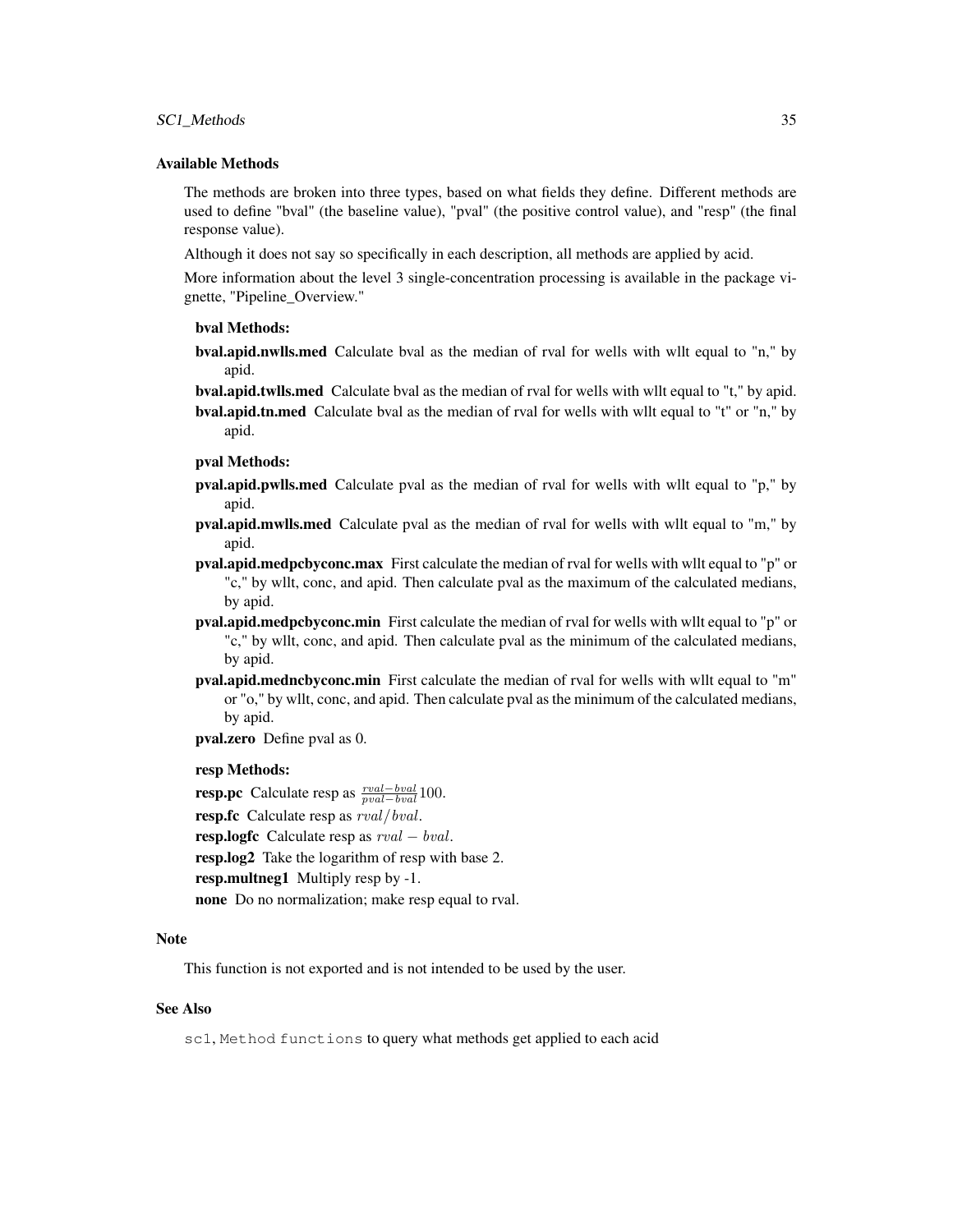### **Description**

sc2 loads level 1 data from the tcpl database for the given id and performs level 2 single-concentration processing. The processed data is then loaded into the sc2 table and all subsequent data is deleted with tcplCascade. See details for more information.

The individual processing functions are no longer exported, as it is typically more convenient and suggested to use the tcplRun wrapper function.

### Usage

 $sc2(ae, wr = FALSE)$ 

#### Arguments

| ae | Integer of length 1, assay endpoint id (aeid) for processing.              |
|----|----------------------------------------------------------------------------|
| wr | Logical, whether the processed data should be written to the tcpl database |

### Details

Level 2 single-concentration processing defines the bmad value, and uses the activity cutoff methods from sc2\_aeid and sc2\_methods to make an activity call.

### Value

A boolean of length 1, indicating the success of the processing, or when 'wr' is FALSE, a list where the first element is a boolean indiciating the success of processing and the second element is a data.table containing the processed data

### See Also

Method functions, SC2\_Methods

Other single-concentration: sc1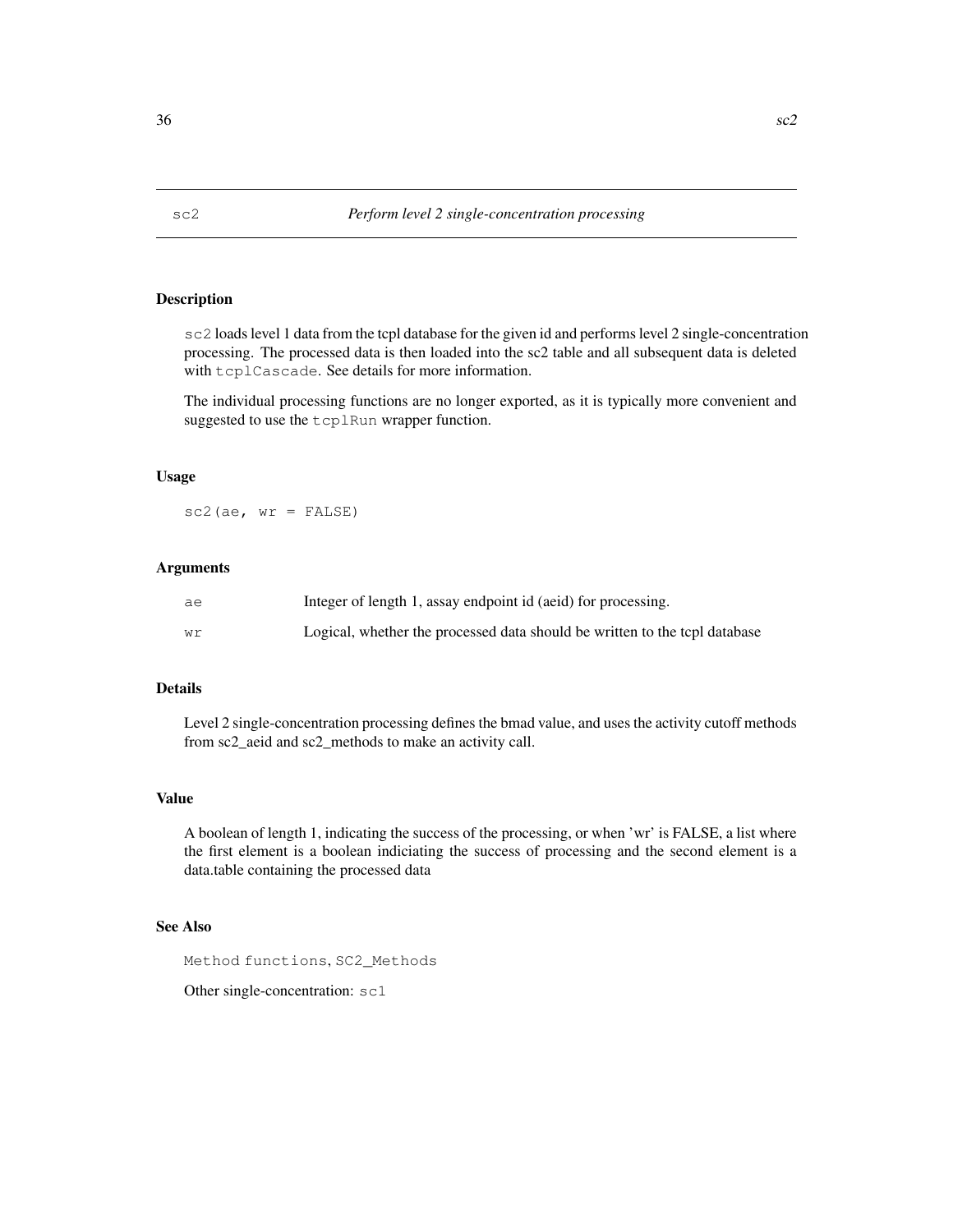#### Description

sc2\_mthds returns a list of functions to be used during level 2 single-concentration processing.

### Usage

sc2\_mthds()

### Details

The functions contained in the list returned by  $\text{sc2}_{\text{mth}}$  return a list of expressions to be executed in the sc2 (not exported) function environment. The functions are described here for reference purposes, The sc2\_mthds function is not exported, nor is it intended for use.

All available methods are described in the Available Methods section, listed by the function/method name.

### Value

A list functions

### Available Methods

More information about the level 2 single-concentration processing is available in the package vignette, "Pipeline\_Overview."

bmad3 Add a cutoff value of 3\*bmad.

pc20 Add a cutoff value of 20.

log2\_1.2 Add a cutoff value of log2(1.2).

 $log10_1.2$  Add a cutoff value of  $log10(1.2)$ .

bmad5 Add a cutoff value of 5\*bmad.

bmad6 Add a cutoff value of 6\*bmad.

bmad10 Add a cutoff value of 10\*bmad.

pc30orbmad3 Add a cutoff value of either 30 or 3\*bmad, whichever is less.

#### Note

This function is not exported and is not intended to be used by the user.

### See Also

sc2, Method functions to query what methods get applied to each acid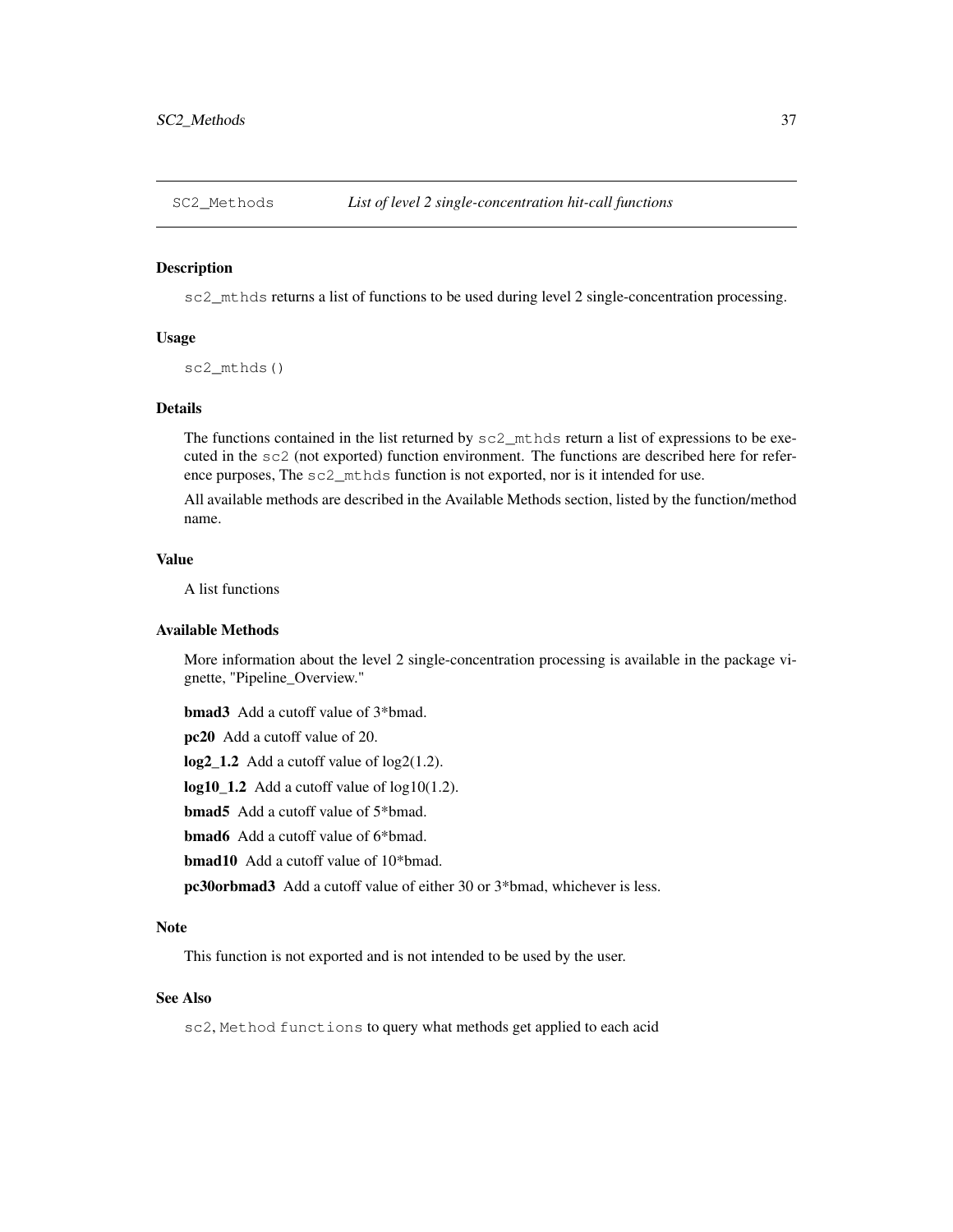scdat *A subset of ToxCast data showing changes in transcription factor activity for multiple targets.*

### Description

The example dataset is used to illustrate how the user can pipeline single-concentration data from chemical screening using tcplLite.

### Usage

scdat

#### Format

A data frame with 320 rows and 10 variables:

spid sample ID apid assay plate ID rowi well-plate row number (N/A) coli well-plate column number (N/A) wllt well type (N/A) wllq well quality (N/A) conc concentration in micromolar rval raw assay component readout value srcf source file containing the data acsn assay component source name

### Source

Toxcast database

| sink.reset | Reset all sinks |  |
|------------|-----------------|--|
|            |                 |  |

### Description

sink.reset resets all sinks and returns all output to the console.

#### Usage

sink.reset()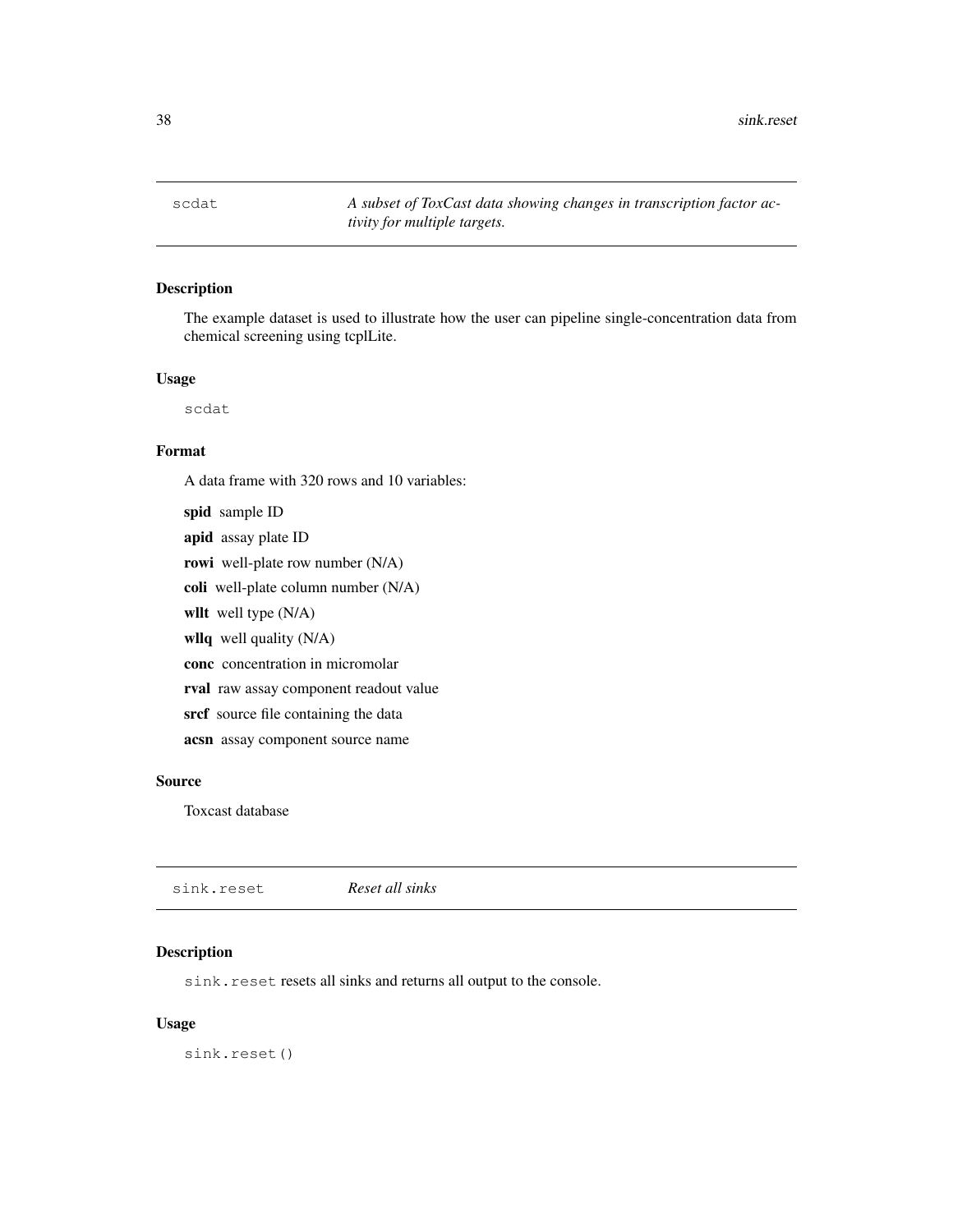### tcplAddModel 39

### Details

sink.reset identifies all sinks with sink.number then returns all output and messages back to the console.

### See Also

```
sink, sink.number
```
Other tcpl abbreviations: is.odd, lu, lw

tcplAddModel *Draw a tcpl Model onto an existing plot*

#### Description

tcplAddModel draws a a line for one of the tcpl Models (see Models for more information) onto an existing plot.

#### Usage

```
tcplAddModel(pars, modl = NULL, adj = NULL, \ldots)
```
### Arguments

| pars     | List of parameters from level 4 or 5 output                                 |
|----------|-----------------------------------------------------------------------------|
| modl     | Character of length 1, the model to plot: 'cnst,' 'hill,' or 'gnls'         |
| adi      | Numeric of length 1, an adjustment factor, see details for more information |
| $\cdots$ | Additional arguments passed to curve                                        |

### Details

tcplAddModel draws the model line assuming the x-axis represents log base 10 concentration.

If modl is NULL, the function checks pars\$modl and will return an error if pars\$modl is also NULL.

adj is intended to scale the models, so that models with different response units can be visualized on a single plot. The recommended value for adl is  $1/(3***b**)$  for level 4 data and  $1/\text{coff}$ for level 5 data. If adj is NULL the function will check pars\$adj and set adj to 1 if pars\$adj is also NULL.

#### See Also

Models, tcplPlotFits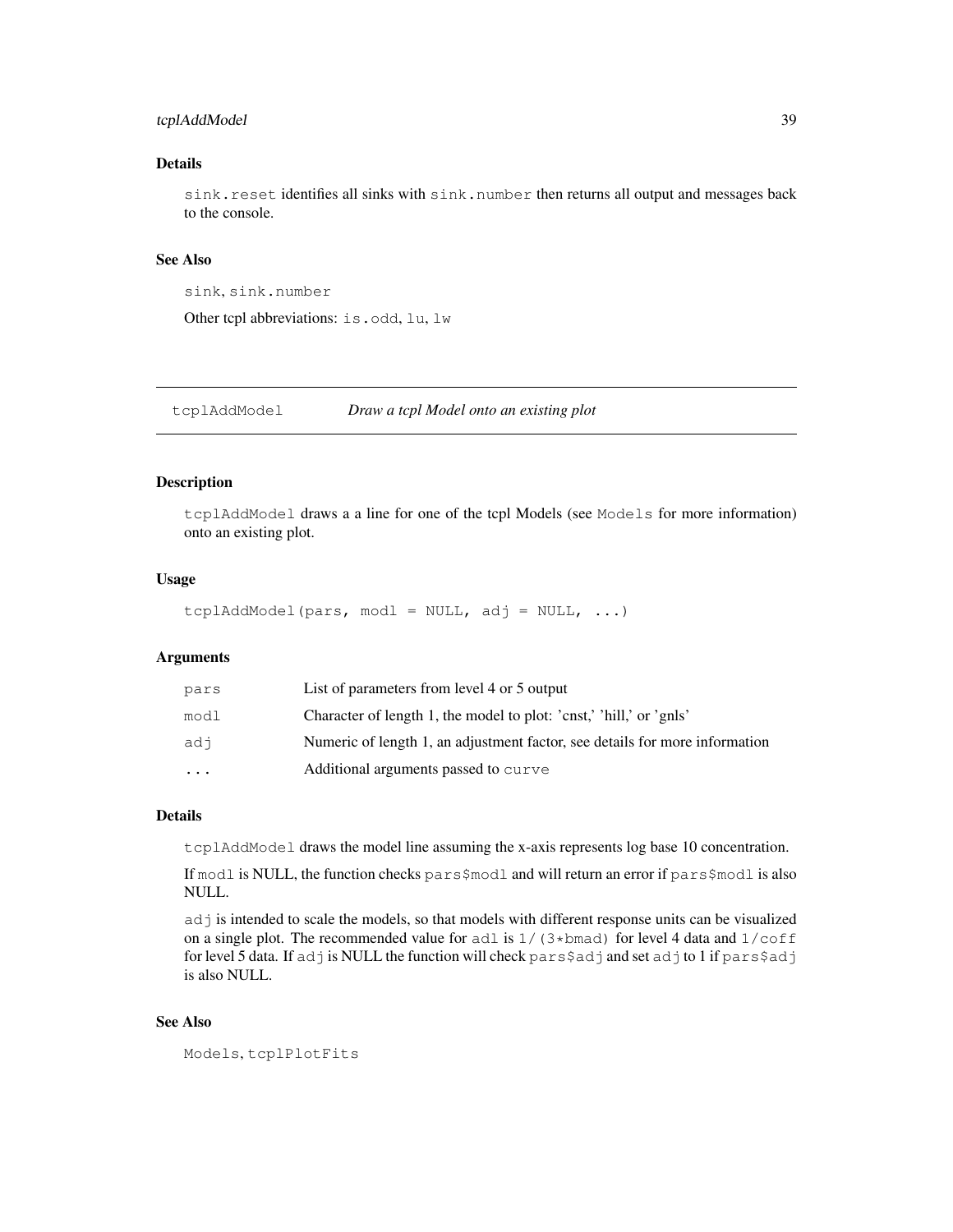#### Examples

```
## Create some dummy data to plot
10qc < -1:10r1 <- sapply(logc, tcplHillVal, ga = 5, tp = 50, gw = 0.5)
r2 \leftarrow \log2 (sapply(loge, tcplHillVal, ga = 4, tp = 30, gw = 0.5))
p1 \le -\text{tcplFit}(\text{loqc} = \text{loqc}, \text{resp} = r1, \text{bmad} = 10)p2 \le -\text{tcplFit}(\text{logc} = \text{logc}, \text{resp} = r2, \text{bmad} = \text{log2}(1.5))## In the dummy data above, the two plots are on very different scales
plot(r1 \sim logc, pch = 16, ylab = "raw response")
tcp1AddModel(pars = p1, mod1 = "hill")points (r2 \sim \text{logc})tcplAddModel(pars = p2, modl = "hill", lty = "dashed")## To visualize the two curves on the same plot for comparison, we can
## scale the values to the bmad, such that a scaled response of 1 will equal
## the bmad for each curve.
plot(r1/10 \sim \text{log}c, pch = 16, ylab = "scaled response")tcplAddModel(pars = p1, modl = "hill", adj = 1/10)
points(r2/log2(5) \sim logc)
tcplAddModel(pars = p2, modl = "hill", adj = 1/\log(2/5), lty = "dashed")
```
tcplAICProb *Calculate the AIC probabilities*

#### Description

 $t$ cplAICProb Calculates the probability that the model best represents the data based on the AIC value for each model.

#### Usage

tcplAICProb(...)

#### Arguments

... Numeric vectors of AIC values

### Details

The function takes vectors of AIC values. Each vector represents the model AIC values for multiple observation sets. Each vector must contain the same number and order of observation sets. The calculation assumes every possible model is accounted for, and the results should be interpreted accordingly.

#### Value

A vector of probability values for each model given, as a list.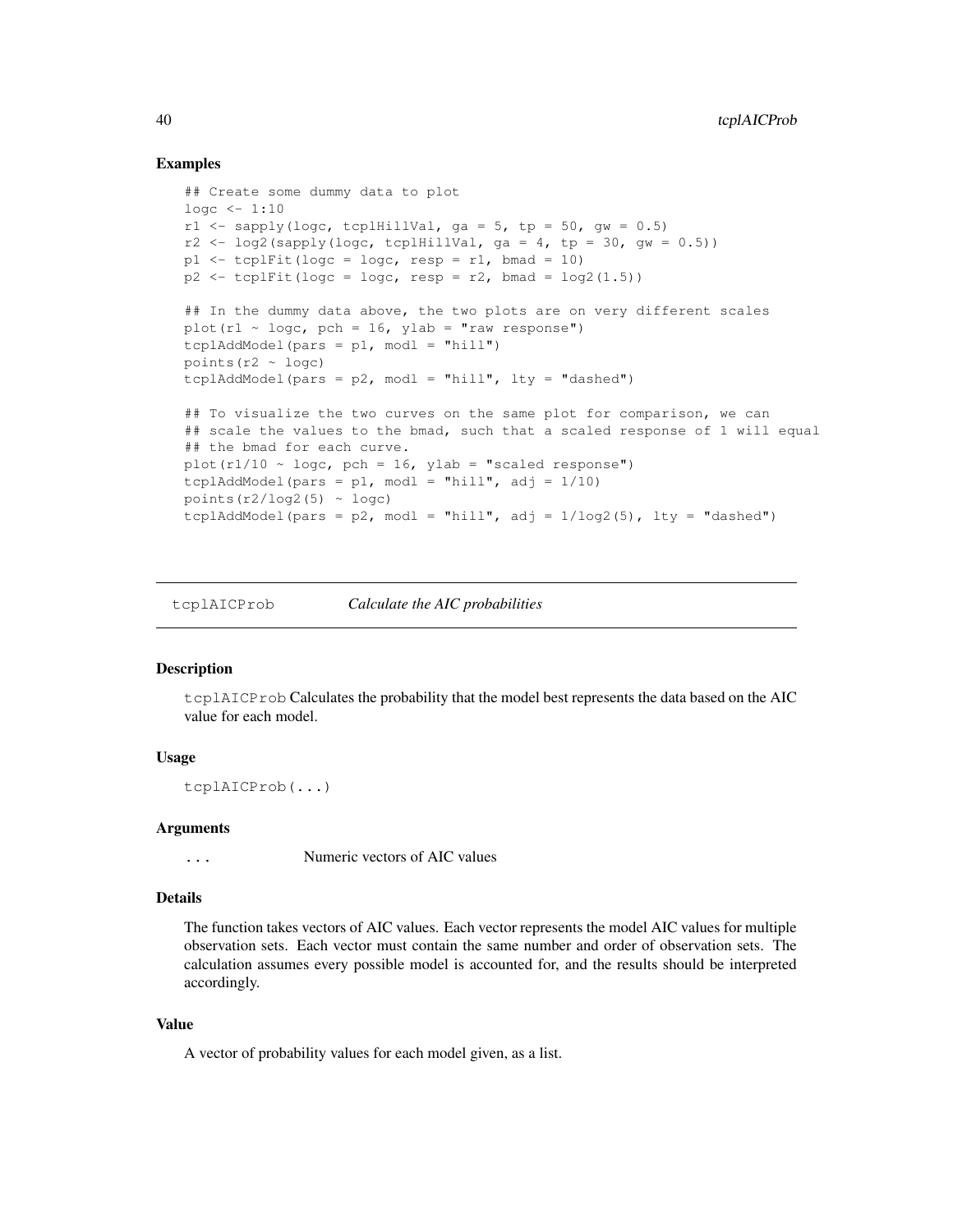### tcplAppend 41

### See Also

tcplFit, AIC for more information about AIC values.

### Examples

```
## Returns the probability for each model, given models with AIC values
## ranging from 80 to 100
tcplAICProb(80, 85, 90, 95, 100)
## Also works for vectors
m1 <- c(95, 195, 300) ## model 1 for three different observations
m2 \leq c(100, 200, 295) ## model 2 for three different observations
tcplAICProb(m1, m2)
```
tcplAppend *Append rows to a table*

### Description

tcplAppend takes a data.table (dat) and appends the data.table into a database table.

### Usage

tcplAppend(dat, tbl, db, lvl = NULL)

### Arguments

| dat | data.table, the data to append to a table                  |
|-----|------------------------------------------------------------|
| tbl | Character of length 1, the table to append to              |
| db  | Character of length 1, the database containing $\text{td}$ |
| 1v1 | Usually Integer to indicate what level to auto-increment   |

#### Note

This function is not exported and not intended to be used by the user.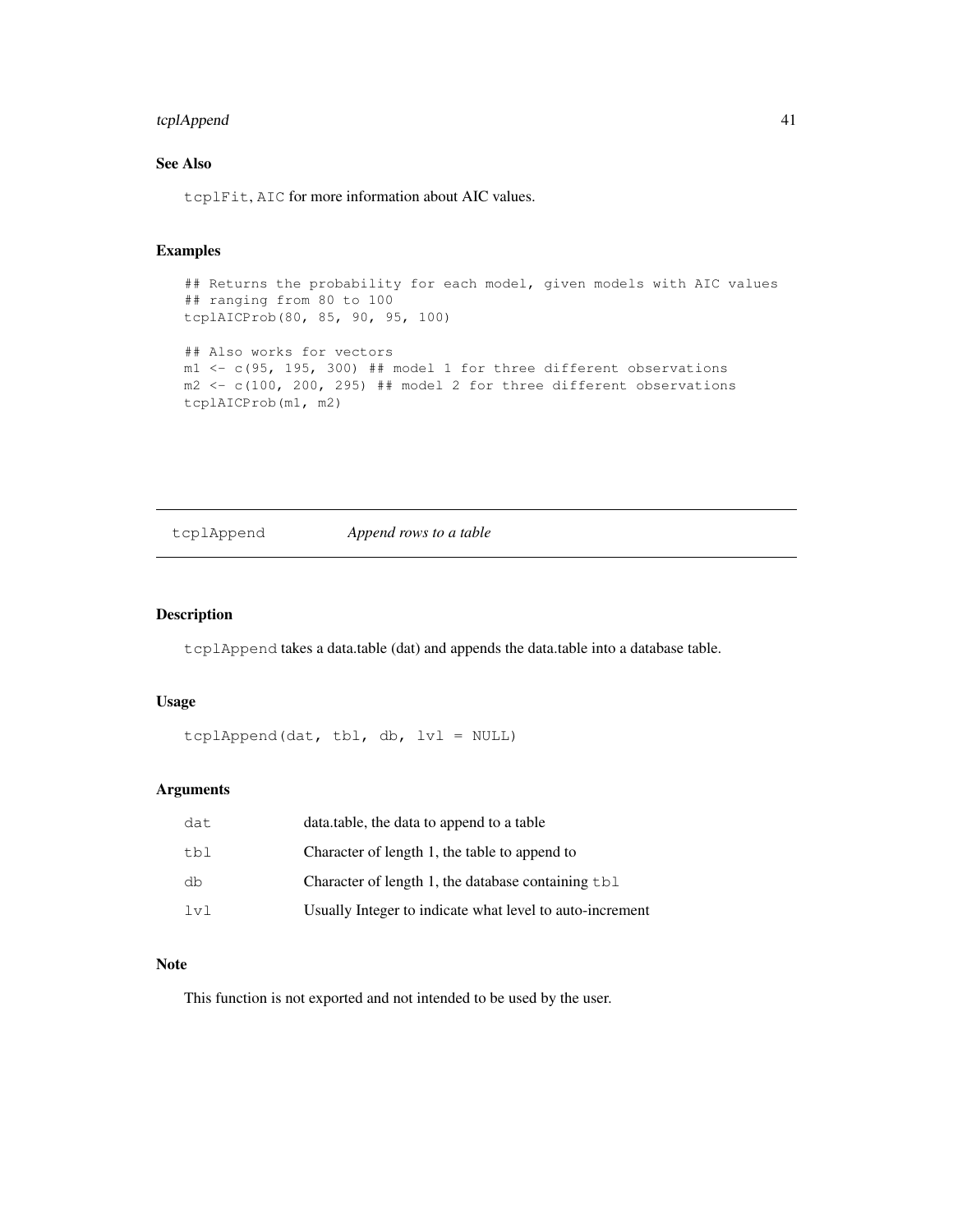#### Description

tcplCascade deletes the data for the given id(s) starting at the processing level given. The delete will cascade through all subsequent tables.

### Usage

tcplCascade(lvl, type, id)

### Arguments

| 1v1  | Integer of length 1, the first level to delete from               |
|------|-------------------------------------------------------------------|
| tvpe | Character of length 1, the data type, "sc" or "mc"                |
| id   | Integer, the $id(s)$ to delete. See details for more information. |

### Details

The data type can be either 'mc' for multiple concentration data, or 'sc' for single concentration data. Multiple concentration data will be loaded into the level tables, whereas the single concentration will be loaded into the single tables.

If lvl is less than 3, id is interpreted as acid(s) and if lvl is greater than or equal to 3, id is interpreted as aeid(s).

#### Note

This function is not exported and not intended to be used by the user.

tcplCode2CASN *Convert chemical code to CAS Registry Number*

### Description

tcplCode2CASN takes a code and converts it CAS Registry Number.

### Usage

```
tcplCode2CASN(code)
```
#### Arguments

code Character of length 1, a chemical code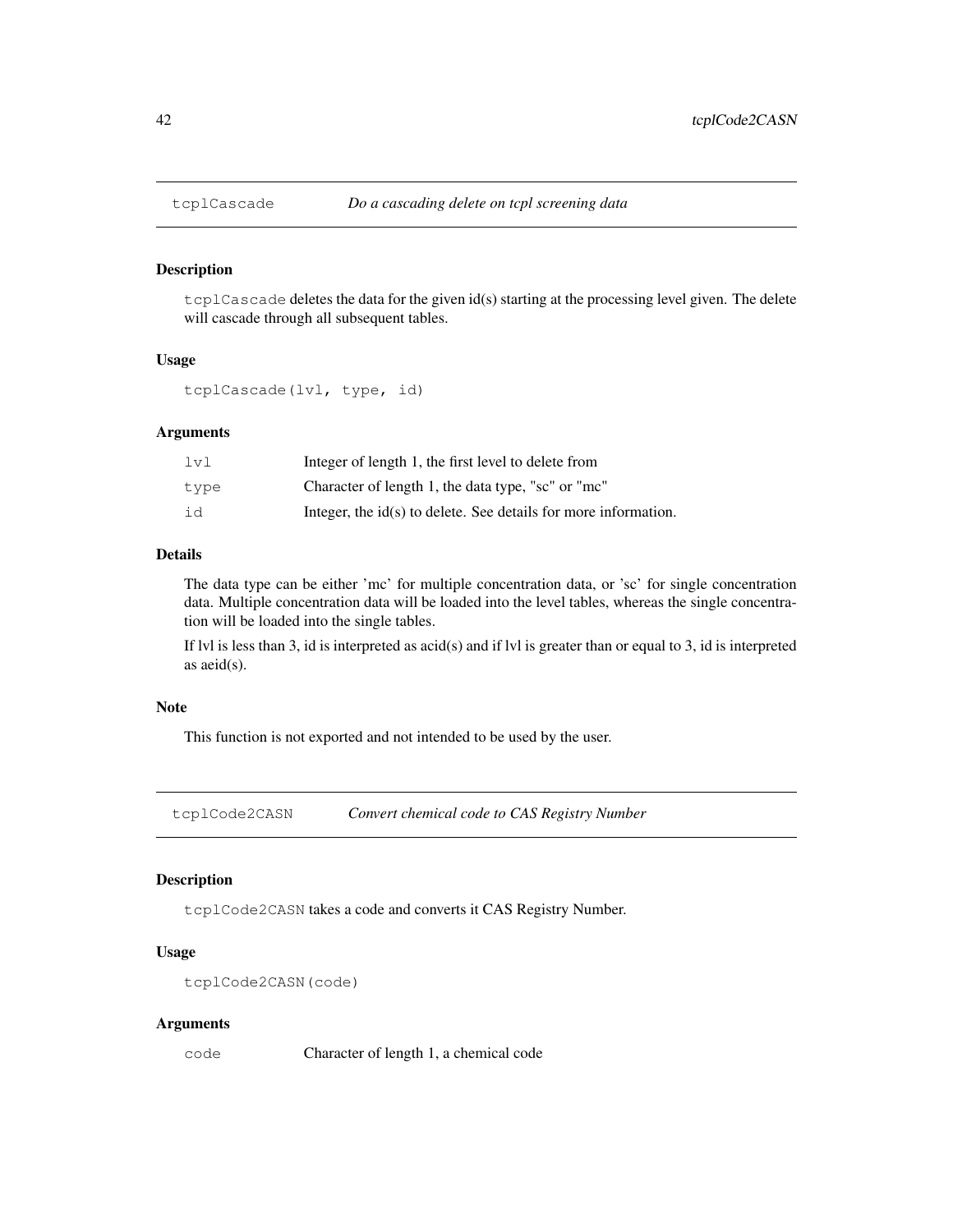### tcplCytoPt 43

### Details

The function checks for the validity of the CAS Registry Number. Also, the ToxCast data includes chemicals for which there is no CASRN. The convention for these chemicals is to give them a CASRN as NOCAS\_chid; the code for these compounds is CNOCASchid. The function handles the NOCAS compounds as they are stored in the database, as shown in the example below.

### Value

A CAS Registry Number.

#### Examples

```
tcplCode2CASN("C80057")
tcplCode2CASN("C09812420") ## Invalid CASRN will give a warning
tcplCode2CASN("CNOCAS0015") ## The underscore is reinserted for NOCAS codes
```
tcplCytoPt *Calculate the cytotoxicity point based on the "burst" endpoints*

#### Description

tcplCytoPt calculates the cytotoxicity point and average cytotoxicity distribution based on the activity in the "burst" assay endpoints.

#### Usage

```
tcplCytoPt(chid = NULL, aeid = NULL, flag = TRUE, min.test = TRUE,
  default.pt = 3)
```
#### Arguments

| chid       | Integer, chemical ID values to subset on                                                                                        |
|------------|---------------------------------------------------------------------------------------------------------------------------------|
| aeid       | Integer, assay endpoint ID values to override the "burst assay" definitions                                                     |
| flag       | Integer, mc6_mthd_id values to be passed to tcplSubsetChid                                                                      |
| min.test   | Integer or Boolean, the number of tested assay endpoints required for a chemical<br>to be used in calculating the "global MAD." |
| default.pt | Numeric of length 1, the default cytotoxicity point value                                                                       |

#### Details

tcplCytoPt provides estimates for chemical-specific cytotoxicity distributions (more information available in the vignette.) Before calculating the cytotoxicity distributions, the level 5 data is subsetted by the tcplSubsetChid function.

The 'chid' parameter specifies a subset of chemicals to use in the calculations, given by chemical ID (chid). The 'aeid' parameter specifies which assays to use in calculating the cytotoxicity point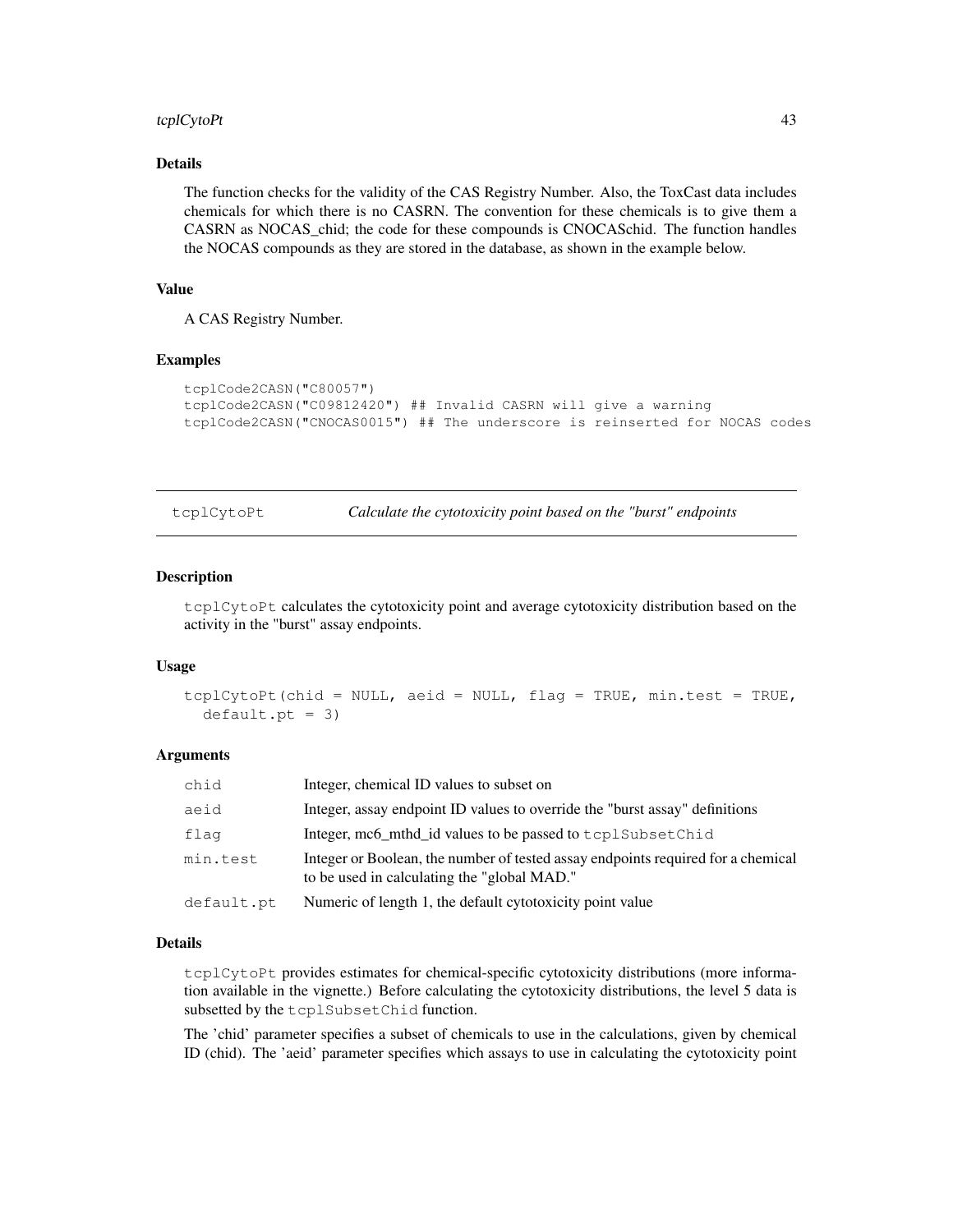and distribution. By default  $t$ cplCy $t$ oPt will use all available chemicals and the assay endpoints defined by the 'burst assay' field in the "assay component endpoint" table. The examples show how to identify the "burst" endpoints.

tcplCytoPt returns the cytotoxicity point (the AC50 values of the active "burst" endpoints), the corresponding MAD, and the global MAD (median of the calculated MAD values). Not every chemical must be tested in every "burst" endpoint. The 'min.test' parameter allows the user to specify a minimum number of tested assay endpoints as a requirement for MAD values to be included in the global MAD calculation. For example, suppose the user supplies 10 "burst" assays. The user can choose to require a chemical to be tested in at least 5 of those assays for it's MAD value to be included in the global MAD calculation. Having chemicals with many less "burst" endpoints tested may inflate or deflate the global MAD calculation. By default (values of TRUE or NULL), tcplCytoPt requires a chemical to be tested in at least 80% of the given "burst" assays. The user can also provide 'min.test' values of FALSE (indicating to include all MAD values), or a number (indicating a specific number of endpoints).

Chemicals without at least 2 active "burst" assays do not have a MAD value, and the cytotoxicity point is defined by the 'default.pt' parameter. The default value for 'default.pt' is 3.

The resulting data.table has the following fields:

- 1. "chid" The chemical ID.
- 2. "code" The chemical code.
- 3. "chnm" The chemical name.
- 4. "casn" The chemical CASRN.
- 5. "med" The median of the "burst" endpoint log(AC50) ("modl\_ga" in the level 5 output) values.
- 6. "mad" The MAD of the "burst" endpoint log(AC50) values.
- 7. "ntst" The number of "burst" endpoints tested.
- 8. "nhit" The number of active "burst" endpoints.
- 9. "use\_global\_mad" TRUE/FALSE, whether the mad value was used in the global MAD calculation.
- 10. "global\_mad" The median of the "mad" values where "use\_global\_mad" is TRUE.
- 11. "cyto\_pt" The cytotoxicity point, or the value in "med" when "nhit" is at least 2.
- 12. "cyto\_pt\_um"  $10^{cyto}$ -pt
- 13. "lower\_bnd\_um" 10cyto\_pt−3global\_mad

#### Value

A data.table with the cytotoxicity distribution for each chemical. The definition of the field names are listed under "details."

### Examples

```
## Store the current config settings, so they can be reloaded at the end
## of the examples
conf_store <- tcplConfList()
tcplConfDefault()
```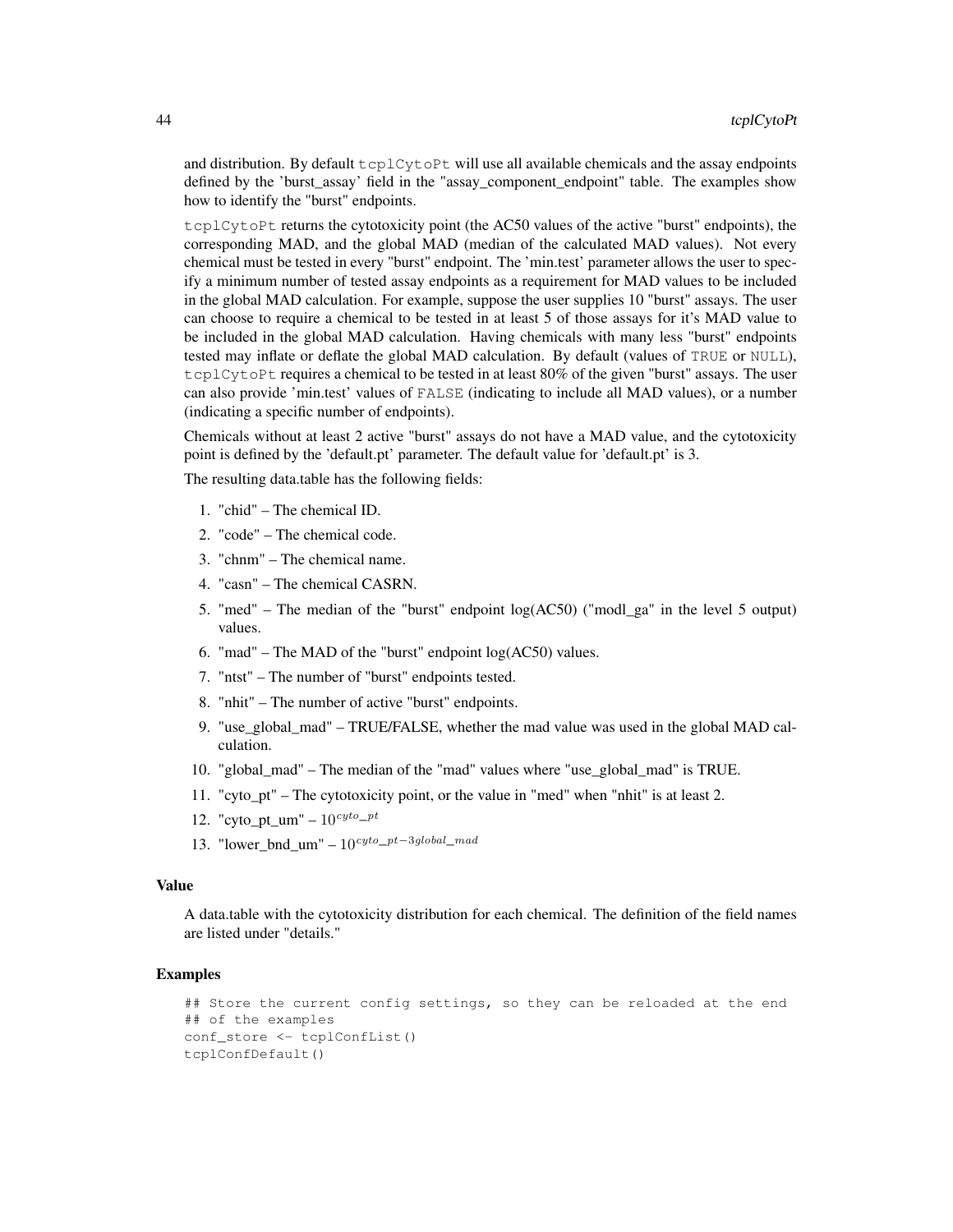### tcpldbStats 45

```
## Can only calculate the cytotox burst if using the MySQL database and
## TCPL_DRVR == 'RMySQL'
if (conf_store == 'RMySQL') {
## Load the "burst" endpoints -- none are defined in the example dataset
tcplLoadAeid(fld = "burst_assay", val = 1)
## Calculate the cytotoxicity distributions using both example endpoints
tcplCytoPt(aeid = 1:2)## The above example does not calculate a global MAD, because no chemical
## hit both endpoints. (This makes sense, because both endpoints are
## derived from one component, where one endpoint is acitivity in the
## up direction, and the other is activity in the down direction.)
## Note, the cyto_pt is also 3 for all chemicals, because the function
## requires at least two endpoints to calculate a cytotoxicity point. If
## the user wishes to use one assay, this function is not necessary.
## Changing 'default.pt' will change cyto_pt in the resulting data.table
tcplCytoPt(aeid = 1:2, default.pt = 6)
}
## Reset configuration
options(conf_store)
```
tcpldbStats *Get summary statisitcs for the database*

#### Description

tcpldbStats takes a string(type) and an optional parameter(val) to return the summary statistics on the entire tcplLite database When type = "all" the val is ignored. the function returns the number of distinct spid and aeids in the database at each level When type = "aeid", the val parameter has to be a valid aeid in the database. The function returns a table consisting of the number of distinct spids at each level of processing for the aeid given in 'val' When type = "spid", the val parameter has to be a valid spid in the database. The function returns a table consisting of the number of distinct aeids at each level of processing for the given spid in 'val'

#### Usage

tcpldbStats(type = "all", val =  $NULL$ 

| type | String either "all", "aeid" or "spid"                 |
|------|-------------------------------------------------------|
| val  | integer if type $=$ "aeid", string if type $=$ "spid" |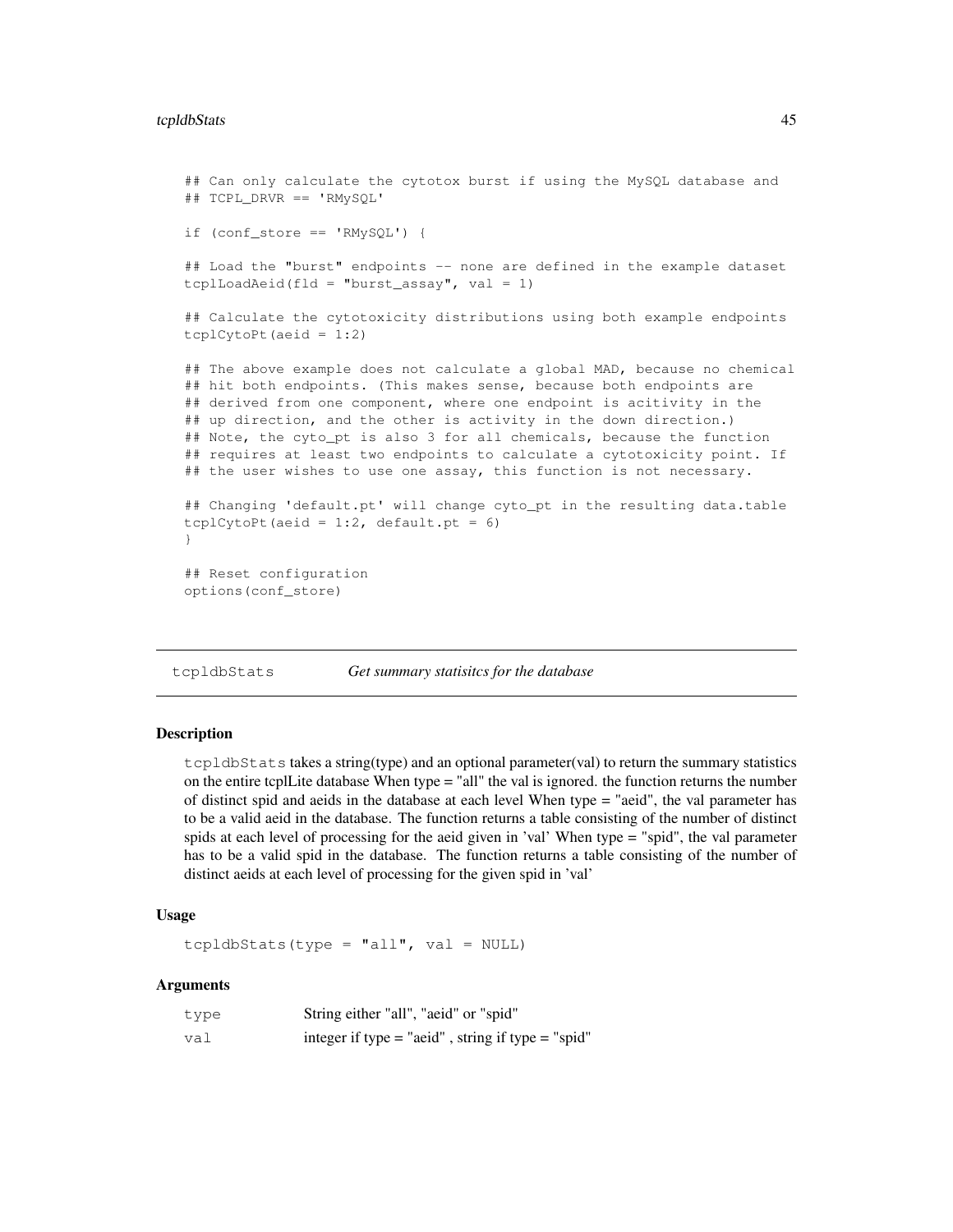## Description

tcplDelete deletes rows from the given table and database.

### Usage

tcplDelete(tbl, fld, val, db)

### Arguments

| tbl | Character, length 1, the table to delete from                                                 |
|-----|-----------------------------------------------------------------------------------------------|
| fld | Character, the field $(s)$ to query on                                                        |
| val | List, vectors of values for each field to query on. Must be in the same order as<br>$'$ fld'. |
| db  | Character, the database containing the table                                                  |

### Note

This function is not exported and not intended to be used by the user.

### See Also

tcplSendQuery

tcplFit *Fit the data with the constant, hill, and gain-loss models*

### Description

tcplFit fits the constant, hill, and gain-loss models to the given data and returns some summary statistics and the fit parameters in a list.

### Usage

```
tcplFit(logc, resp, bmad, force.fit = FALSE, bidirectional = FALSE,
 verbose = FALSE, ...)
```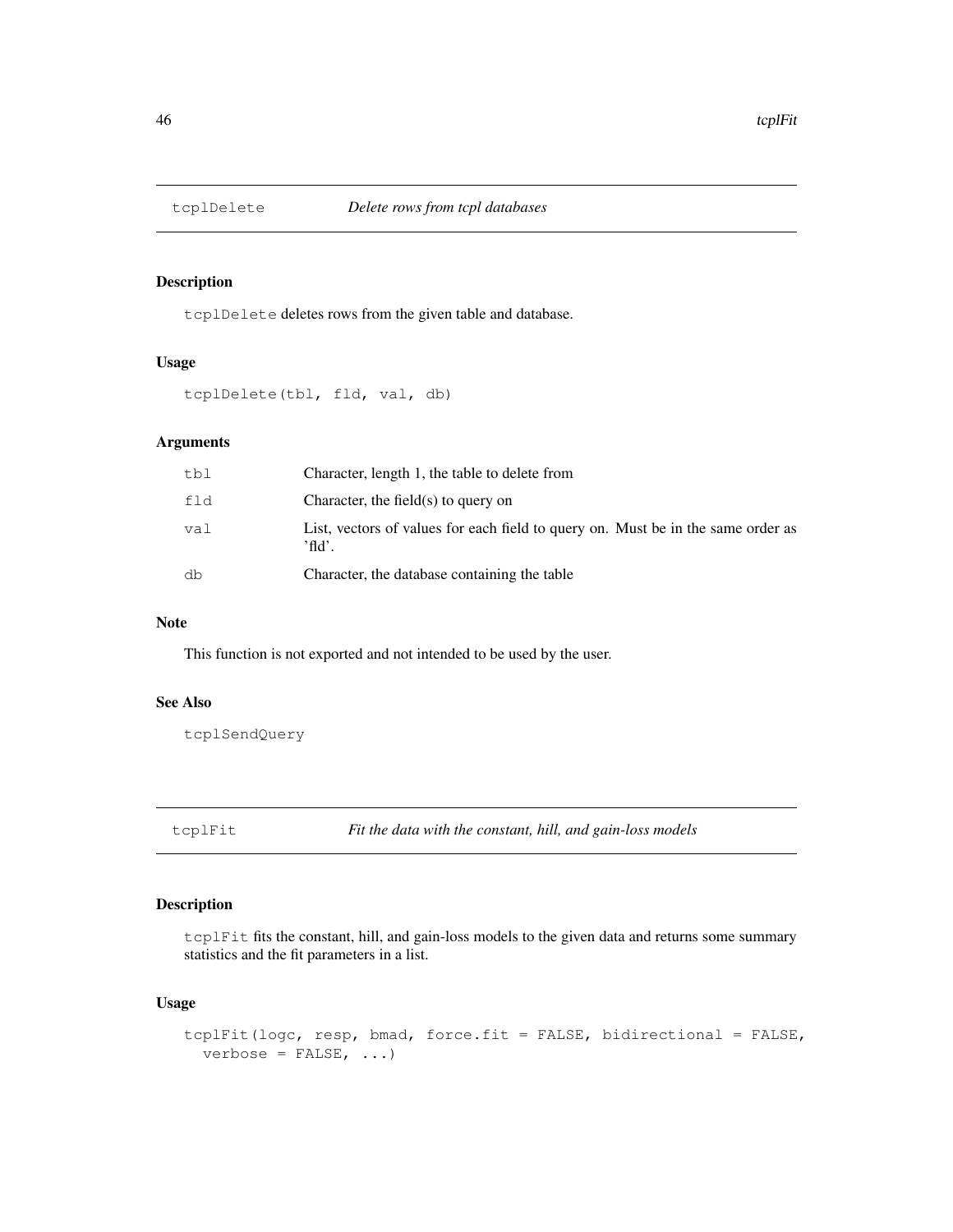### tcplGetAeid 47

#### **Arguments**

| logc          | Numeric, log concentration values                                                                                                                                                                                                                                                                                                                        |
|---------------|----------------------------------------------------------------------------------------------------------------------------------------------------------------------------------------------------------------------------------------------------------------------------------------------------------------------------------------------------------|
| resp          | Numeric, normalized response values                                                                                                                                                                                                                                                                                                                      |
| bmad          | Numeric, the baseline median absolute deviation for the entire assay                                                                                                                                                                                                                                                                                     |
| force.fit     | Logical, TRUE indicates to attempt fitting every concentration series                                                                                                                                                                                                                                                                                    |
| bidirectional |                                                                                                                                                                                                                                                                                                                                                          |
|               | Boolean If TRUE, bidirectional negative data before fitting (default=FALSE)<br>The original version of the code required the data to start at small values and<br>rise, so that negative curves had to be bidirectional ped outside the function, and<br>TOP was always positive. Setting bidirectional to TRUE allows both rising and<br>falling curves |
| verbose       | Boolean If TRUE print warning messages                                                                                                                                                                                                                                                                                                                   |
|               | Any other data to be included in list output.                                                                                                                                                                                                                                                                                                            |
|               |                                                                                                                                                                                                                                                                                                                                                          |

### Details

when at least one median value is greater than 3\*bmad.

### Value

List of summary values and fit parameters for the given data.

### See Also

tcplObjCnst, tcplObjHill, tcplObjGnls, constrOptim

### Examples

```
logc \leftarrow 1:10resp \leftarrow sapply(1:10, tcplHillVal, ga = 5, tp = 50, gw = 0.5)
params \le tcplFit(logc = logc, resp = resp, bmad = 10)
plot(resp ~ logc)
tcp1AddModel(pars =params, mod1 = "hill")
```
tcplGetAeid *get Aeid for endpoint name*

### Description

tcplGetAeid takes a string(name) and finds the assay component endpoint names that match the string and the aeids associated with those names.The function performes a regular expression like matching for strings in the assay component endpoint name column in the assay component endpoint table.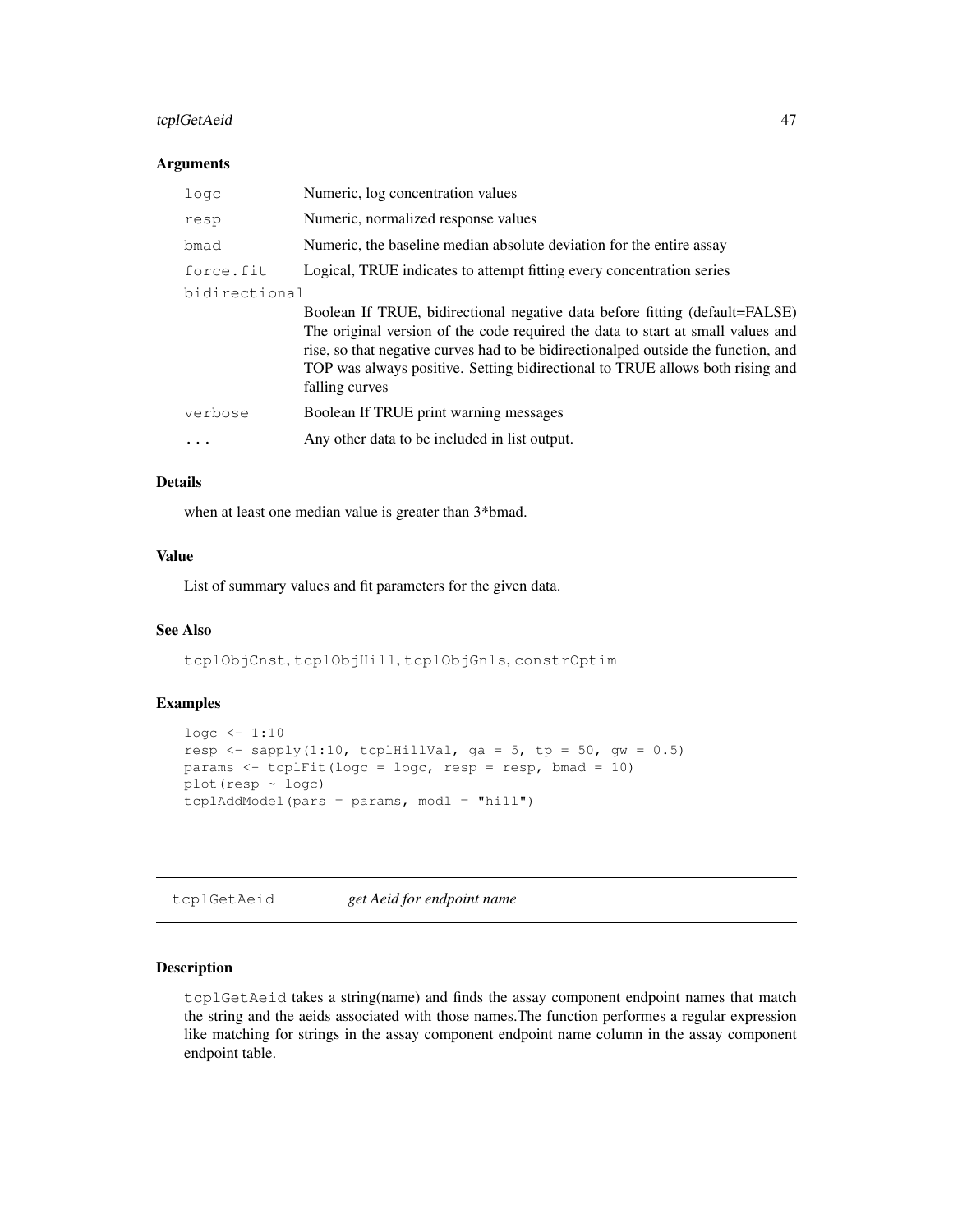### Usage

tcplGetAeid(name)

### Arguments

name A string that will be matched to the assay component endpoint name

### Examples

```
## Store the current config settings, so they can be reloaded at the end
## of the examples
conf_store <- tcplConfList()
tcplConfExample()
## Search for aenm (assay name) case insensitive
tcplGetAeid("TOX21")
tcplGetAeid("tox21")
## Reset configuration
options(conf_store)
```
tcplListFlds *Load the field names for a table*

### Description

tcplListFlds loads the column names for the given table and database.

### Usage

tcplListFlds(tbl, db = getOption("TCPL\_DB"))

### Arguments

| tbl | Character of length 1, the tcpl database table |
|-----|------------------------------------------------|
| db  | Character of length 1, the tcpl database       |

### Details

This function can be particularly useful in defining the 'fld' param in the tcplLoad- functions.

#### Value

A string of field names for the given table.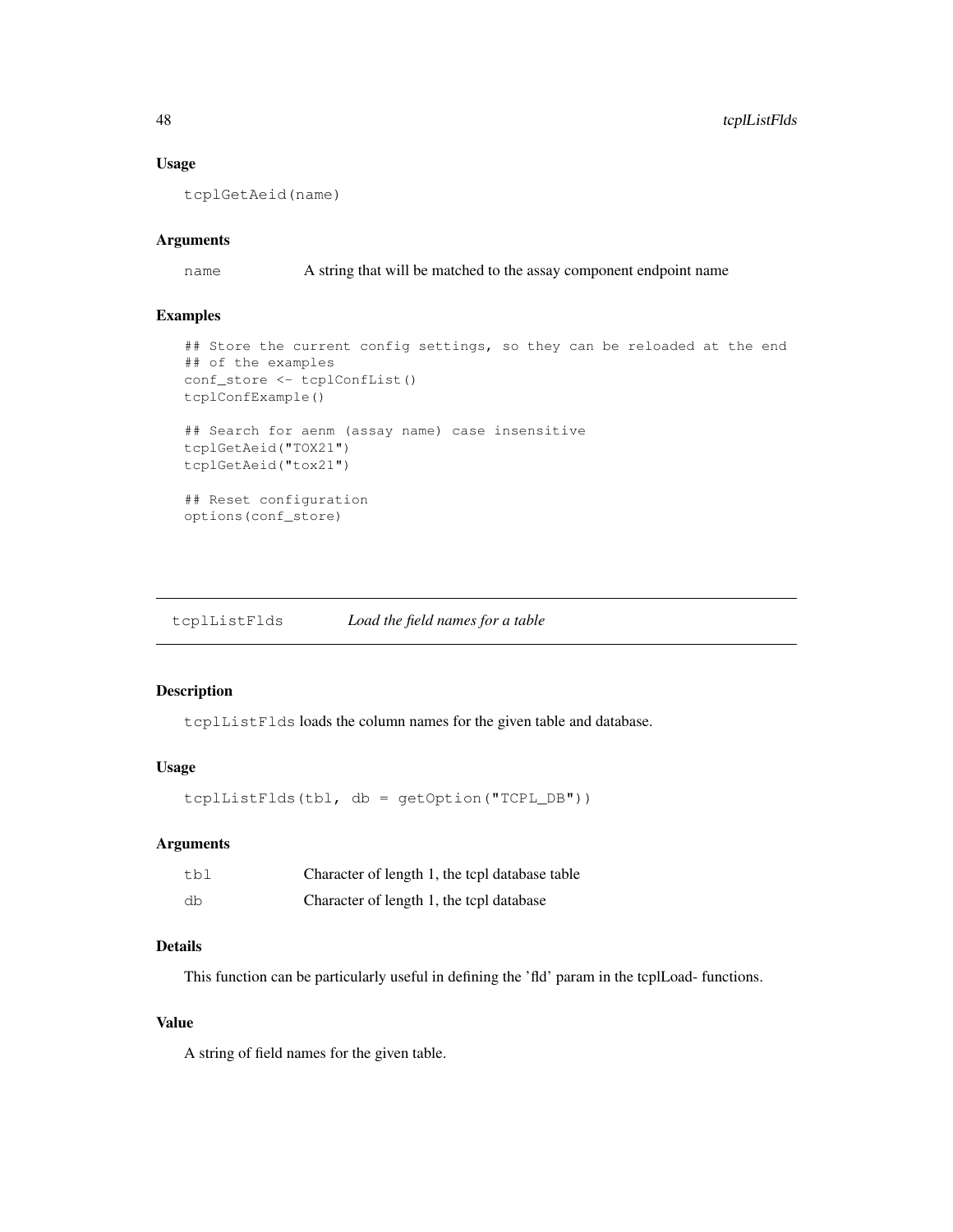### tcplLoadChem 49

#### Examples

```
## Gives the fields in the mc1 table
tcplListFlds("mc1")
```
tcplLoadChem *Load sample/chemical information*

#### Description

tcplLoadChem queries the tcpl database and returns the chemical information for the given field and values.

### Usage

```
tcplLoadChem(field = NULL, val = NULL, exact = TRUE,
 include.spid = TRUE)
```
### Arguments

| field | Character of length 1, the field to query on        |
|-------|-----------------------------------------------------|
| val   | Vector of values to subset on                       |
| exact | Logical, should chemical names be considered exact? |
|       | include.spid Logical, should spid be included?      |

#### Details

The 'field' parameter is named differently from the 'fld' parameter seen in other functions because it only takes one input.

In the MySQL environment the user should be able to give partial chemical name strings, to find chemicals with similar names. For example, setting 'val' to "phenol" when 'field' is "chnm" and 'exact' is FALSE might pull up the chemicals "Bisphenol A" and "4-Butylphenol". More technically, setting 'exact' to FALSE passes the string in 'val' to an RLIKE statement within the MySQL query.

#### Value

A data.table with the chemical information for the given parameters

#### Examples

```
## Store the current config settings, so they can be reloaded at the end
## of the examples
conf_store <- tcplConfList()
tcplConfExample()
## Passing no parameters gives all of the registered chemicals with their
```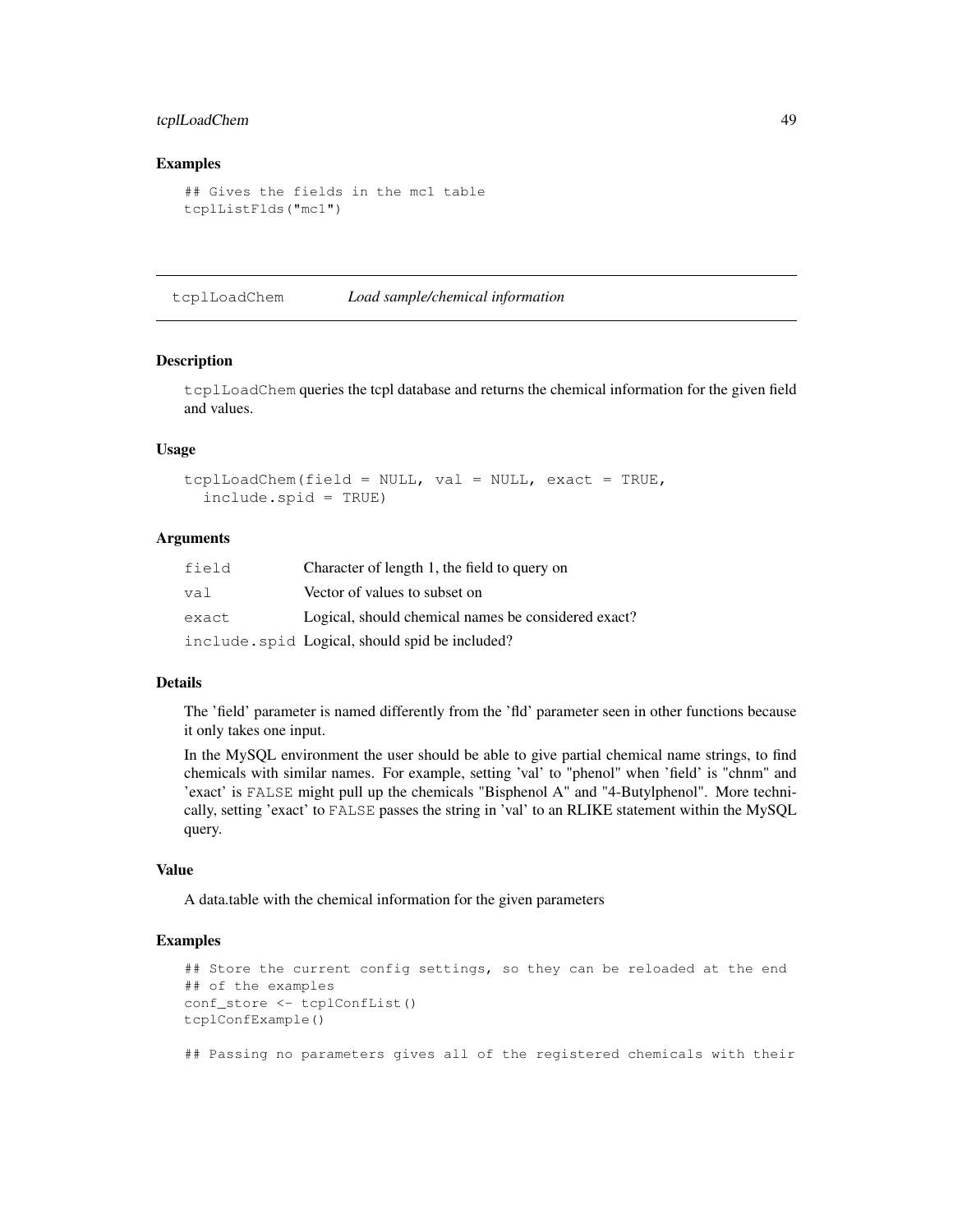```
## sample IDs
tcplLoadChem()
## Or the user can exclude spid and get a unique list of chemicals
tcplLoadChem(include.spid = FALSE)
## In addition, the user can retrieve only the registered chemicals from the chemical table
tcplLoadChem(field = 'chem.only')
## Other examples:
tcplLoadChem(field = "chnm", val = "Bisphenol A")
tcplLoadChem(field = "chid", val = 20182)
## Reset configuration
options(conf_store)
```
tcplLoadClib *Load chemical library information*

#### **Description**

tcplLoadClib queries the tcpl databases and returns information about the chemical library.

#### Usage

```
tcplLoadClib(field = NULL, val = NULL)
```
#### Arguments

| field | Character of length 1, 'chid' or 'clib', whether to search by chemical id |
|-------|---------------------------------------------------------------------------|
|       | (chid), or chemical library (clib)                                        |
| va l  | The values to query on                                                    |

#### Details

Chemicals are stored in different libraries by chemical ID. Therefore, it is not possible to delineate samples with the same chemical ID into two distinct chemical libraries. However, it is possible for a chemical ID to belong to more than one (or no) chemical libraries.

When chemicals belong to more than one library, the chemical is listed multiple times (one for each distinct library).

#### Value

A data.table with the chemical library information for the given parameters.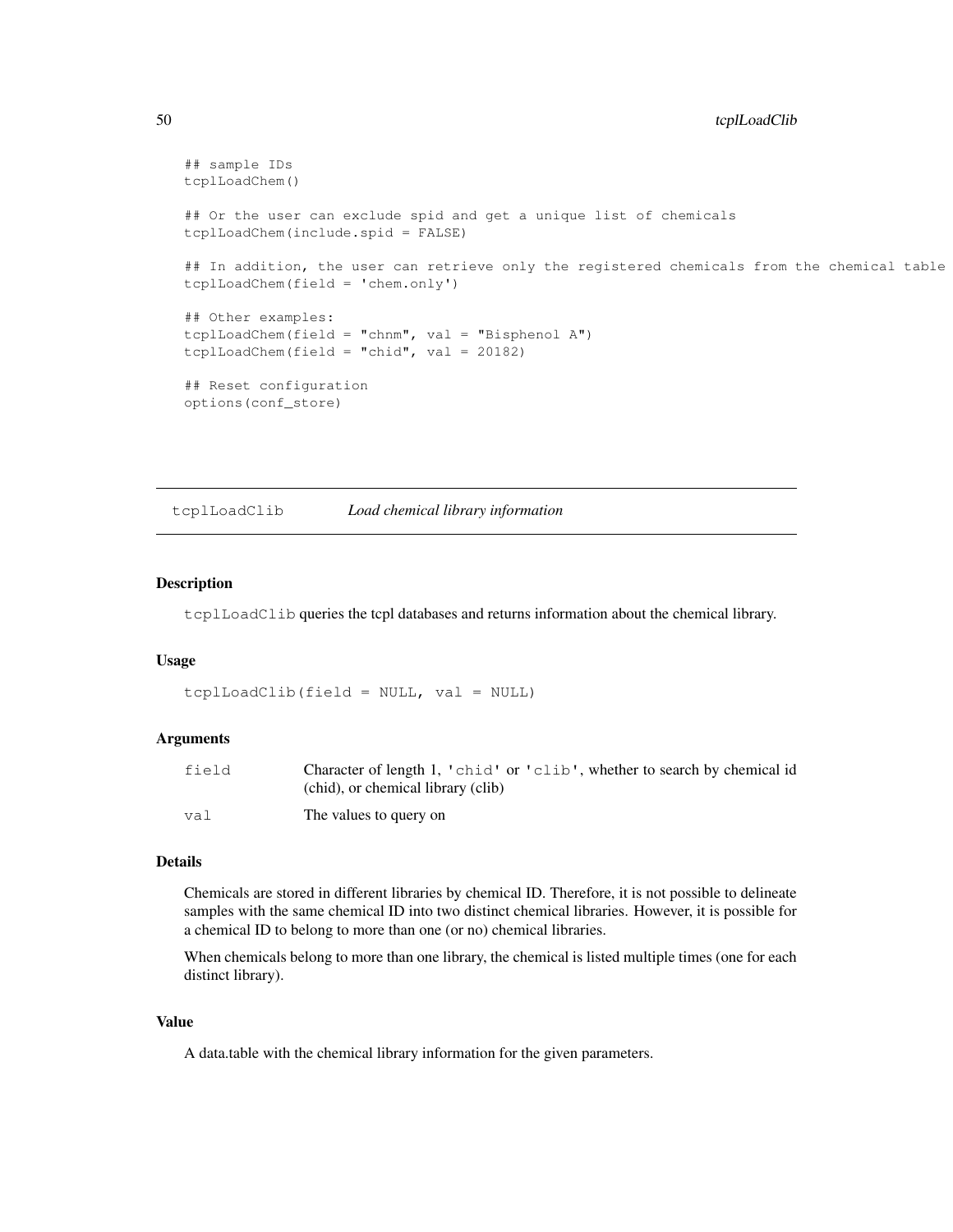### tcplLoadData 51

#### Examples

```
## Store the current config settings, so they can be reloaded at the end
## of the examples
conf_store <- tcplConfList()
tcplConfExample()
## Passing no parameters gives all of the chemical ISs that have a chemical
## library registered
clib <- tcplLoadClib()
## Notice there are more rows in tcplLoadClib than in tcplLoadChem,
## indicating some chemicals must belong to more than library.
chem <- tcplLoadChem(include.spid = FALSE)
nrow(chem)
nrow(clib)
## It is possible that some chemicals do not have a chemical library
## registered, although this is not the case in the example data.
all(chem$chid %in% clib$chid)
## Show the unique chemical libraries
clib[ , unique(clib)]
## Specifying a chemical library will not show what other libraries a
## chemical might belong to.
tcplLoadClib(field = "clib", val = "TOXCAST")
tcplLoadClib(field = "chid", val = 20182)
## Reset configuration
options(conf_store)
```
tcplLoadData *Load tcpl data*

### Description

tcplLoadData queries the tcpl databases and returns a data.table with data for the given level and data type.

#### Usage

```
tcplLoadData(lvl, fld = NULL, val = NULL, type = "mc")
```

| 1v1 | Integer of length 1, the level of data to load |
|-----|------------------------------------------------|
| fld | Character, the field $(s)$ to query on         |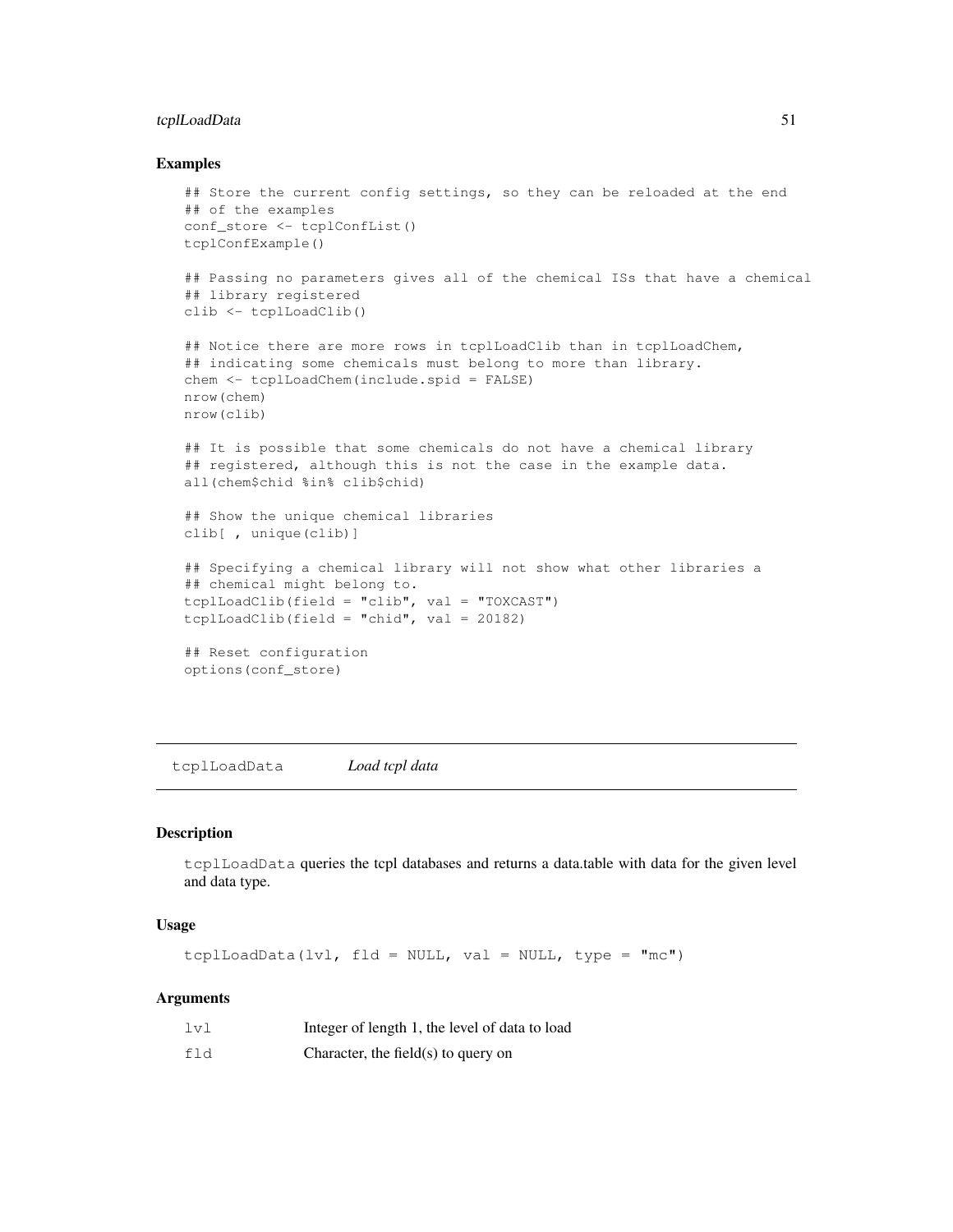| val  | List, vectors of values for each field to query on. Must be in the same order as<br>'fld'. |
|------|--------------------------------------------------------------------------------------------|
| tvpe | Character of length 1, the data type, "sc" or "mc"                                         |

### Details

The data type can be either 'mc' for mutliple concentration data, or 'sc' for single concentration data. Multiple concentration data will be loaded into the 'mc' tables, whereas the single concentration will be loaded into the 'sc' tables.

Setting 'lvl' to "agg" will return an aggregate table containing the m4id with the concentrationresponse data and m3id to map back to well-level information.

Leaving fld NULL will return all data.

Valid  $f \perp d$  inputs are based on the data level and type:

| 1v1 | <b>Oueried tables</b>             |
|-----|-----------------------------------|
| 0   | sc0                               |
| 1   | $\mathrm{sc}0, \mathrm{sc}1$      |
| agg | $\vert$ scl, sc2 agg              |
| 2   | sc2                               |
| 0   | mc0                               |
| 1   | $mc0$ , mc1                       |
| 2   | $mc0$ , mc1, mc2                  |
| 3   | $mc0$ , $mc1$ , $mc3$             |
| agg | $mc3$ , mc4 agg                   |
| 4   | mc4                               |
| 5   | $mc4$ , $mc5$                     |
| 6   | $mc4$ , mc $6$                    |
|     | mc <sub>4</sub> , mc <sub>7</sub> |
|     |                                   |

### Value

A data.table containing data for the given fields.

### See Also

tcplQuery, data.table

### Examples

```
## Store the current config settings, so they can be reloaded at the end
## of the examples
conf_store <- tcplConfList()
tcplConfExample()
## Load all of level 0 for multiple-concentration data, note 'mc' is the
## default value for type
tcplLoadData(lvl = 0)
## Load all of level 1 for single-concentration
```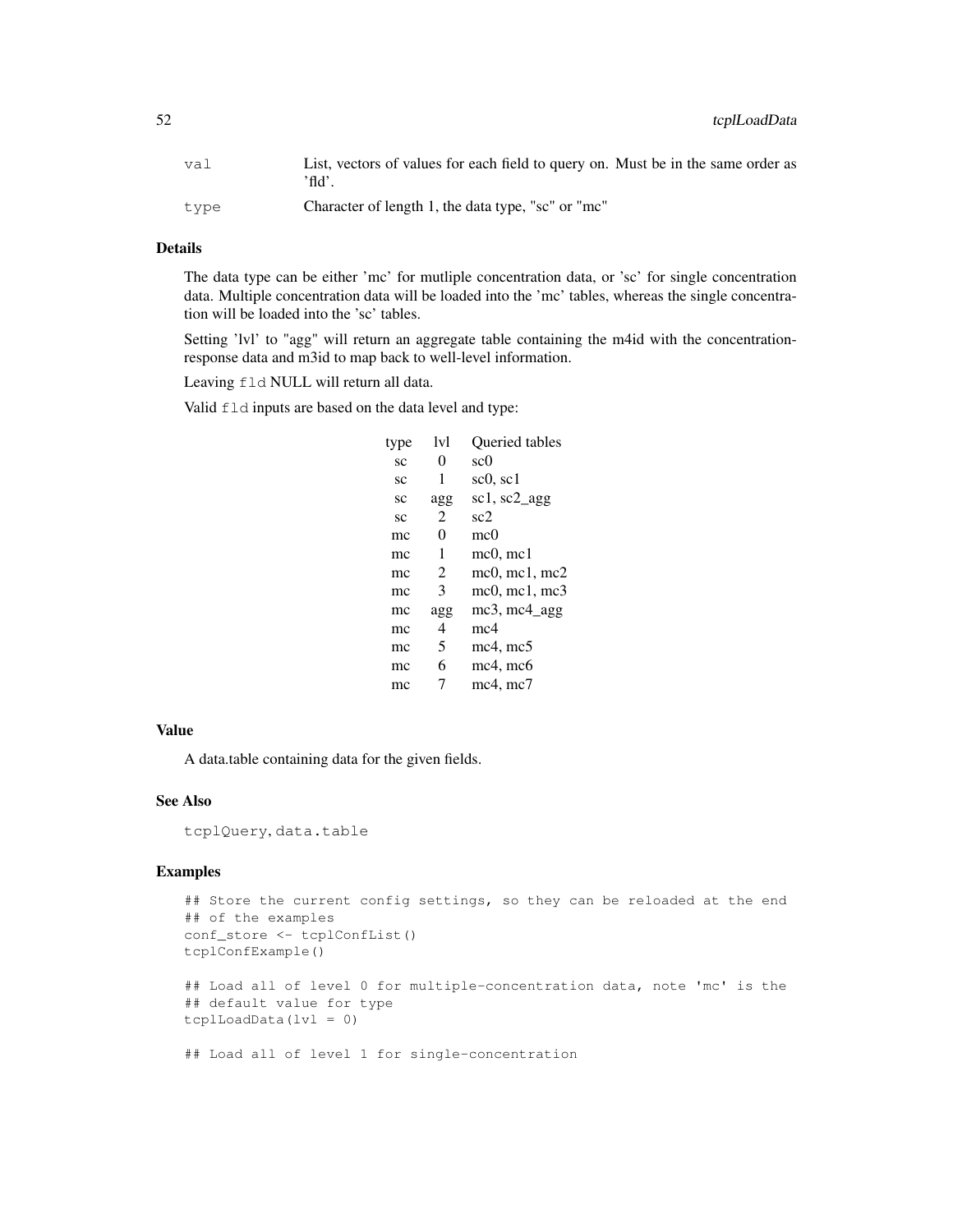### tcplLoadUnit 53

```
tcplLoadData(lvl = 1, type = "sc")
## List the fields available for level 1, coming from tables mc0 and mc1
tcplListFlds(tbl = "mc0")
tcplListFlds(tbl = "mc1")
## Load level 0 data where the well type is "t" and the concentration
## index is 3 or 4
tcplLoadData(lvl = 1, fld = c("wllt", "cndx"), val = list("t", c(3:4)))
## Reset configuration
options(conf_store)
```
tcplLoadUnit *Load response units for assay endpoints*

### Description

tcplLoadUnit queries the tcpl databases and returns a data.table with the response units for the given assay endpoint ids (aeid).

### Usage

tcplLoadUnit(aeid)

#### Arguments

aeid Integer, assay endpoint ids

### Value

A data.table containing level 3 correction methods for the given aeids.

## See Also

tcplQuery, data.table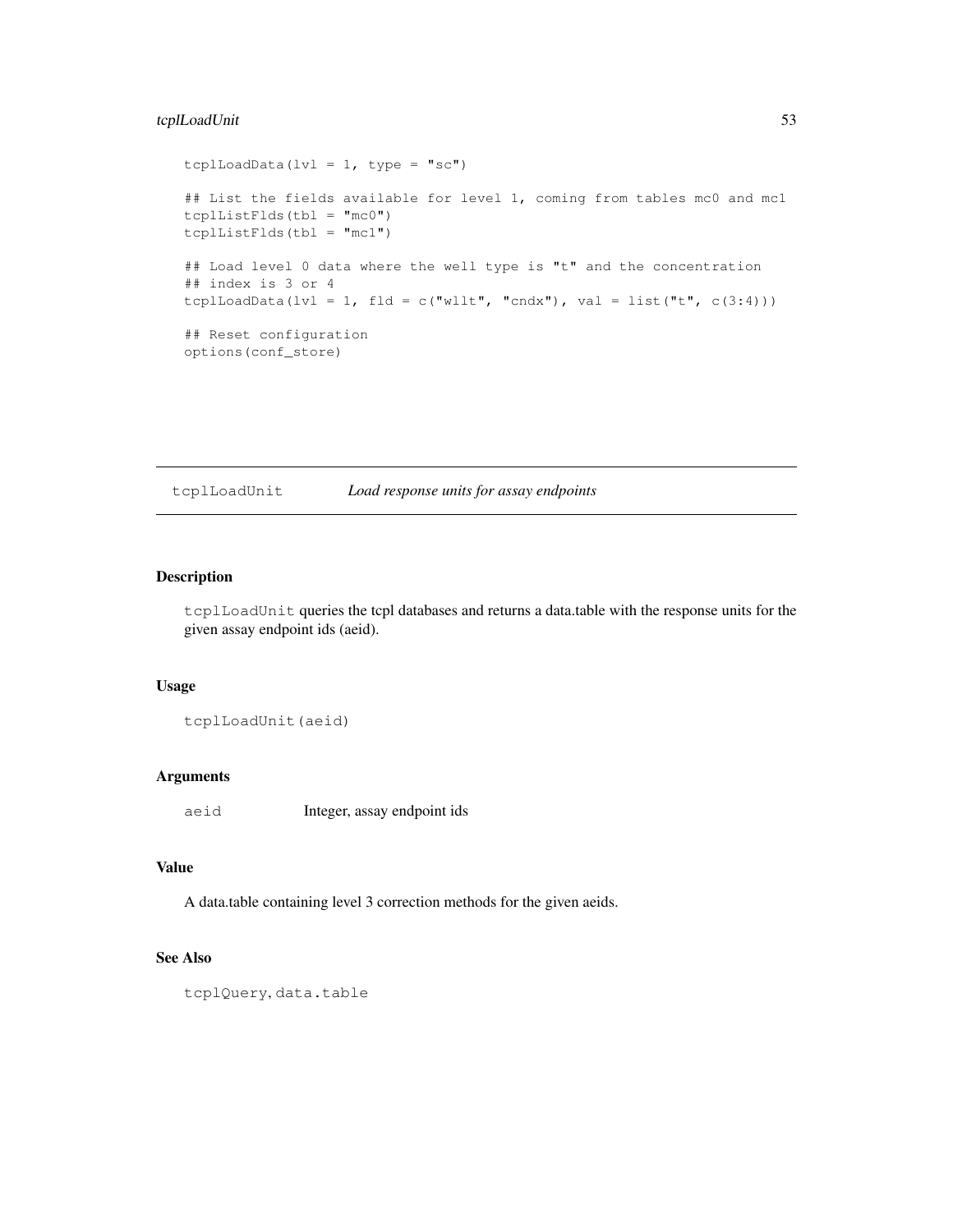#### Description

tcplLvlCount queries the tcpl databases and returns a data frame with count totals for the given levels and data type.

#### Usage

tcplLvlCount(lvls = NULL, type = "mc")

#### Arguments

| lvls | Integer or list of Integers, The levels of data to load |
|------|---------------------------------------------------------|
| type | Character of length 1, the data type, "sc" or "mc"      |

#### Details

The data type can be either 'mc' for mutliple concentration data, or 'sc' for single concentration data.

Leaving lvls NULL will return all data.

#### Value

A data.table containing data for the given fields.

#### See Also

tcplQuery, data.table

### Examples

```
## Store the current config settings, so they can be reloaded at the end
## of the examples
conf_store <- tcplConfList()
TCPLlite <- file.path(system.file(package = "tcpl"), "example")
tcplConf(db = TCPLlite, user = NA, host = NA, drvr = "tcplLite")
## Get all counts for level 1 for multiple-concentration
tcplLvlCount(lvls = 1)
## Not run:
## Get all counts for levels 4 through 7 for multiple-concentration
tcplLvlCount(lvls = 4:7)
## Get all counts for multiple-concentration data, note 'mc' is the
## default value for type
```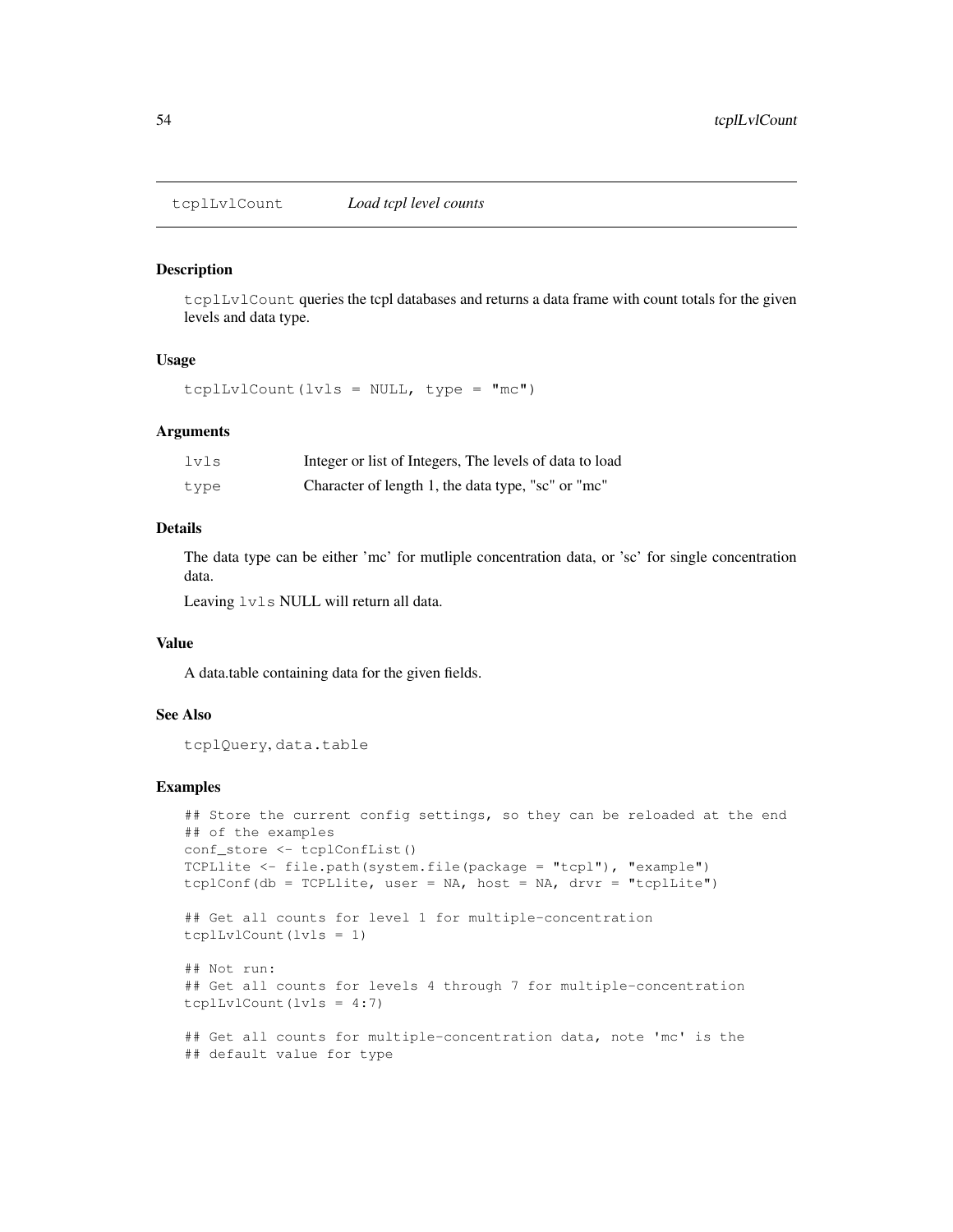### tcplMakeAeidMultiPlts 55

tcplLvlCount()

## End(Not run)

## Reset configuration options(conf\_store)

tcplMakeAeidMultiPlts

*Create a .pdf with all dose-response plots for a given aeid, 6 per page*

### Description

tcplMakeAeidMultiPlts Create a .pdf with all dose-response plots for a given aeid

### Usage

```
tcplMakeAeidMultiPlts(aeid, lvl = 4L, fname = NULL, odir = getwd(),
 clib = NULL, hitc.al1 = TRUE)
```
### Arguments

| aeid     | Integer of length 1, the assay endpoint id                                              |
|----------|-----------------------------------------------------------------------------------------|
| 1v1      | Integer of length 1, the data level to use $(4-7)$                                      |
| fname    | Character, the filename                                                                 |
| odir     | The directory to save the .pdf file in                                                  |
| clib     | Character, the chemical library to subset on, see toplloadClib for more<br>information. |
| hitc.all | If FALSE, only plots with hitc==1 will be displayed                                     |

### Details

tcplMakeAeidMultiPlts provides a wrapper for tcplMultiplot, allowing the user to produce PDFs with the curve plots without having to separately load all of the data and establish the PDF device.

If 'fname' is NULL, a default name is given by concatenating together assay information.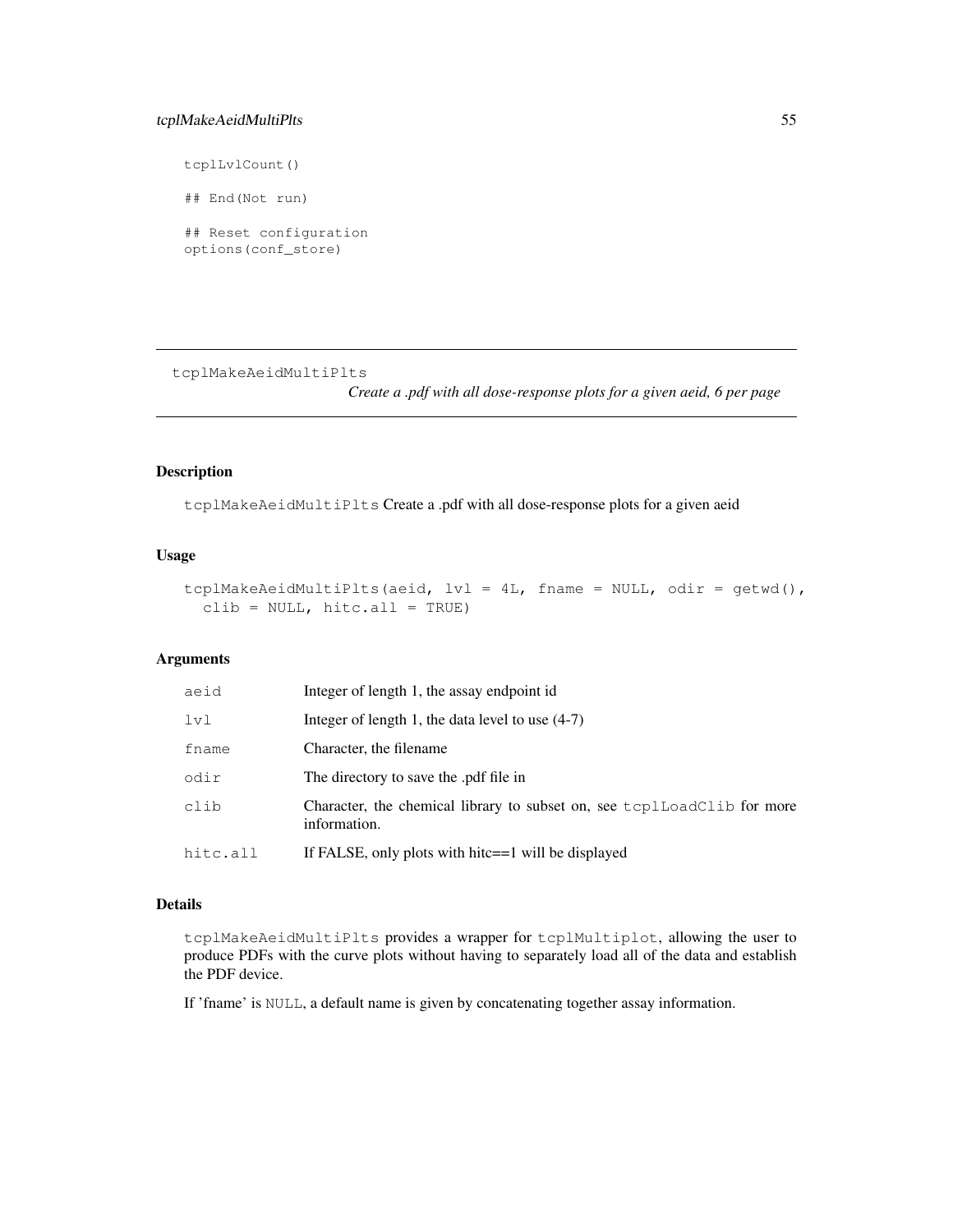tcplMakeAeidPlts *Create a .pdf with dose-response plots*

### Description

tcplMakeAeidPlts creates a .pdf file with the dose-response plots for the given aeid.

#### Usage

```
tcplMakeAeidPlts(aeid, compare = F, 1v1 = 4L, fname = NULL,
  odir = getwd(), ordr.fitc = TRUE, clib = NULL, cnst = NULL)
```
### Arguments

| aeid      | Integer of length 1 or 2, the assay endpoint id                                              |
|-----------|----------------------------------------------------------------------------------------------|
| compare   | Boolean to for comparison of aeids if $length(aeid) > 1$                                     |
| 1v1       | Integer of length 1, the data level to use (4-7). Only level 5-6 valid for compare<br>aeids. |
| fname     | Character, the filename.                                                                     |
| odir      | The directory to save the .pdf file in                                                       |
| ordr.fitc | Logical, should the fits be ordered by fit category?                                         |
| clib      | Character, the chemical library to subset on, see                                            |
| cnst      | Constant hime to draw on plot text LoadClib for more information.                            |

#### Details

tcplMakeAeidPlts provides a wrapper for tcplPlotFits, allowing the user to produce PDFs with the curve plots without having to separately load all of the data and establish the PDF device.

If 'fname' is NULL, a default name is given by concatenating together assay information.

Note, the default value for ordr.fitc is TRUE in tcplMakeAeidPlts, but FALSE in tcplPlotFits Note, only level 5 or level 6 is valid for comparing 2 aeids.

### Examples

```
## Not run:
## Will produce the same result as the example for tcplPlotFits
tcplMakeAeidPlts(aeid = 1, |V1| = 6, ordr.fitc = FALSE)
## End(Not run)
## Not run:
## Compare two aeids on same plots
tcplMakeAeidPlts(aeid = c(1,2), compare=T, lvl = 6)
## End(Not run)
```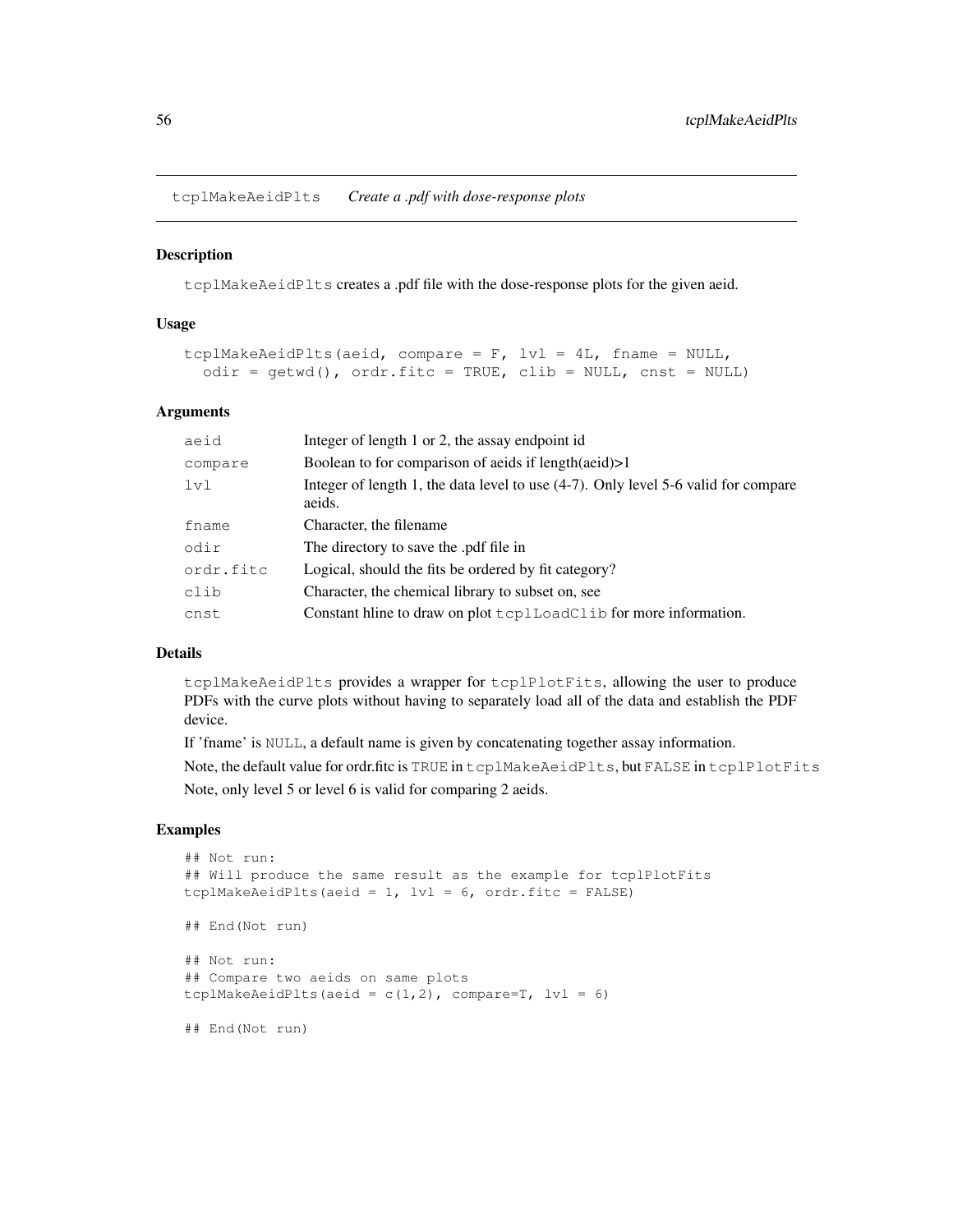tcplMakeChidMultiPlts

*Create a .pdf with all dose-response plots for a given chid, 6 per page*

### Description

tcplMakeChidMultiPlts Create a .pdf with all dose-response plots for a given chid

#### Usage

```
tcplMakeChidMultiPlts(chid, lvl = 4L, fname = NULL, odir = getwd(),
  clib = NULL, hitc.al1 = TRUE)
```
### Arguments

| chid     | Integer of length 1, the chemical id                                                    |
|----------|-----------------------------------------------------------------------------------------|
| lvl      | Integer of length 1, the data level to use $(4-7)$                                      |
| fname    | Character, the filename                                                                 |
| odir     | The directory to save the .pdf file in                                                  |
| clib     | Character, the chemical library to subset on, see toplloadClib for more<br>information. |
| hitc.all | If FALSE, only plots with hitc==1 will be displayed                                     |

### Details

tcplMakeChidMultiPlts provides a wrapper for tcplMultiplot, allowing the user to produce PDFs with the curve plots without having to separately load all of the data and establish the PDF device.

If 'fname' is NULL, a default name is given by concatenating together assay information.

tcplMultiplot *Plot summary fits based on fit and dose-response data*

### Description

tcplMultiplot takes the dose-response and fit data and produces summary plot figures.

#### Usage

```
tcplMultiplot(dat, agg, flg = NULL, boot = NULL, browse = FALSE,
 hitc.all)
```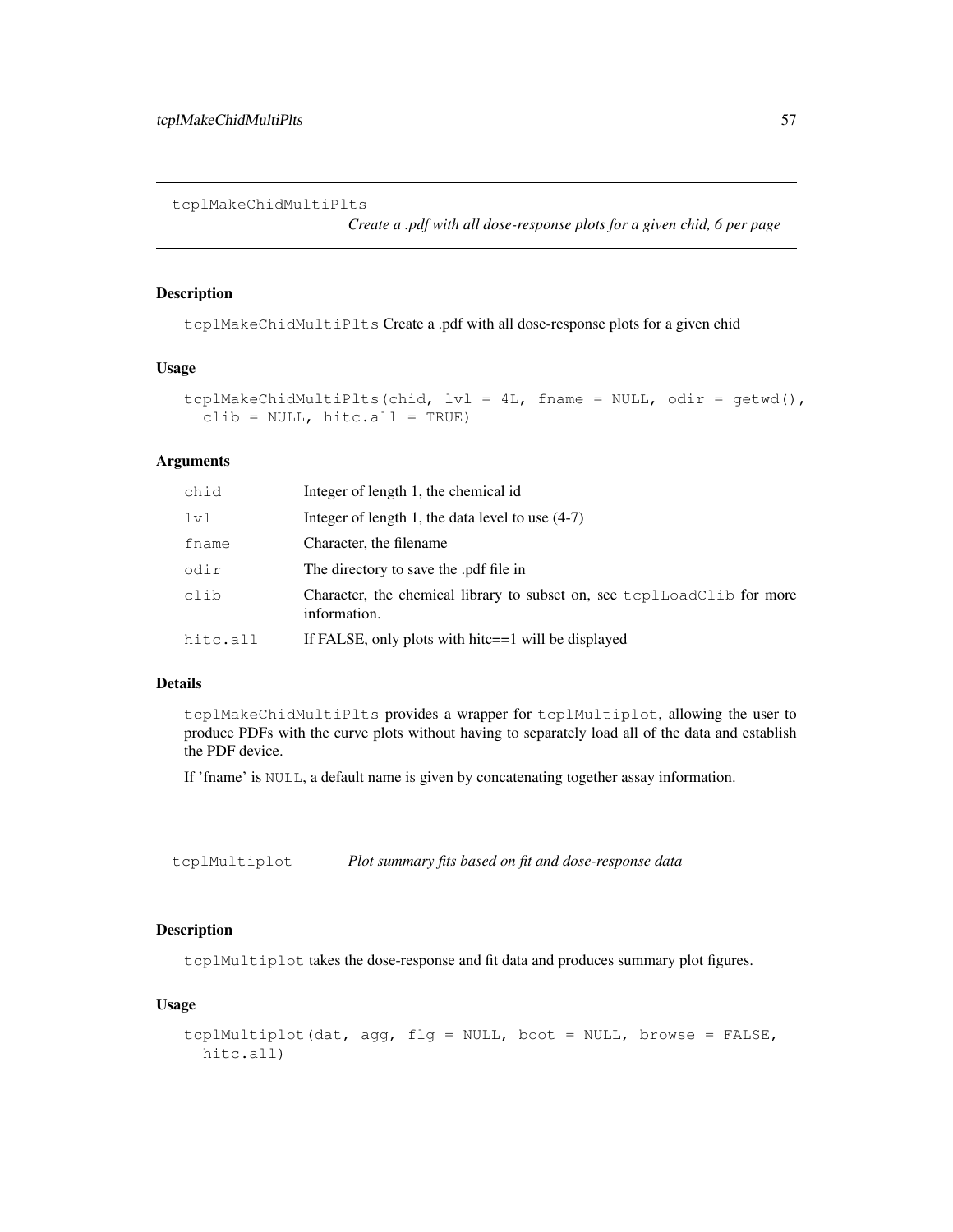### **Arguments**

| dat      | data.table, level 4 or level 5 data, see details.               |
|----------|-----------------------------------------------------------------|
| aqq      | data.table, concentration-response aggregate data, see details. |
| flg      | data.table, level 6 data, see details.                          |
| boot     | data.table, level 7 data, see details.                          |
| browse   | Logical, should browser () be called after every plot?          |
| hitc.all | Logical, if FALSE, only plots with hitc==1 will be displayed    |

### Details

The data for 'dat', 'agg', and 'flg' should be loaded using the tcplLoadData function with the appropriate 'lvl' parameter. See help page for tcplLoadData for more information.

If dat contains only one aeid, plots will be ordered by chemical name (chnm). Otherwise, plots are ordered by assay endpoint name (aenm). ## While it is most likely the user will want to just save all of the plots ## to view in a PDF, the 'browse' parameter can be used to quickly view ## some plots.

tcplPlotFitc *Plot the fit category tree*

#### Description

tcplPlotFitc makes a plot showing the level 5 fit categories.

### Usage

```
tcplPlotFitc(fitc = NULL, main = NULL, fitc_sub = NULL)
```
#### Arguments

| fitc      | Integer, the fit categories                 |
|-----------|---------------------------------------------|
| main      | Character of length 1, the title (optional) |
| fitc sub, | Integer, a subset of fit categories to plot |

#### Note

Suggested device size (inches): width = 10, height = 7.5, pointsize = 9

### Examples

```
## Not run:
## Plot visualization of fit categories for all level 5 data
tcplPlotFitc(fitc = tcplLoadData(5)$fitc)
## End(Not run)
```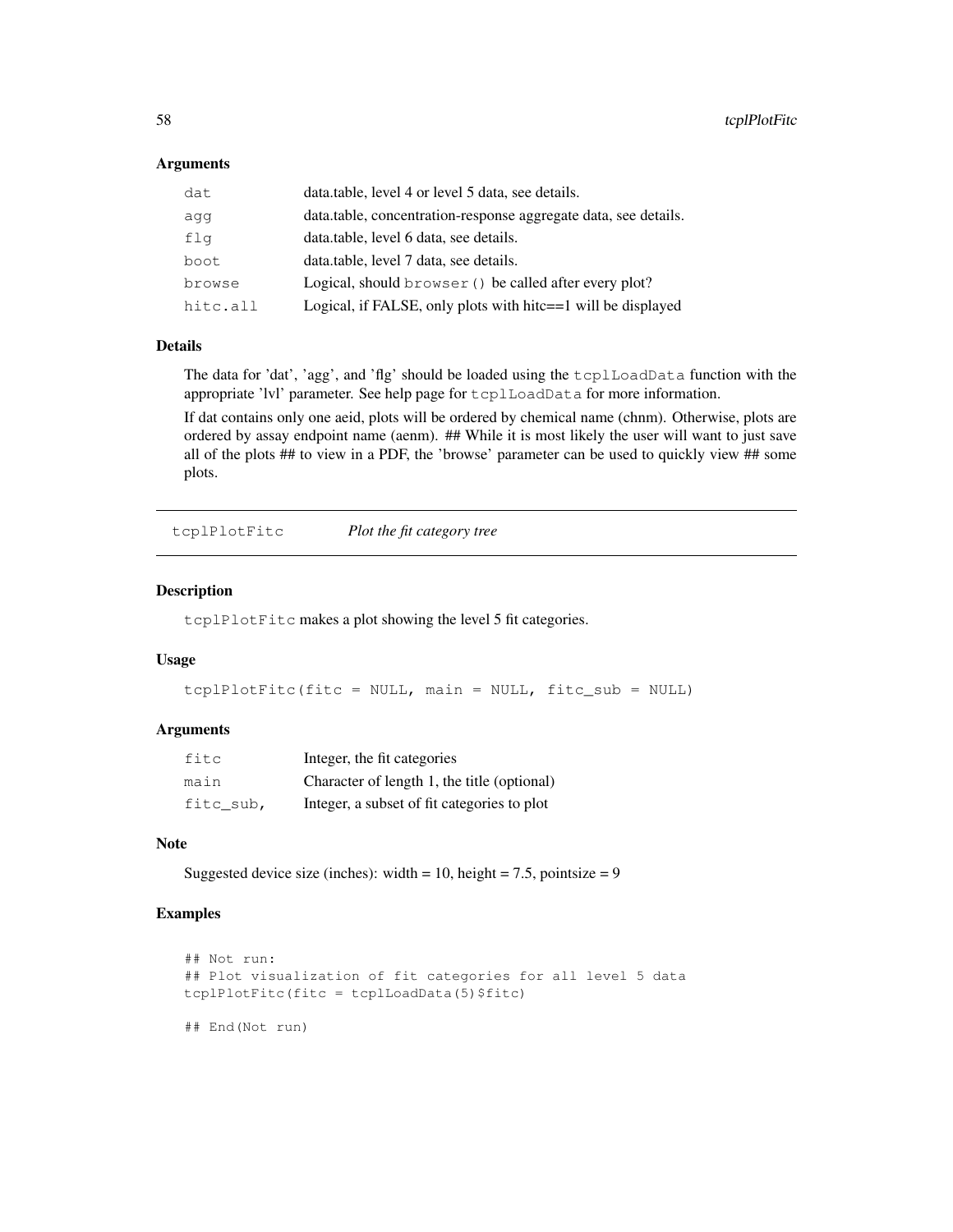#### Description

tcplPlotFits takes the dose-response and fit data and produces summary plot figures.

### Usage

```
tcplPlotFits(dat, agg, flg = NULL, boot = NULL, ordr.fitc = FALSE,
 browse = FALSE, cnst = NULL, orig.aeid = NULL, compare = F)
```
### Arguments

| dat       | data.table, level 4 or level 5 data, see details.               |
|-----------|-----------------------------------------------------------------|
| agg       | data.table, concentration-response aggregate data, see details. |
| flg       | data.table, level 6 data, see details.                          |
| boot      | data.table, level 7 data, see details.                          |
| ordr.fitc | Logical, should the fits be ordered by fit category?            |
| browse    | Logical, should browser () be called after every plot?          |
| cnst      | Constant hime to draw on plot                                   |
| orig.aeid | Original aeid list from tcplMakeAeidPlts to maintain order      |
| compare   | boolean to determine if aeids should be compared on same plot   |

#### Details

The data for 'dat', 'agg', and 'flg' should be loaded using the tcplLoadData function with the appropriate 'lvl' parameter. See help page for tcplLoadData for more information.

Supplying level 4 data for the 'dat' parameter will result in level 4 plots. Similarly, supp

If fits are not ordered by fit category, they will be ordered by chemical ID. Inputs with multiple assay endpoints will first be ordered by assay endpoint ID.

### Examples

```
## Store the current config settings, so they can be reloaded at the end
## of the examples
conf_store <- tcplConfList()
tcplConfDefault()
## tcplPlotFits needs data.tables supplying the concentration/response
## data stored in mc4_agg, as well as the fit information from mc4 or mc5.
## Additionally, tcplPlotFits can take level 6 data from mc6 and add the
## flag information to the plots. The following shows how to make level 5
## plots. Adding the 'flg' parameter would result in level 6 plots, and
```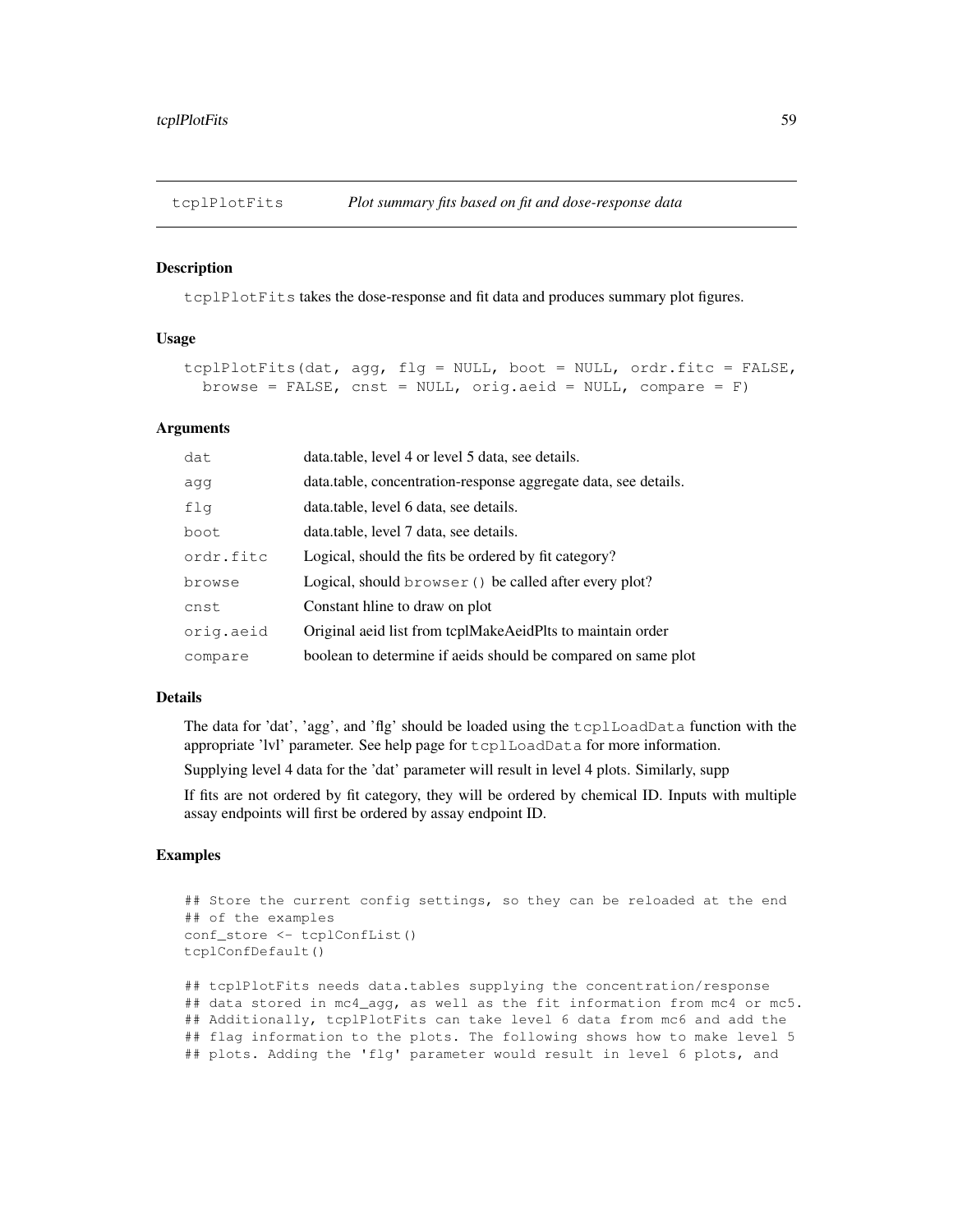```
## loading level 4, rather than level 5 data, would result in level 4 plots.
15 <- tcplLoadData(lvl = 5, fld = "m4id", val = 18609966)
14<sub>eqq</sub> <- tcplLoadData(lvl = "aqq", fld = "m4id", val = 18609966)
## Not run:
pdf(file = "tcplPlotFits.pdf", height = 6, width = 10, pointsize = 10)
tcplPlotFits(dat = 15, agg = 14_agg)
graphics.off()
## End(Not run)
## While it is most likely the user will want to just save all of the plots
## to view in a PDF, the 'browse' parameter can be used to quickly view
## some plots.
## Start by identifying some sample IDs to plot, then call tcplPlotFits with
## a subset of the data. This browse function is admittedly clunky.
bpa <- tcplLoadChem(field = "chnm", val = "Bisphenol A")[ , spid]
l5_sub <- l5[spid %in% bpa]
## Not run:
tcplPlotFits(dat = l5_sub,
             agg = 14 \text{avg}[m4id %in% 15 \text{sub$$m4id],
             browse = TRUE)
## End(Not run)
## Reset configuration
options(conf_store)
```
tcplPlotM4ID *Plot fit summary plot by m4id*

#### Description

tcplPlotM4ID creates a summary plots for the given m4id(s) by loading the appropriate data from the tcpl databases and sending it to tcplPlotFits

#### Usage

tcplPlotM4ID(m4id, lvl = 4L)

| m4id | Integer, $m4id(s)$ to plot         |
|------|------------------------------------|
| 1v1  | Integer, the level of data to plot |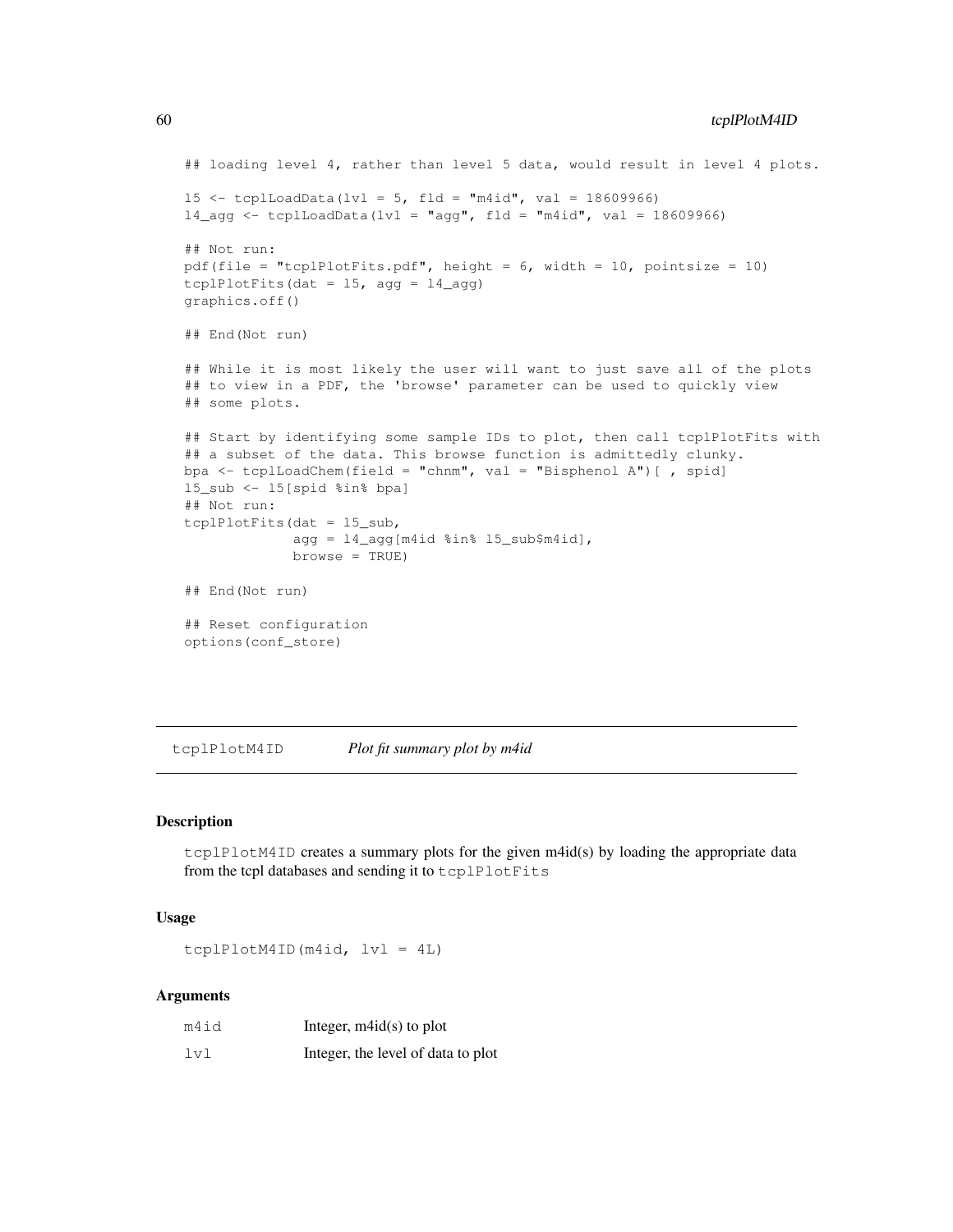#### tcplPlotPlate 61

### Details

A level 4 plot ('lvl' = 4) will plot the concentration series and the applicable curves, without an indication of the activity call or the winning model. Level 4 plots can be created without having done subsequent processing.

Level 5 plots include the level 4 information with the activity call and model selection. The winning model will be highlighted red in the side panel containing the summary statistics. Level 6 plots, in addition the all of the level 4 and 5 information, include the positive flag IDs. If the flag has an associated value, the value will be in parentheses following the flag ID. Level 7 plots in addition to all of the level 4, 5, and 6 information, include the AC50 confidence interval and hit percentage information from bootstrapping.

#### See Also

tcplPlotFits, tcplMakeAeidPlts

### Examples

```
## Store the current config settings, so they can be reloaded at the end
## of the examples
conf store <- tcplConfList()
tcplConfExample()
tcplPlotM4ID(m4id = 18609966, lvl = 4) ## Create a level 4 plot
tcplPlotM4ID(m4id = 18609966, lvl = 5) ## Create a level 5 plot
tcplPlotM4ID(m4id = 18609966, 1v1 = 6) ## Create a level 6 plot
#' ## Reset configuration
options(conf_store)
```
tcplPlotPlate *Plot plate heatmap*

#### Description

tcplPlotPlate generates a heatmap of assay plate data

#### Usage

```
tcplPlotPlate(dat, apid, id = NULL, quant = c(0.001, 0.999))
```

| dat   | data.table containing tcpl data                                                                                                                                                                   |
|-------|---------------------------------------------------------------------------------------------------------------------------------------------------------------------------------------------------|
| apid  | Character of length 1, the apid to plot                                                                                                                                                           |
| id    | Integer of length 1, the assay component id (acid) or assay endpoint id (aeid),<br>depending on level. Only need to specify for multiplexed assays when more<br>than one acid/aeid share an apid. |
| quant | Numeric vector, the range of data to include in the legend                                                                                                                                        |
|       |                                                                                                                                                                                                   |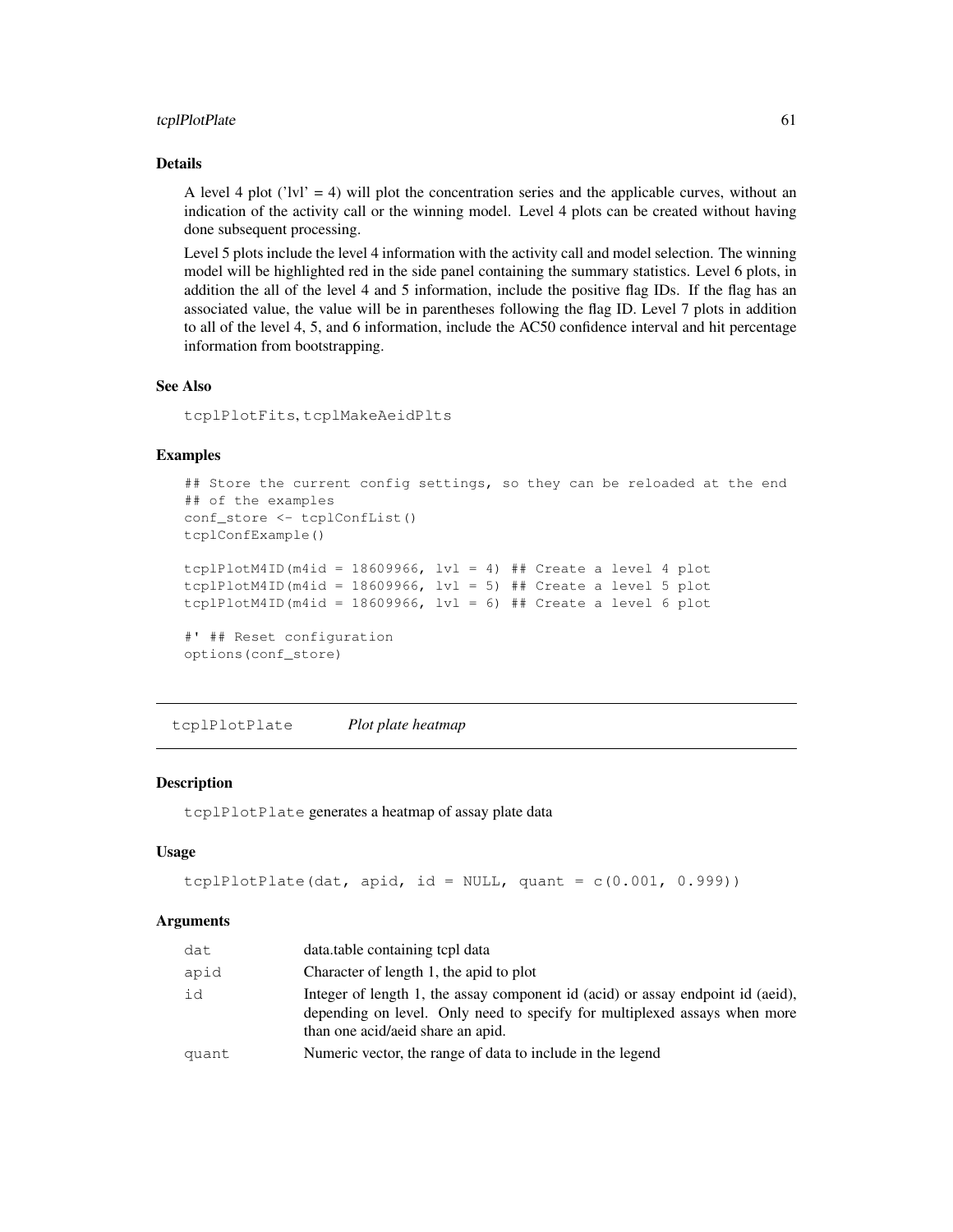### Details

The legend represents the range of the data supplied to dat, for the applicable ID. The additional horizontal lines on the legend indicate the range of the plotted plate, to show the relation of the plate to the assay as a whole. A plot with a legend specific for the given apid can be created by only supplying the data for the apid of interest to 'dat'.

The quant parameter, by default including 99.8 allows for extreme outliers without losing resolution. Outliers in either direction will be highlighted with a dark ring, as seen in the example. A NULL value for 'quant' will not restrict the data at all, and will use the full range for the legend.

Wells with a well quality of 0 (only applicable for level 1 plots), will have an "X" through their center.

#### Note

For the optimal output size, use width = 10, height =  $10*(2/3)$ , pointsize = 10, units = "in"

#### Examples

```
## Store the current config settings, so they can be reloaded at the end
## of the examples
conf store <- tcplConfList()
tcplConfDefault()
d1 <- tcplLoadData(lvl = 1, fld = "acid", val = 1)
## Not run:
tcplPlotPlate(dat = d1, apid = "09Apr2014.Plate.17")## End(Not run)
## Reset configuration
options(conf_store)
```
tcplPrepOtpt *Map assay/chemical ID values to annotation information*

#### **Description**

tcplPrepOtpt queries the chemical and assay information from the tcpl database, and maps the annotation information to the given data.

### Usage

```
tcplPrepOtpt(dat, ids = NULL)
```

| dat | data.table, output from tcplLoadData               |
|-----|----------------------------------------------------|
| ids | Character, (optional) a subset of ID fields to map |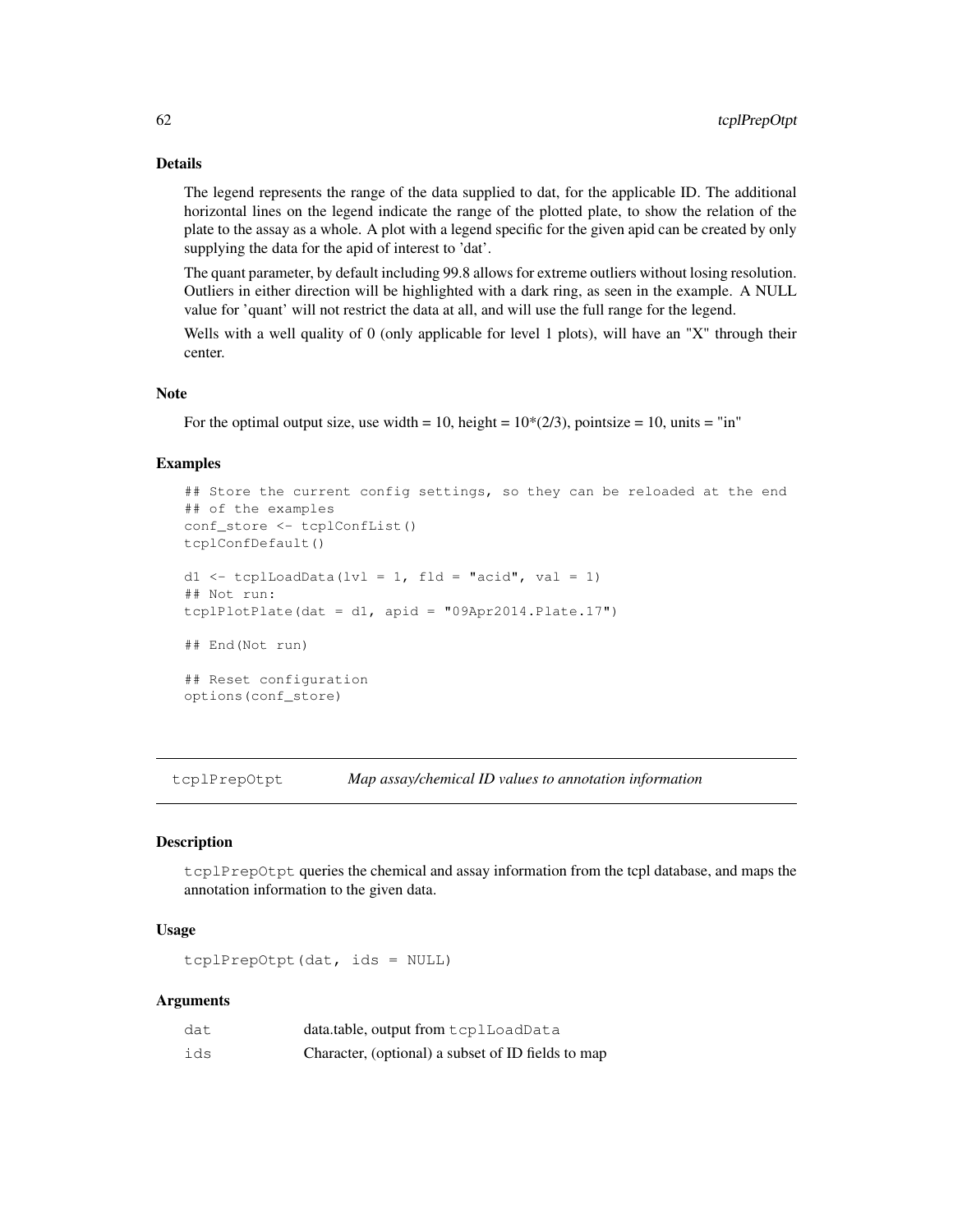#### tcplRun 63

### Details

tcplPrepOtpt is used to map chemical and assay identifiers to their respective names and annotation information to create a human-readable table that is more suitable for an export/output.

By default the function will map sample ID (spid), assay component id (acid), and assay endpoint ID (aeid) values. However, if 'ids' is not null, the function will only attempt to map the ID fields given by 'ids.'

#### Value

The given data.table with chemical and assay information mapped

### Examples

```
## Store the current config settings, so they can be reloaded at the end
## of the examples
conf_store <- tcplConfList()
tcplConfExample()
## Load some example data
d1 <- tcplLoadData(1)
## Check for chemical name in 'dat'
"chnm" %in% names(d1) ## FALSE
#' ## Map all annotations
d2 <- tcplPrepOtpt(d1) ##
"chnm" %in% names(d2) ## TRUE
"acnm" %in% names(d2) ## TRUE
## Map chemical annotation only
d3 <- tcplPrepOtpt(d1, ids = "spid")
"chnm" %in% names(d3) ## TRUE
"acnm" %in% names(d3) ## FALSE
## Reset configuration
options(conf_store)
```
tcplRun *Perform data processing*

#### Description

tcplRun is the function for performing the data processing, for both single-concentration and multiple-concentration formats.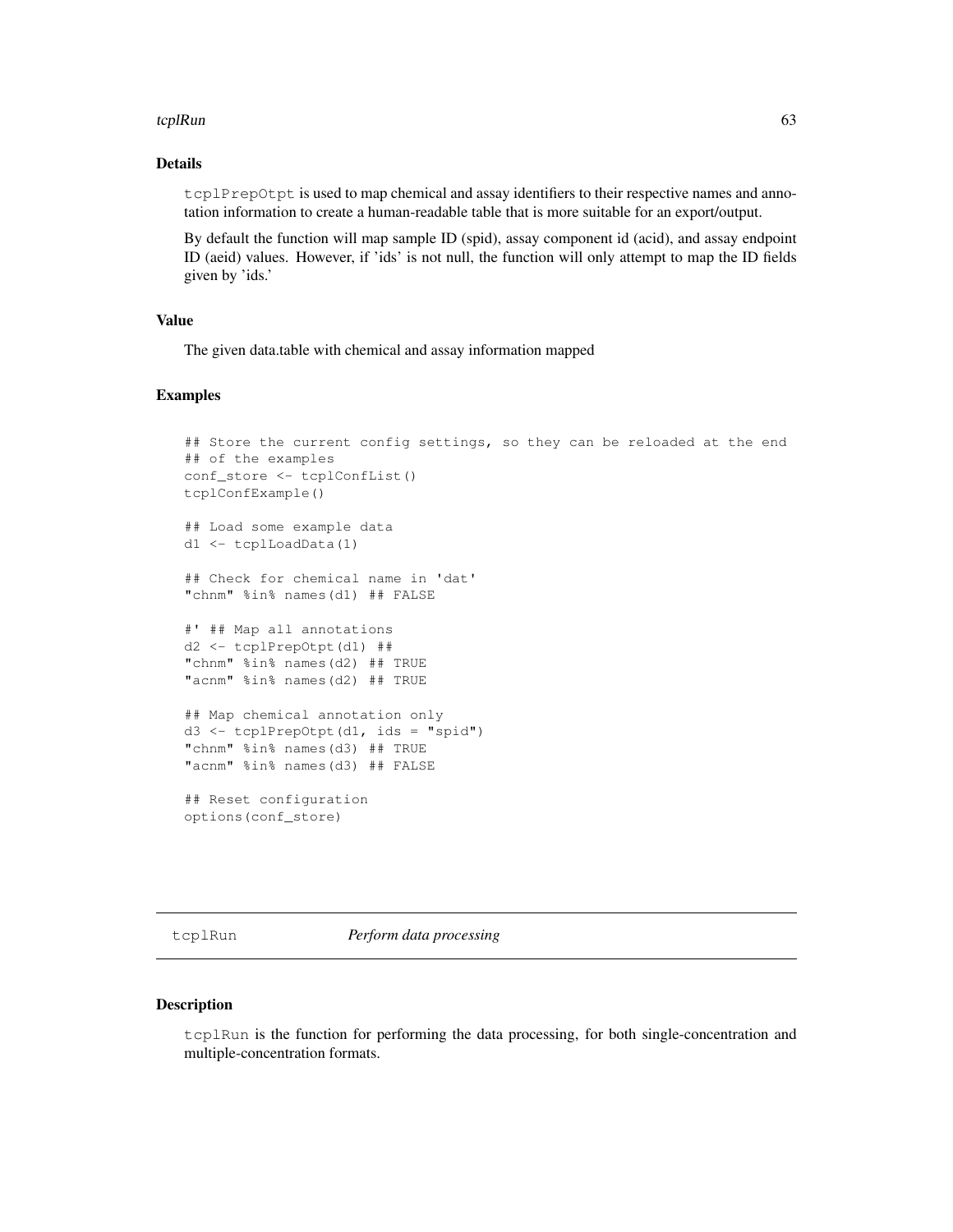#### Usage

```
tcplRun(asid = NULL, slvl, elvl, id = NULL, type = "mc",
 mc.core = NULL, outfile = NULL, runname = NULL)
```
### Arguments

| asid     | Integer, assay source id.                                                                                  |
|----------|------------------------------------------------------------------------------------------------------------|
| slvl     | Integer of length 1, the starting level to process                                                         |
| elvl     | Integer of length 1, the ending level to process                                                           |
| id       | Integer, rather than assay source id, the specific assay component or assay end-<br>point id(s) (optional) |
| type     | Character of length 1, the data type, "sc" or "mc"                                                         |
| mc.cores | Integer of length 1, the number of cores to use, set to 1 when using Windows<br>operating system           |
| outfile  | Character of length 1, the name of the log file (optional)                                                 |
| runname  | Character of length 1, the name of the run to be used in the oufile (optional)                             |

### Details

The tcplRun function is the core processing function within the package. The function acts as a wrapper for individual processing functions, (ie. mc1, sc1, etc.) that are not exported. If possible, the processing is done in parallel by 'id' by utilizing the mclapply function within the parallel package.

If slvl is less than 4, 'id' is interpreted as acid and if slvl is 4 or greater 'id' is interpreted as aeid. Must give either 'asid' or 'id'. If an id fails no results get loaded into the database, and the id does not get placed into the cue for subsequent level processing.

The 'type' parameter specifies what type of processing to complete: "mc" for multiple-concentration processing, and "sc" for single-concentration processing.

### Value

A list containing the results from each level of processing. Each level processed will return a named logical vector, indicating the success of the processing for the id.

tcplSubsetChid *Subset level 5 data to a single sample per chemical*

#### **Description**

tcplSubsetChid subsets level 5 data to a single tested sample per chemical. In other words, if a chemical is tested more than once (a chid has more than one spid) for a given assay endpoint, the function uses a series of logic to select a single "representative" sample.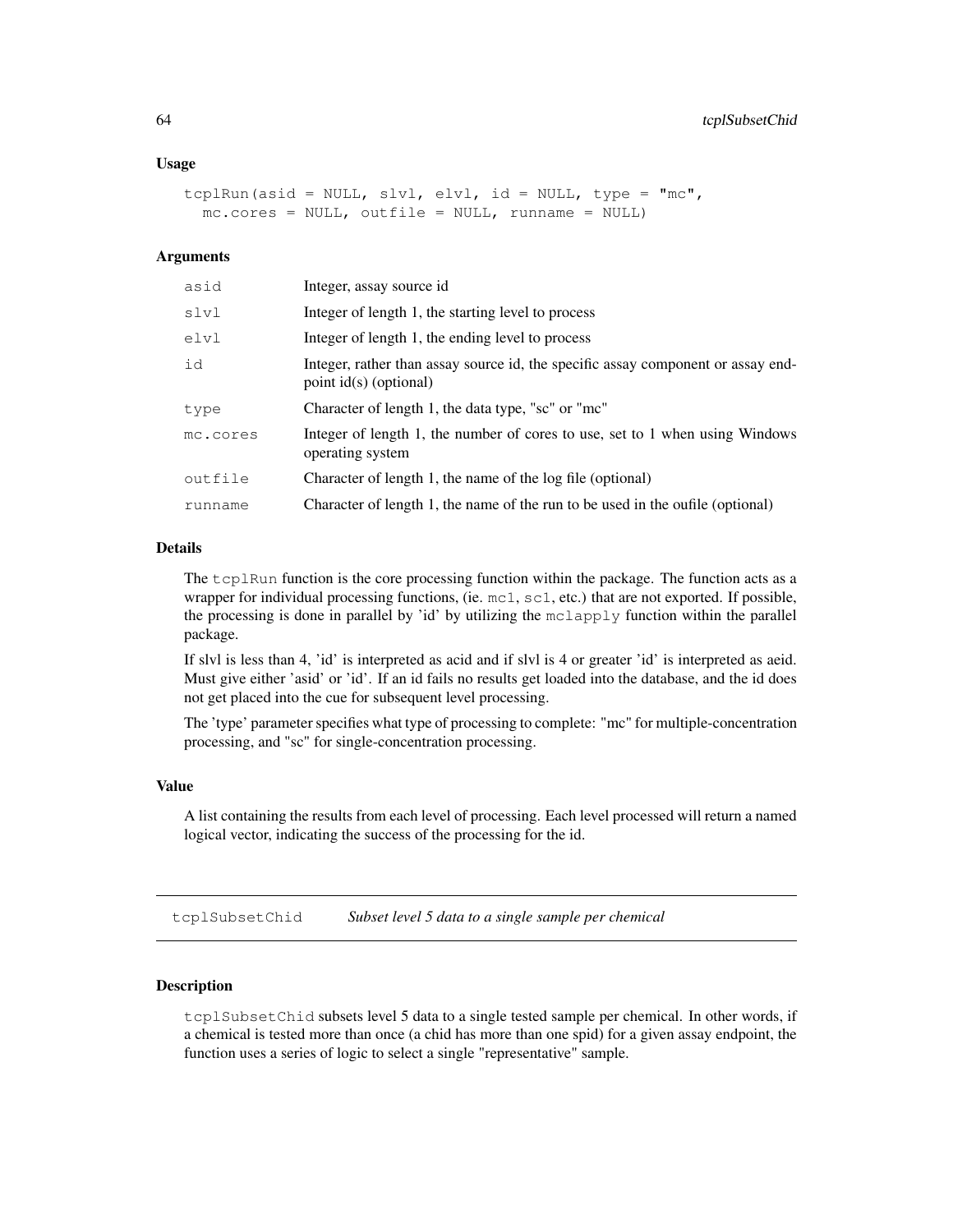#### tcplSubsetChid 65

### Usage

```
tcplSubsetChid(dat, flag = TRUE, type = "mc")
```
#### Arguments

| dat  | data.table, a data.table with level 5 data                                                     |
|------|------------------------------------------------------------------------------------------------|
| flaq | Integer, the mc6 mthd id values to go into the flag count, see details for more<br>information |
| type | Character of length 1, the data type, "sc" or "mc"                                             |

### Details

tcplSubsetChid is intended to work with level 5 data that has chemical and assay information mapped with tcplPrepOtpt.

To select a single sample, first a "consensus hit-call" is made by majority rule, with ties defaulting to active. After the chemical-wise hit call is made, the samples corresponding to to chemical-wise hit call are logically ordered using the fit category, the number of the flags, and the modl\_ga, then the first sample for every chemical is selected.

The flag param can be used to specify a subset of flags to be used in the flag count. Leaving flag TRUE utilize all the available flags. Setting flag to FALSE will do the subsetting without considering any flags.

### Value

A data.table with a single sample for every given chemical-assay pair.

#### See Also

tcplPrepOtpt

### Examples

```
## Store the current config settings, so they can be reloaded at the end
## of the examples
conf_store <- tcplConfList()
tcplConfExample()
## Load the example level 5 data
d1 <- tcplLoadData(lvl = 5, fld = "aeid", val = 797)
d1 <- tcplPrepOtpt(d1)
```

```
## Subset to an example of a duplicated chid
d2 \le -d1[chid == 20182]
d2[ , list(m4id, hitc, fitc, modl_ga)]
```

```
## Here the consensus hit-call is 1 (active), and the fit categories are
## all equal. Therefore, if the flags are ignored, the selected sample will
## be the sample with the lowest modl_ga.
tcplSubsetChid(dat = d2, flag = FALSE)[ , list(m4id, modl_ga)]
```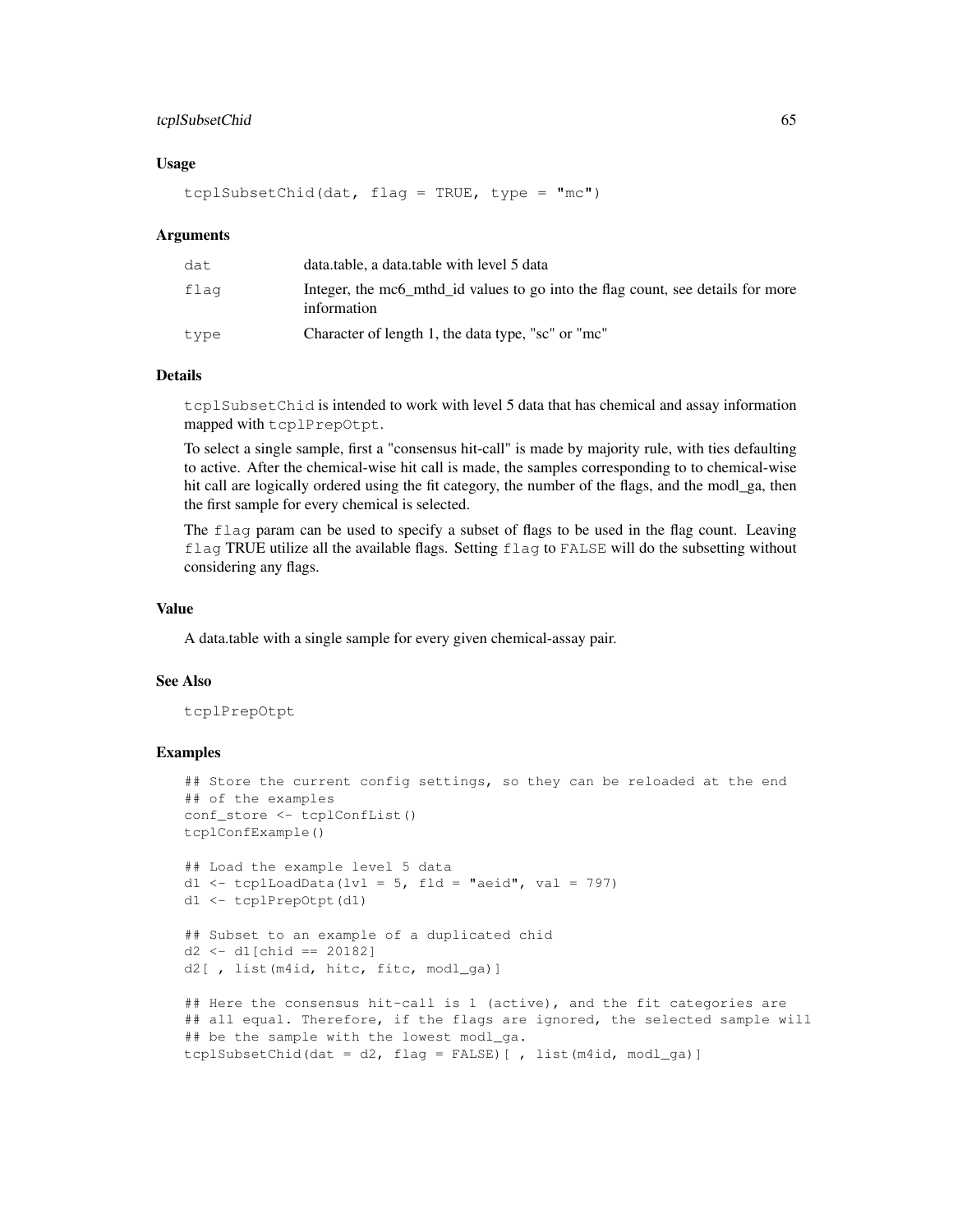```
## Reset configuration
options(conf_store)
```
#### tcplVarMat *Create chemical by assay matrices*

### Description

tcplVarMat creates chemical by assay matrices.

### Usage

```
tcplVarMat(chid = NULL, aeid = NULL, add.vars = NULL,
  row.id = "code", flag = TRUE, cyto.pars = list(),
  include.na.chid = FALSE, odir = NULL, file.prefix = NULL)
```
### Arguments

| chid            | Integer, chemical ID values to subset on                                                                 |  |  |
|-----------------|----------------------------------------------------------------------------------------------------------|--|--|
| aeid            | Integer, assay endpoint ID values to subset on                                                           |  |  |
| add.vars        | Character, mc4 or mc5 field(s) not included in the standard list to add additional<br>matrices           |  |  |
| row.id          | Character, the chemical identifier to use in the output                                                  |  |  |
| flag            | Integer or Logical of length 1, passed to tcplSubsetChid                                                 |  |  |
| cyto.pars       | List, named list of arguments passed to tcplCytoPt                                                       |  |  |
| include.na.chid |                                                                                                          |  |  |
|                 | Logical of length 1, whether to include the chemicals not listed in the tcpl<br>databases (ie. controls) |  |  |
| odir            | Directory to write comma separated file(s)                                                               |  |  |
| file.prefix     | Character of length 1, prefix to the file name when odir is not NULL                                     |  |  |

### Details

The tcplVarMat function is used to create chemical by assay matrices for different parameters. The standard list of matrices returned includes:

- 1. "modl\_ga" The logAC50 (in the gain direction) for the winning model.
- 2. "hitc" The hit-call for the winning model.
- 3. "m4id" The m4id, listing the concentration series selected by tcplSubsetChid.
- 4. "zscore" The z-score based on the output from tcplCytoPt. The formula used for calculating the z-score is  $-(\text{mod}l\_ga - \text{cyto\_pt})/global\_mad$
- 5. "tested" 1 or 0, 1 indicating the chemical/assay pair was tested in either the single- or multiple-concentration format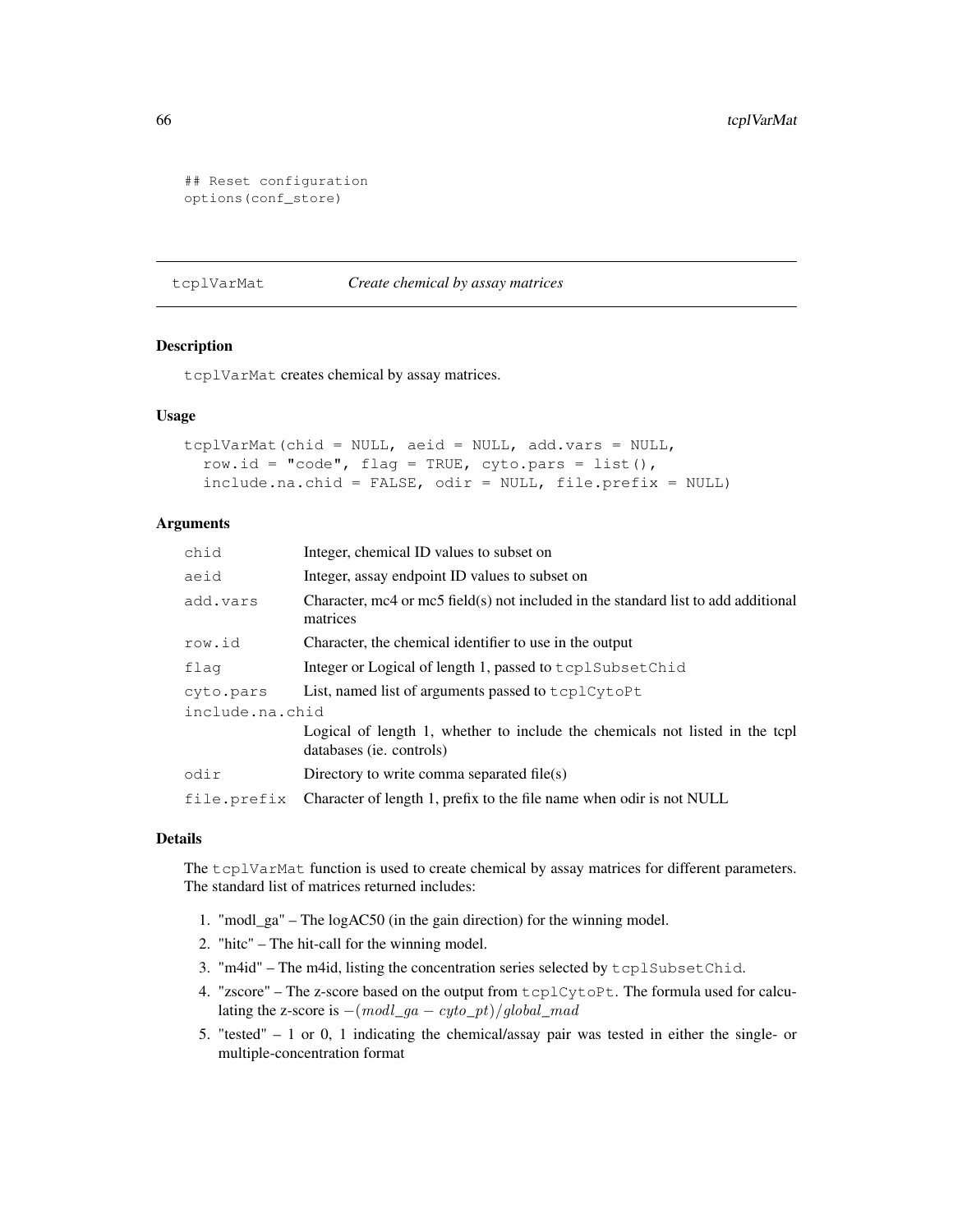- 6. "tested\_sc" 1 or 0, 1 indicating the chemical/assay pair was tested in the single-concentration format
- 7. "tested\_mc" 1 or 0, 1 indicating the chemical/assay pair was tested in the multiple-concentration format
- 8. "ac50" a modified AC50 table (in non-log units) where assay/chemical pairs that were not tested, or tested and had a hitcall of 0 or -1 have the value 1e6.
- 9. "neglogac50" -log(AC50/1e6) where assay/chemical pairs that were not tested, or tested and had a hitcall of 0 or -1 have the value 0.

To add additional matrices, the 'add.vars' parameter can be used to specify the fields from the mc4 or mc5 tables to create matrices for.

When more than one sample is included for a chemical/assay pair, tcplVarMat aggregates multiple samples to a chemical level call utilizing tcplSubsetChid.

By setting  $odir$  the function will write out a csv with, naming the file with the convention: "var\_Matrix\_date.csv" where 'var' is the name of the matrix. A prefix can be added to the output files using the 'file.prefix' parameter.

When a concentration series has a sample id not listed in the  $t$ cpl database, and 'include.na.chid' is TRUE, the rowname for that series will be the concatenation of "SPID\_" and the spid. Note, if the user gives a subset of chid values to the 'chid' parameter, 'include.na.chid' will be set to FALSE with a warning.

The tcplVarMat function calls both tcplSubsetChid and tcplCytoPt (which separately calls tcplSubsetChid). The input for the tcplVarMat 'flag' parameter is passed to the tcplSubsetChid call used to parse down the data to create the matrices. The tcplSubsetChid called within  $t$ cplCy $t$ oPt (to parse down the cytotoxicity data used to define the "zscore" matrix) can be modified by passing a separate 'flag' element in the list defined by the 'cyto.pars' parameter.

#### Value

A list of chemical by assay matrices where the rownames are given by the 'row.id' parameter, and the colnames are given by assay endpoint name (aenm).

#### See Also

tcplSubsetChid

### Examples

```
## Store the current config settings, so they can be reloaded at the end
## of the examples
conf_store <- tcplConfList()
TCPLlite <- file.path(system.file(package = "tcpl"), "example")
tcplConf(db = TCPLlite, user = NA, host = NA, drvr = "tcplLite")
## Not run:
## Demonstrate the returned values. Note with no "burst" assays defined in
## the example database, the user must provide which aeid values to use
## in calculating the cytotoxicity distributions for the 'zscore' matrix.
tcplVarMat(chid = 1:5, cyto.pars = list(aeid = 1:2))
```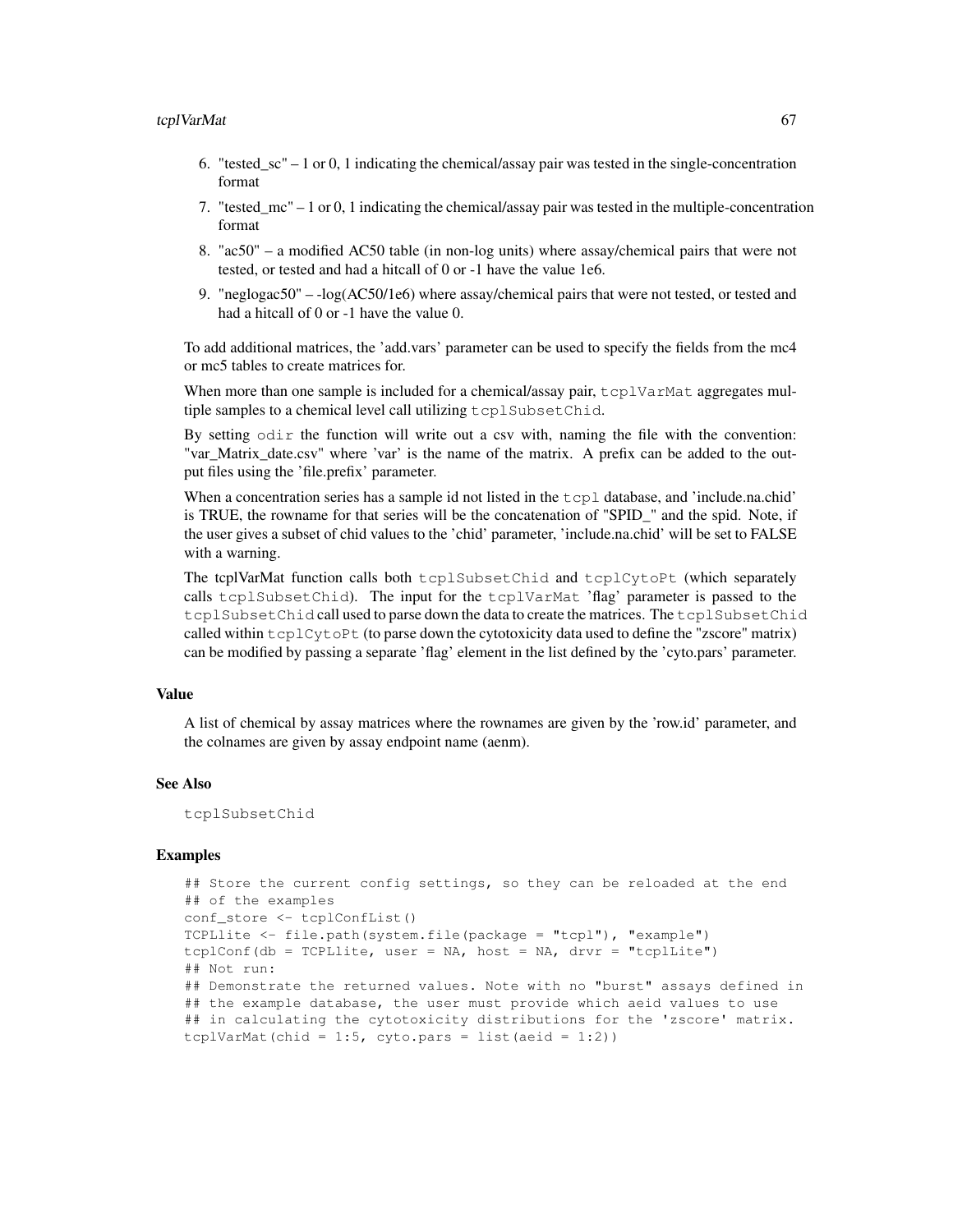```
## Other changes can be made
tcplVarMat(chid = 1:5, row.id = "chnm", cyto.pars = list(aeid = 1:2))
tcplVarMat(chid = 1:5, add.vars = "max_med", cyto.pars = list(aeid = 1:2))
## End(Not run)
## Reset configuration
options(conf_store)
```
tcplWriteData *Write screening data into the tcpl databases*

#### Description

tcplWriteData takes a data.table with screening data and writes the data into the given level table in the tcpl databases.

### Usage

tcplWriteData(dat, lvl, type)

### Arguments

| dat  | data.table, the screening data to load             |
|------|----------------------------------------------------|
| 1v1  | Integer of length 1, the data processing level     |
| type | Character of length 1, the data type, "sc" or "mc" |

### Details

This function appends data onto the existing table. It also deletes all the data for any acids or aeids dat contains from the given and all downstream tables.

The data type can be either 'mc' for mutliple concentration data, or 'sc' for single concentration data. Multiple concentration data will be loaded into the level tables, whereas the single concentration will be loaded into the single tables.

#### Note

This function is not exported and is not intended to be used by the user. The user should only write level 0 data, which is written with tcplWriteLvl0.

### See Also

tcplCascade, tcplAppend, tcplWriteLvl0